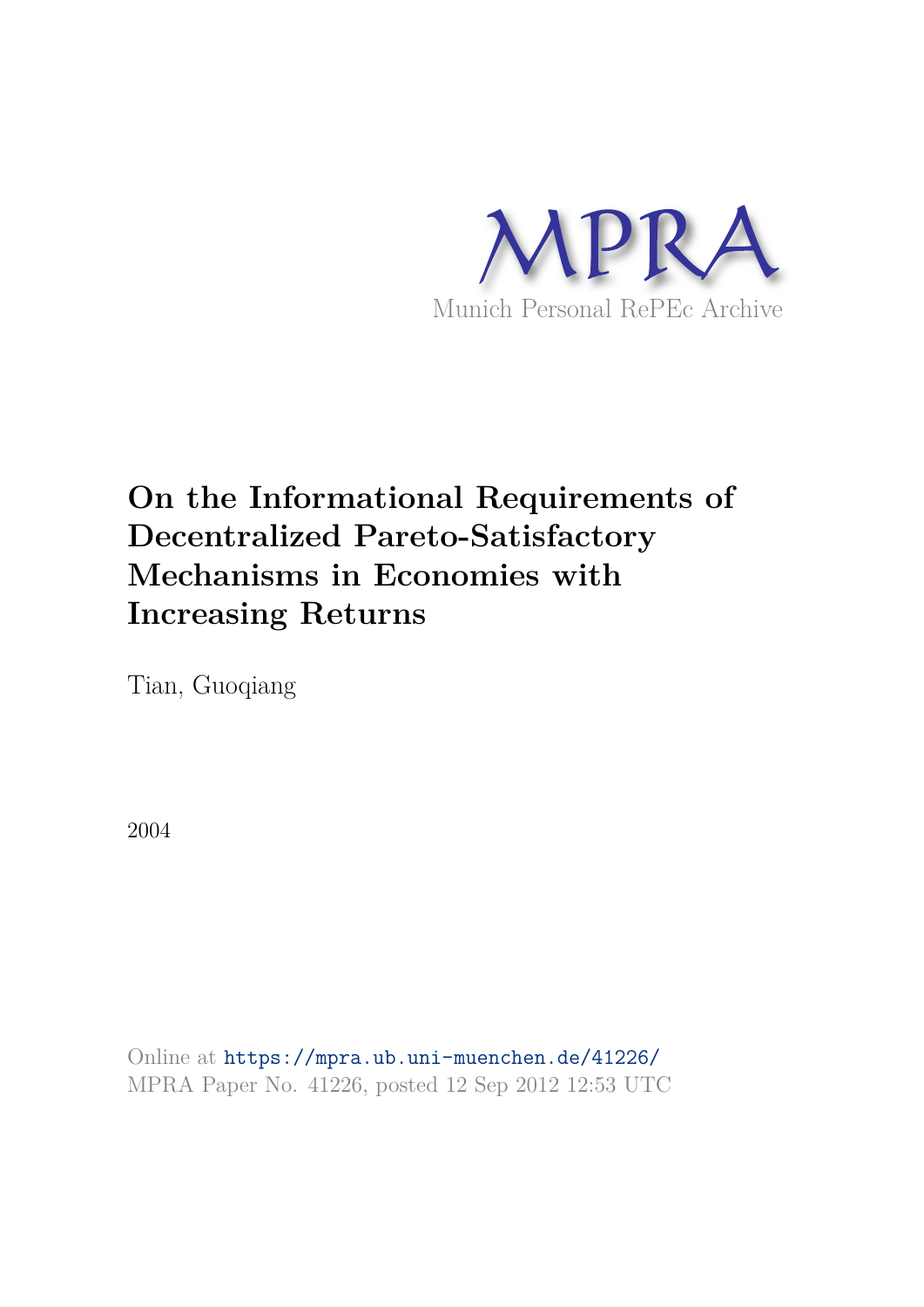# On the Informational Requirements of Decentralized Pareto-Satisfactory Mechanisms in Economies with Increasing Returns<sup>\*</sup>

Guoqiang TIAN Department of Economics Texas A&M University College Station, Texas 77843 U.S.A.

February, 2004/revised October 2006

#### Abstract

This paper investigates the dimension requirements of informationally decentralized Paretosatisfactory processes in production economies with increasing returns to scale or more general types of non-convexities. We show that the marginal cost pricing (MCP) mechanism is informationally efficient over the class of non-convex production economies where MCP equilibrium allocations are Pareto efficient. We then discuss the informational requirements of realizing Pareto efficient allocations for a general class of non-convex production economies. We do so by examining the dimension of the message space of the marginal cost pricing mechanism with transfers. Since the set of marginal cost pricing equilibrium allocations with transfers contains Pareto efficient allocations as a subset for every economy under consideration, Pareto efficient allocations can be realized through the MCP mechanism with transfers, which is informationally decentralized and has a finite-dimensional message space. This result is sharply contrasted to the impossibility result given in Calsamigla (1977).

Journal of Economic Literature Classification Number: D5, D61, D71, D83, P51.

<sup>∗</sup>Financial support from the Private Enterprise Research Center at Texas A&M University is gratefully acknowledged.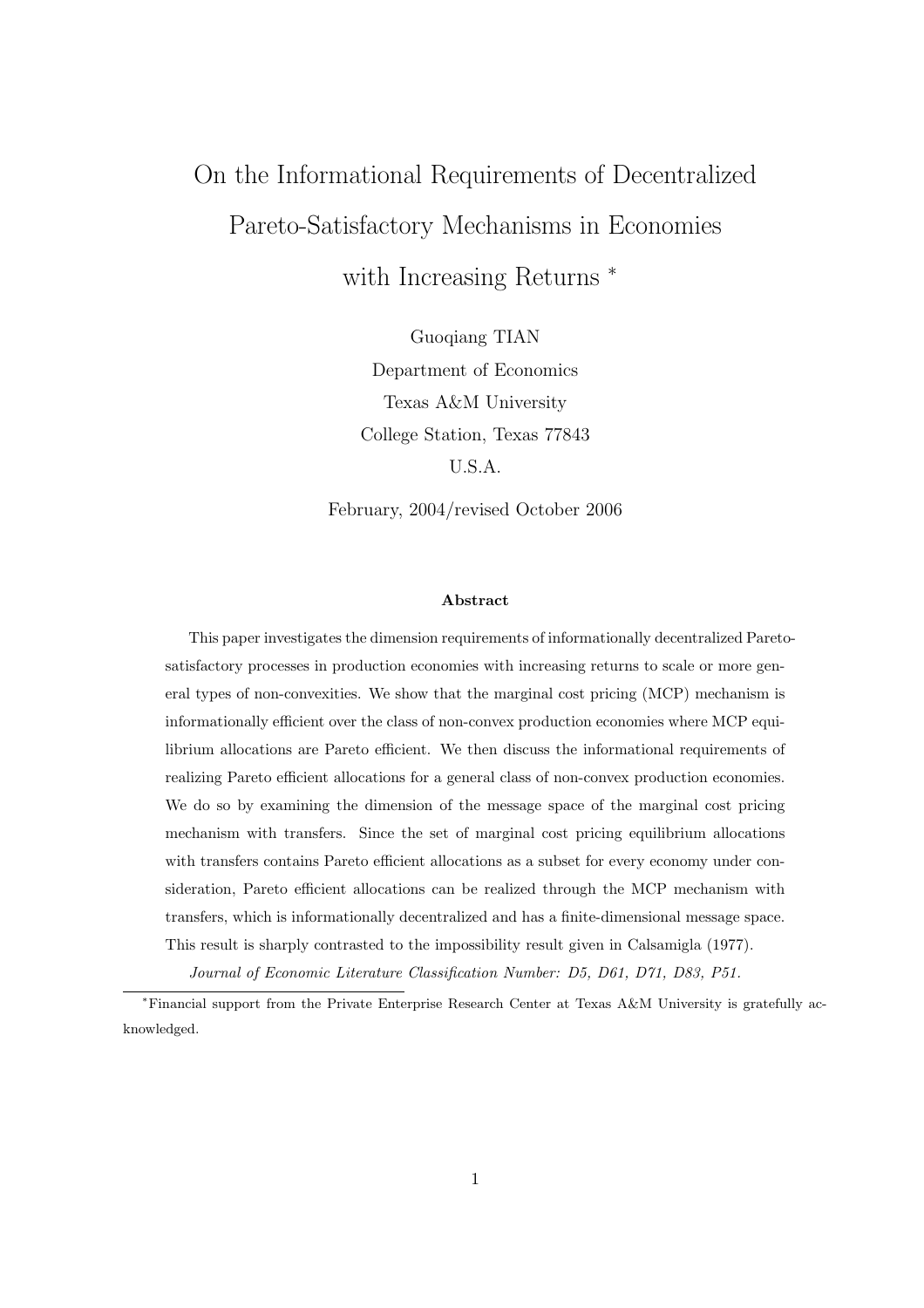# 1 Introduction

#### 1.1 Motivation

This paper studies the informational requirements of resource allocation mechanisms that select Pareto optimal allocations for economies with increasing returns to scale or more general types of non-convexities. The importance of this research is motivated from the following three aspects: (1) the failure of the competitive model and Walrasian equilibrium principle in the presence of increasing returns , (2) regulation and pricing in some sectors (typically in public sector) that usually are connected with imperfect competition, and (3) increasing returns to knowledge creation are used to model long-term economic growth evidenced in the so-called "new economy" and studied in the endogenous growth theory.

Non-convexities in production, which can often arise from technical progress, imperfection of markets, fixed costs, increasing returns to scale, or indivisibilities, have their practical importance. The non-convex firms can be thought of as privately owned public utilities, which are regulated (cf. Brown and Heal, 1983, 1985). This type of market structure is common in the United States, and various pricing rules such as marginal cost, average cost, loss-free, voluntary trading, and quantity-taking pricing rules have been proposed in the literature. Since public utilities are privately owned, any pricing rule imposed by a regulator should be informationally decentralized. Also, beginning in the mid-1980s, Paul Romer (1986) formalized the relationship between the economics of ideas and long term economic growth. According to Romer, an inherent characteristic of ideas is that they are non-rivalry. If ideas are non-rival, then the economy faces increasing returns to scale; implying there is imperfect competition. This is evidenced by the present "new economy". Increasing returns to scale in aggregation are common features in some sectors such as high-tech or biotech industries due to market imperfection or technical progress, and they are the main sources of long-term economic growth. Study of this relationship results in the "new growth theory" (cf. Romer, 1986; Barro and Sala-i-Martin, 1995; and Jones, 2002).

A formal study of the informational requirements and informational optimality of resource allocation processes was initiated by Hurwicz (1960). The interest in such a study was greatly stimulated by the "socialist controversy" — the debate over the feasibility of central planning between Mises-Hayek and Lange-Lerner (von Hayek, 1935, 1945; Lange, 1936-7, 1944; Lerner, 1944). In the Mises-Hayek-Lange-Lerner debate, the marginal cost pricing doctrine was proposed in response to Mises-Hayek's criticism of a socialist system's information problem, a centrally planned system has to use immense information (infinite dimension of message space) to make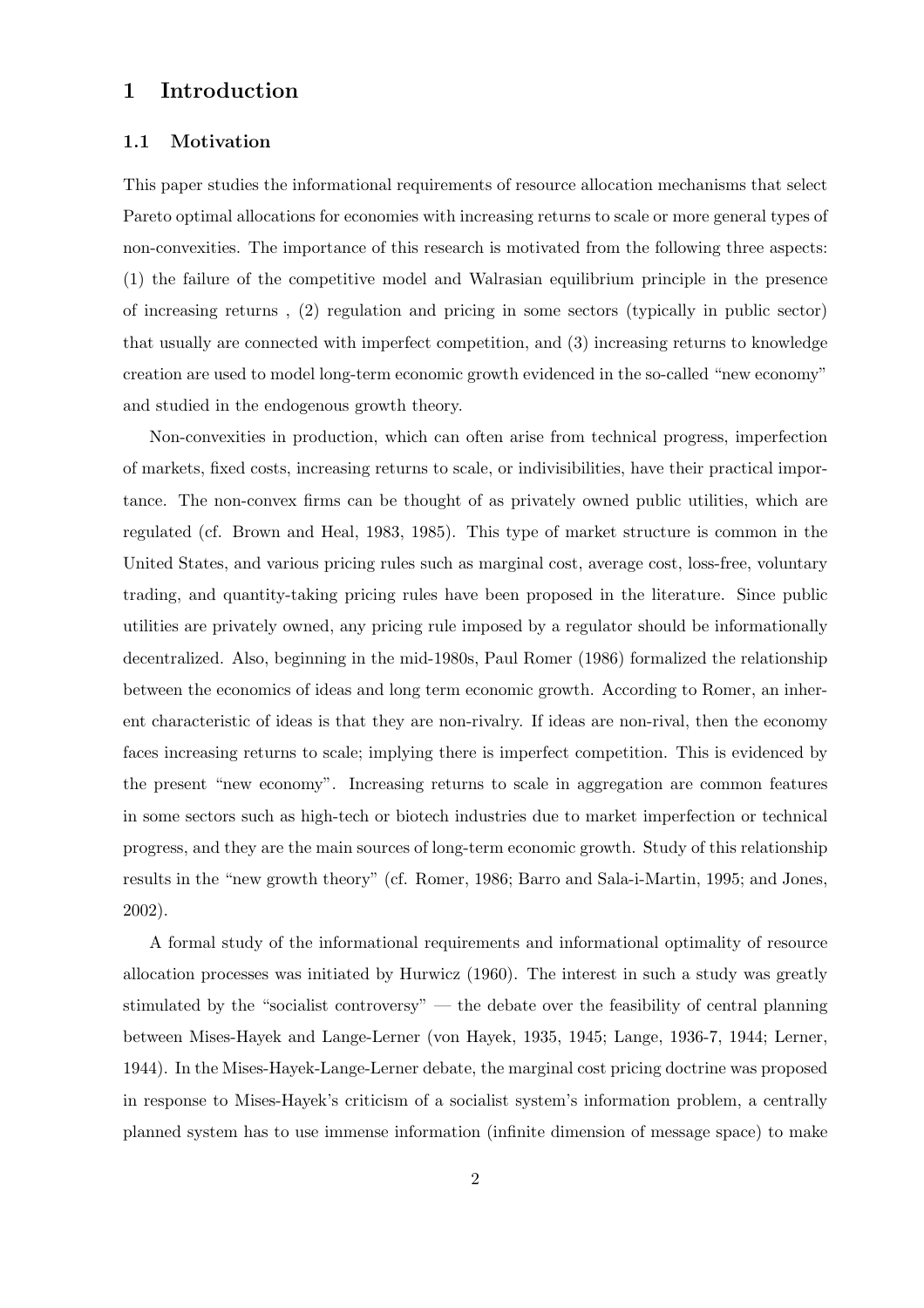production decisions. In line with the prevailing tradition, interest in this area was focused on the design of Pareto-satisfactory (non-wasteful) and privacy-preserving mechanisms, i.e., mechanisms that result in Pareto efficient allocations and use informationally decentralized decision making processes. Allocative efficiency and informational efficiency are two highly desired properties for an economic system to have. The importance of Pareto optimality is attributed to what may be regarded as a minimal welfare property. Pareto optimality requires resources be allocated efficiently. If an allocation is not efficient, there is a waste in allocating resources and thus at least one agent is better off without making others worse off under given resources. Informational efficiency requires an economic system have the minimal informational cost of operation. The informational requirements depend upon two basic components: the class and types of economic environments over which a mechanism is supposed to operate and the particular outcomes that a mechanism is required to realize.

A mechanism can be viewed as an abstract planning procedure; it consists of a message space in which communication takes place, rules by which the agents form messages, and an outcome function which translates messages into outcomes (allocations of resources). Mechanisms are imagined to operate iteratively. Attention, however, may be focused on mechanisms that have stationary or equilibrium messages for each possible economic environment. A mechanism realizes a prespecified welfare criterion (also called performance, social choice rule, or social choice correspondence) if the outcomes given by the outcome function agree with the welfare criterion of the stationary messages. The realization theory studies the question of how much communication must be provided to realize a given performance, or more precisely, the minimal informational cost of operating a given performance in terms of the size of the message space. It determines which economic system or social choice rule is informationally the most efficient in the sense that the minimal informational cost is used to operate the system.

#### 1.2 Related Literature

Since the pioneering work of Hurwicz (1960), there has been a lot of work on studying the informational requirements of decentralized resource allocation mechanisms over various classes of economies such as those in Hurwicz (1972, 1977, 1999), Mount and Reiter (1974), Calsamiglia (1977), Walker (1977), Sato (1981), Calsamiglia and Kirman (1993), Tian (1990, 1994, 2003, 2004, 2006), Ishikida and Marschak (1996) among others.

One of the well-known results in this literature establishes the minimal usage of information in the competitive (Walrasian) mechanism for pure exchange economies. Hurwicz (1972, 1986),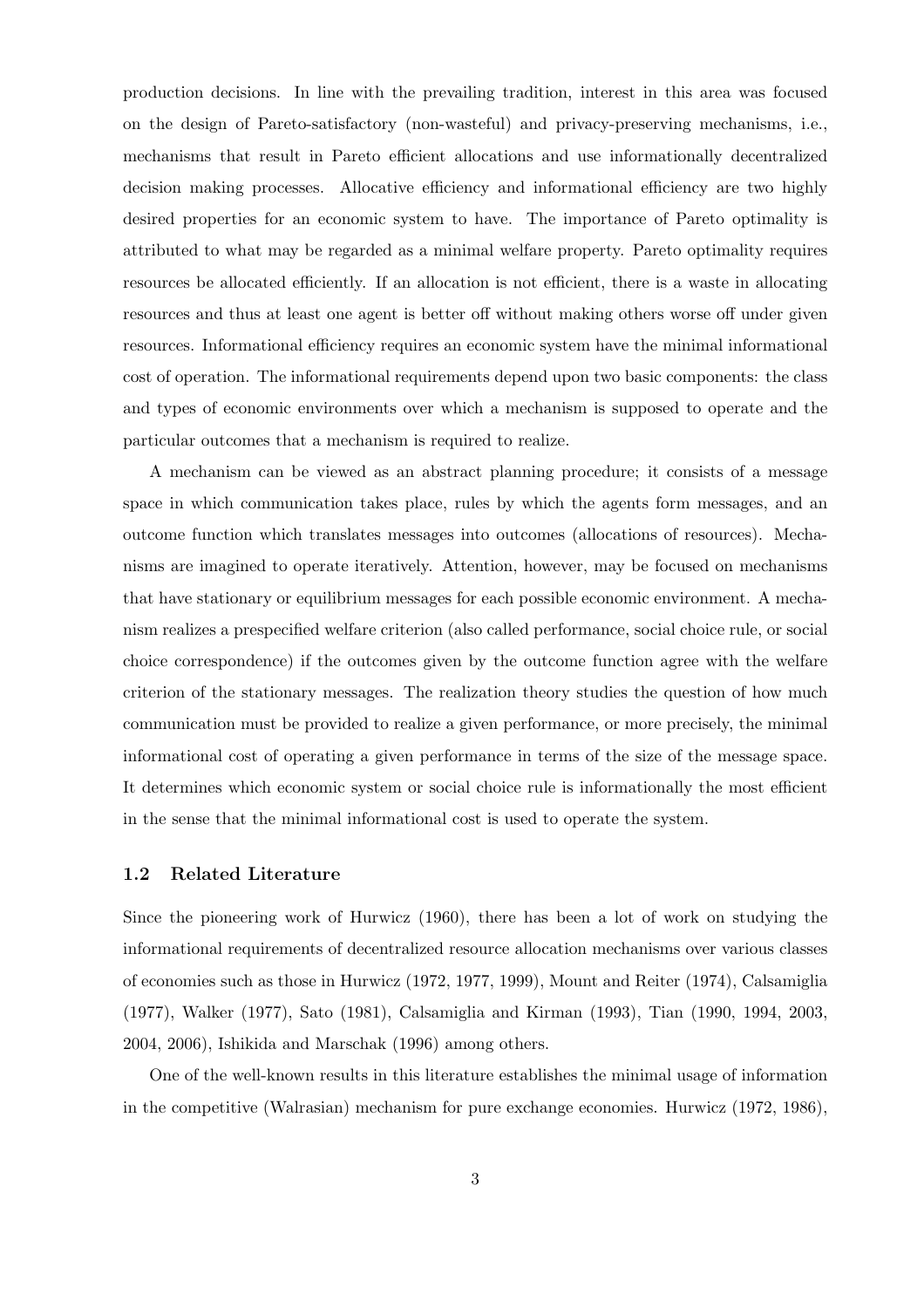Mount and Reiter (1974), Walker (1977) among others proved that, for pure exchange private goods economies, the competitive allocation process is the most informationally efficient process. Any smooth, informationally decentralized allocation mechanism which achieves Pareto optimal allocations must use information at least as large as the competitive mechanism.<sup>1</sup> Thus, the competitive allocation process has a message space of minimal dimension among a certain class of resource allocation processes that are privacy-preserving and non-wasteful. For brevity, this result has been referred to as the Efficiency Theorem. Jordan (1982) further proved that the competitive allocation process is uniquely informationally efficient among mechanisms that realize Pareto efficient and individually rational allocations. Calsamiglia and Kirman (1993) proved the equal income Walrasian mechanism is uniquely informationally efficient among all resource allocation mechanisms that realize fair allocations. The work of these researches provides the Uniqueness Theorem for pure exchange economies. Recently, Tian (2006) further proved the informational optimality and uniqueness of the competitive mechanism in using information efficiently for convex private ownership production economies. These efficiency and uniqueness results are of fundamental importance from the view point of political economy. They show the uniqueness of the competitive market mechanism in terms of allocative efficiency and informational efficiency, provided the economies have only convex production sets.

Although there is great appeal to the presence of non-convexities in production, most work mentioned above only considers the issue of informational requirements of a decentralized resource allocation mechanism for pure exchange economies or economies with convex production possibility sets. The only exception was Calsamiglia (1977) who considered the economic environments with increasing returns. However, his result is an impossibility result. He showed that in production economies with unbounded increasing returns to scale there exists no smooth privacy-preserving and non-wasteful process that uses a finite-dimensional message space. Because of this impossibility result, economists generally believe that there is no hope to have a smooth privacy-preserving and non-wasteful process that uses a finite-dimensional message space.

#### 1.3 The Results of the Paper

The purpose of this paper is to show that Calsamiglia's result is too pessimistic. To do so, we first establish a lower bound of information, as measured by the size of the message space,

 $1<sup>1</sup>A$  mechanism is called *smooth* if the stationary message correspondence is either locally threaded or if the inverse of the stationary message correspondence has a Lipschizian-continuous selection in a subset. This terminology was used by Hurwicz (1999). We will give the definition of the local threadedness below.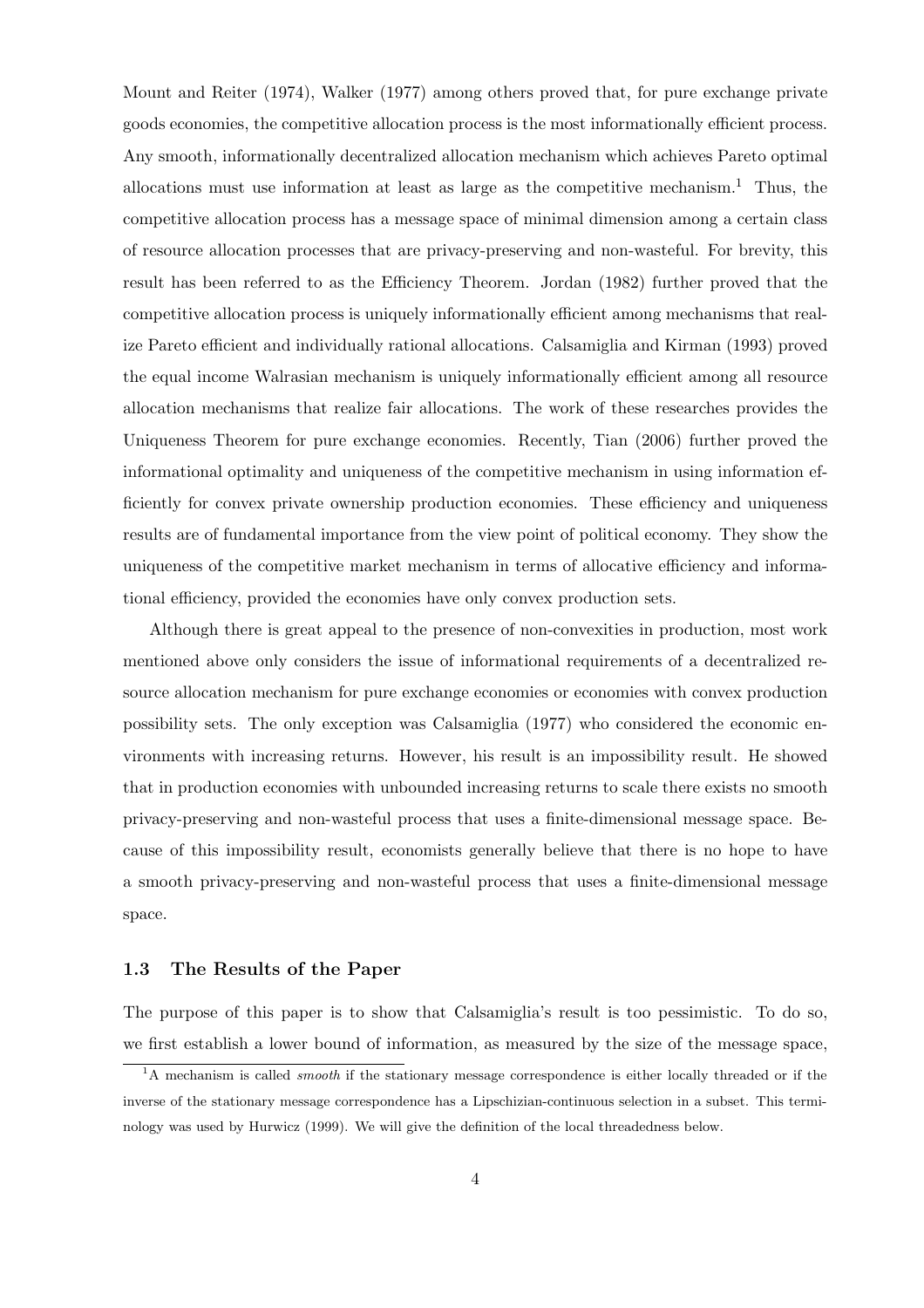that is required to guarantee an informationally decentralized mechanism that realizes Pareto efficient allocations over the class of economies that include non-convex production technologies. We show that any informationally decentralized smooth mechanism that realizes Pareto efficient allocations over the class of production economies has a message space of dimension no smaller than  $(L-1)I + LJ$ , where I is the number of consumers, J is the number of producers, and L is the number of commodities. We then establish the informational optimality of the marginal cost pricing (MCP) mechanism over the class of non-convex production economies where all MCP equilibrium allocations are Pareto efficient. We show that the lower bound is exactly the size of the message space of the MCP mechanism, and thus any smooth informationally decentralized mechanism that realizes Pareto efficient allocations has a message space whose topological size is greater than or equal to that of the MCP mechanism. Thus, the MCP mechanism is an informationally efficient process among privacy-preserving and non-wasteful resource allocation mechanisms over the class of non-convex production economies where every MCP equilibrium allocation is Pareto efficient.

We then study the informational requirements for realizing Pareto efficient allocations for a general class of non-convex production economies. We establish our possibility result that Pareto efficient allocations can be realized by an informationally decentralized mechanism with a finitedimensional message space for the general class of non-convex production economies. Since Pareto efficient allocations can be characterized by marginal cost pricing equilibrium allocations with transfers (MCPT), the positive results are obtained by examining the upper bound of the message space of the MCPT allocation mechanism, defined in the paper, that is privacypreserving and then obtain the upper bound of the message space of the MCPT mechanism which has finite dimension  $L(I+J)$  for general non-convex production economies. Thus, in sharp contrast to Calsamigla (1977), we show that it is possible to have a non-wasteful informationally decentralized mechanism that has a finite-dimensional message space.

What leads us to obtain such a different result? As it will be seen, the local threadedness on the entailed class of economic environments is probably an unduly strong requirement to impose on processes defined over classes of economies displaying production non-convexities. Calsamiglia's impossibility theorem is based on the condition that the message correspondence is locally threaded for every economy under consideration. In our opinion, to exclude the possibility of smuggling information arbitrarily, it is enough only to assume the message correspondence is locally threaded for some economy as assumed such as those in Calsamiglia and Kirman (1993) and Tian (1990, 1994, 2003, 2004, 2006), but not assume that it is locally threaded for every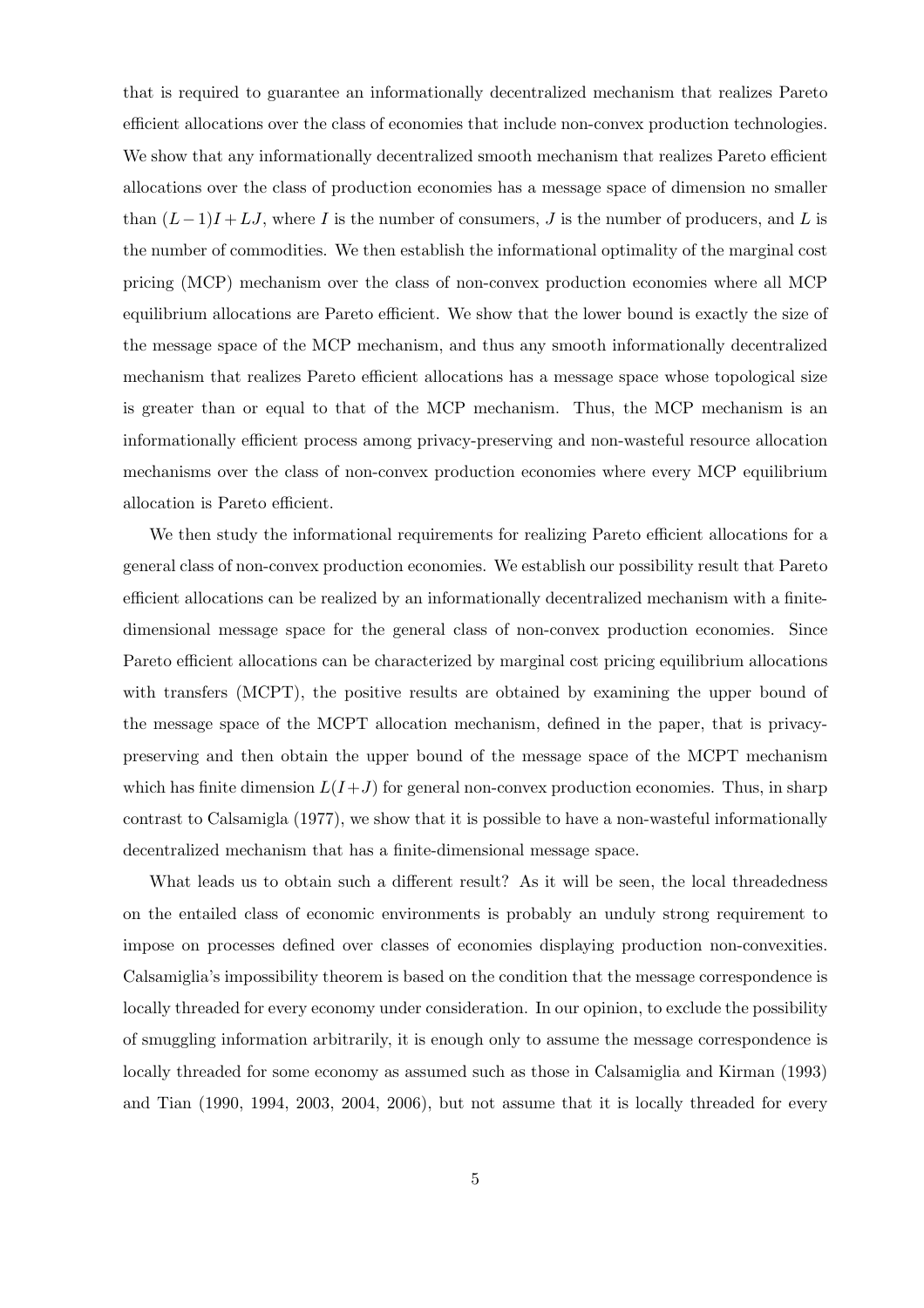economy since the marginal cost pricing process is not locally threaded for all economies under consideration.<sup>2</sup> Thus, our possibility result is not only positive, but also more reasonable and realistic.

The remainder of this paper is organized as follows. In Section 2, we give a basic setting for the framework used in the paper. We specify economic environments with non-convex production economies, and provide notation and definitions on resource allocation, the MCP, the MCPT, social choice correspondence, outcome function, allocation mechanism, etc. Section 3 establishes a lower bound of the size of the message space which is required to guarantee that an informationally decentralized mechanism realizes Pareto efficient allocations for a class of non-convex production economies. Section 4 gives an Efficiency Theorem on the allocative and informational efficiency for the MCP mechanism for the class of non-convex production economies in which all MCP equilibrium allocations are Pareto efficient. Section 5 investigates informational requirements for realizing Pareto efficient allocations for the general class of nonconvex production economies by examining the dimension of the message space of the MCPT mechanism. Concluding remarks are presented in section 6. The proofs of Lemmas are in the Appendix.

### 2 The Setup

In this section we give notation, definitions, and provide the basic settings needed in the paper.

#### 2.1 Economic Environments

Consider production economies with  $L$  private goods,  $I$  consumers (characterized by their consumption sets, preferences, and endowments), and  $J$  firms (characterized by their production sets). Throughout this paper, subscripts are used to index consumers or firms, and superscripts are used to index goods unless otherwise stated. By an agent, we will mean either a consumer or a producer, thus there are  $N := I + J \geq 2$  agents.<sup>3</sup> Characteristics of agents are unknown to the designer. For the *i*th consumer, his characteristic is denoted by  $e_i = (X_i, w_i, \succcurlyeq_i)$ , where  $X_i \subset \mathbb{R}^L$  is his consumption set,  $w_i$  is his initial endowment vector, and  $\succcurlyeq_i$  is his preference ordering that is assumed to be convex<sup>4</sup>, continuous on  $X_i$ , and strictly monotone on the set of

 ${}^{2}$ It is easily seen that the competitive process is not locally threaded for all economic environments.

<sup>&</sup>lt;sup>3</sup>As usual, vector inequalities,  $\geq$ ,  $\geq$ , and  $>$ , are defined as follows: Let  $a, b \in \mathbb{R}^m$ . Then  $a \geq b$  means  $a_s \geq b_s$ for all  $s = 1, \ldots, m; a \ge b$  means  $a \ge b$  but  $a \ne b; a > b$  means  $a_s > b_s$  for all  $s = 1, \ldots, m$ .

 $a \geq i$  is convex if for bundles a, b, c with  $0 < \lambda \leq 1$  and  $c = \lambda a + (1 - \lambda)b$ , the relation  $a \succ_i b$  implies  $c \succ_i b$ . Note that the term "convex" is defined as in Debreu (1959), not as in some recent textbooks.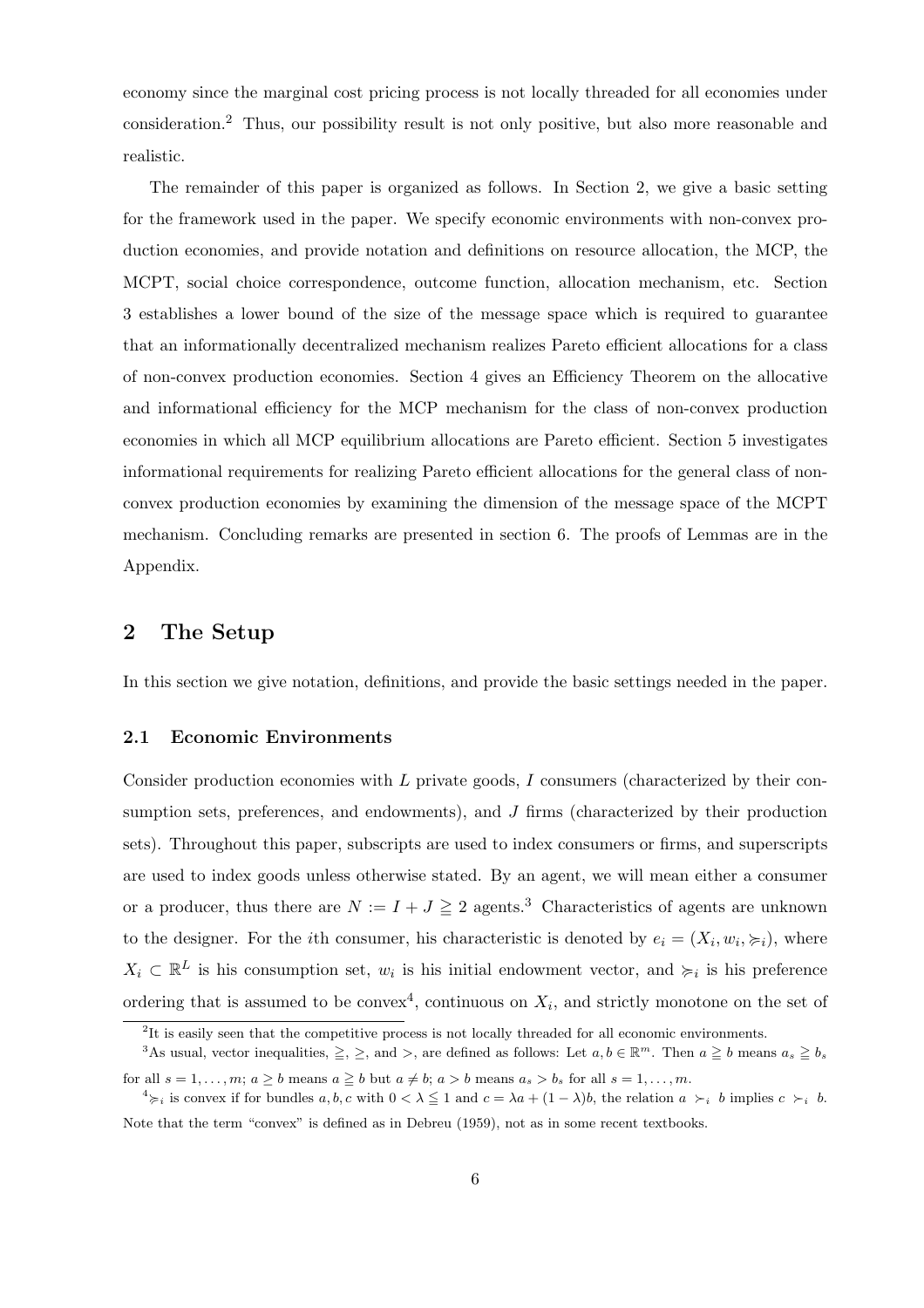interior points of  $X_i$ . Let  $\succ_i$  be the strict preference (asymmetric part) of  $\succcurlyeq_i$ .

For producer j, her characteristic is denoted by  $e_j = (\mathcal{Y}_j)$  where  $\mathcal{Y}_j \subset \mathbb{R}^L$  is her production possibility set. We assume that, for  $j = I + 1, ..., N$ ,  $\mathcal{Y}_j$  is nonempty, closed, contains 0 (possibility of inaction), and  $\mathcal{Y}_j - \mathbb{R}^L_+ \subseteq \mathcal{Y}_j$  (free-disposal). Note that we do not assume that  $\mathcal{Y}_j$  is convex so that production technologies may exhibit increasing returns to scale. It is also important to note that, under these assumptions,  $\partial \mathcal{Y}_j$ , the boundary of the production set  $\mathcal{Y}_j$ , is exactly the set of (weakly) efficient production plans of the *j*th producer, that is,

$$
\partial \mathcal{Y}_j = \{ y_j \in \mathcal{Y}_j : \nexists y'_j \in \mathcal{Y}_j, y'_j > y_j \}.
$$

We assume that there are no externalities or public goods. An economy is the full vector  $e = (e_1, \ldots, e_I, e_{I+1}, \ldots, e_N)$  and the set of all such production economies is denoted by E which is assumed to be endowed with the product topology.

Let  $x_i$  denote the consumption vector of consumer i and let  $z_i = x_i - w_i$  denote the net increment in commodity holdings (net trade vector). Let  $x = (x_1, \ldots, x_I)$  and  $z = (z_1, \ldots, z_I)$ denote respectively the *I*-tuples of consumption and net trades.  $x_i$  or  $z_i$  is said to be *individually feasible* if  $x_i = z_i + w_i \in X_i$ . Similarly, let  $y_j$  denote producer j's (net) output vector that has positive components for outputs and negative ones for inputs, and  $y_i$  is said to be *individually feasible* if  $y_j \in \mathcal{Y}_j$ . Denote by  $y = (y_{I+1}, \ldots, y_N)$ .

An allocation of the economy e is a vector  $(z, y) \in \mathbb{R}^{NL}$ . It is said to be balanced if  $\sum_{i=1}^{I} z_i =$  $\sum_{j=I+1}^{N} y_j$ , and is said to be *feasible* if it is balanced and individually feasible for every individual. Denote by  $A = \{(z, y) \in \mathbb{R}^{L(I+J)} : z_i + w_i \in X_i, y_j \in Y_j, \ \sum_{i=1}^{I} z_i = \sum_{j=I+1}^{N} y_j\}$  the set of all such feasible allocations.

An allocation  $(z, y)$  is said to be *Pareto efficient* if the following two conditions are satisfied:

- (i) it is feasible;
- (ii) there does not exist another feasible allocation  $(z', y')$  such that  $(z'_i + w_i) \succcurlyeq_i$  $(z_i + w_i)$  for all  $i = 1, \ldots, I$  and  $(z'_i + w_i) \succ_i (z_i + w_i)$  for some  $i = 1, \ldots, I$ .

Denote by  $P(e)$  the set of all such allocations.

#### 2.2 Marginal Cost Pricing Equilibrium

It is generally recognized that the standard behavioral assumption of profit maximization is non-applicable in the presence of increasing returns to scale, and thus one needs to adopt alternative rules of firms' behavior which cover not only convex production economies, but also non-convex production economies. The marginal cost pricing equilibrium principle is such an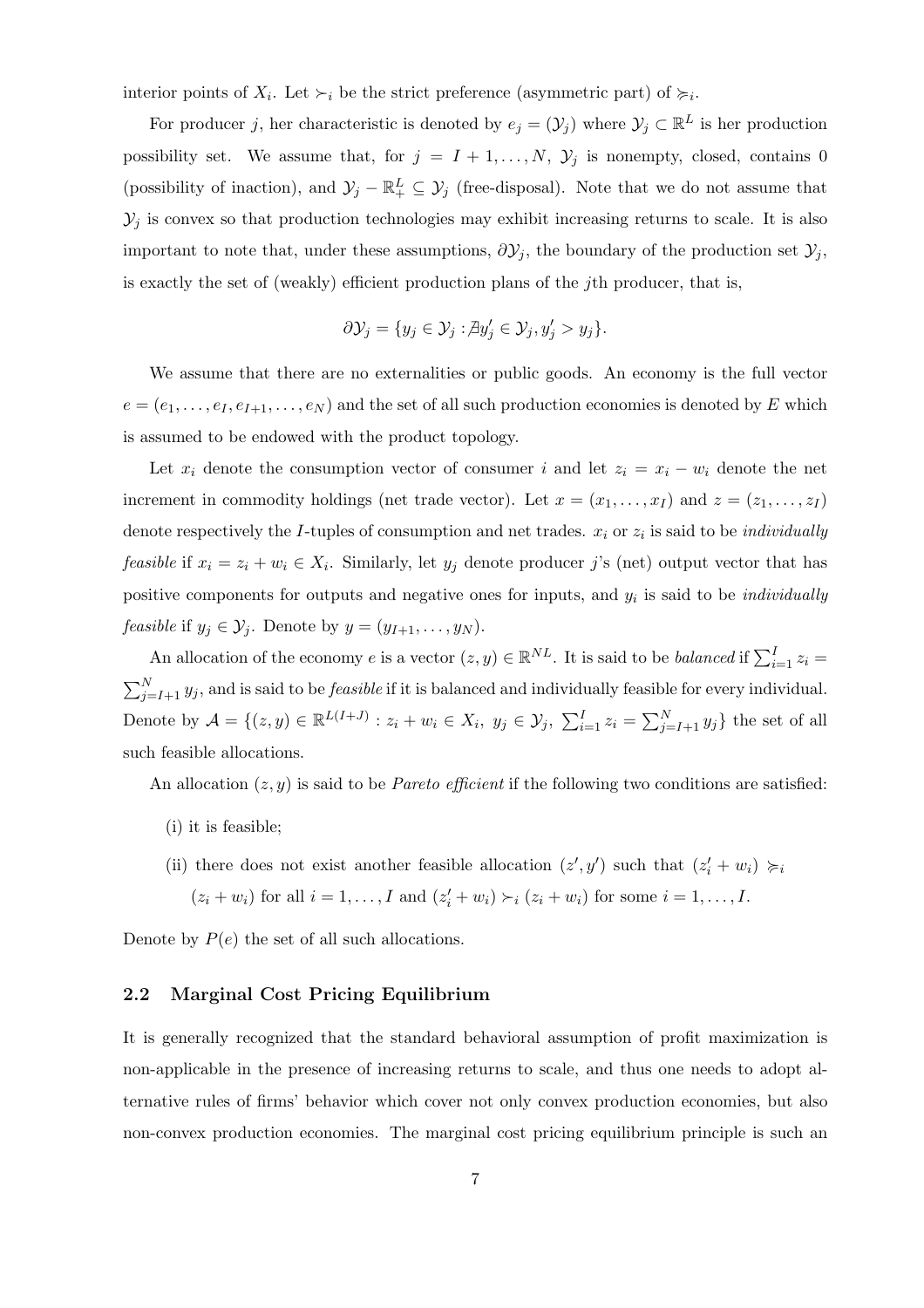alternative equilibrium principle. It is a natural generalization of the Walrasian equilibrium principle to extend to economies involving non-convex production technologies. An advantage of using the MCP principle is that unlike the other pricing rules, such as loss-free, average cost, or voluntary-trading pricing equilibrium principle, a MCP equilibrium may result in a Pareto efficient allocation for a certain class of non-convex economies. This may be why the MCP doctrine is the earliest pricing rule proposed in the literature for general production economies involving increasing returns to scale.

To define marginal cost pricing equilibrium for non-convex economies, we first give the notion of the Clarke tangent and normal cones. The Clarke tangent normal cone to  $\mathcal Y$  is a generalization of the notion of the marginal rate of transformation in the absence of smoothness and convexity assumptions (cf. Clarke (1975)). The formal definition of the Clarke normal cone requires the notion of the Clarke tangent cone. For a non-empty set  $Y \subseteq \mathbb{R}^L$  and  $y \in Y$ , the tangent cone of Y is given by  $T_Y(y) = \{x \in \mathbb{R}^L : \text{ for every sequence } y^k \in Y \text{ with } y^k \to y \text{ and every sequence }$  $t^k \in (0,\infty)$  with  $t^k \to 0$ , there exists a sequence  $x^k \in \mathbb{R}^L$  with  $x^k \to x$  such that  $y^k + t^k x^k \in Y$ for all k }. The Clarke normal cone is then given by  $N_Y(y) = \{x \in \mathbb{R}^L : (z, x) \leq 0 \ \forall z \in T_Y(y)\}.$ 

The important properties of the Clarke normal cone are: (1) it coincides with the standard normal cone when Y is convex or when the boundary of Y is differentiable; (2) it is convex and never reduces to the null vector for any boundary point of  $Y$ , and  $(3)$  the correspondence  $y \rightarrow N_Y(y)$  has a closed graph. These properties are well adapted to economic problem of optimization and fixed points (cf. Cornet (1990), Quinzii (1992)).

For the marginal cost pricing rule, one usually considers a private ownership economy so that consumer *i*'s wealth function is  $r_i(w, p, y) = p \cdot w_i + \sum_{i=1}^I \theta_{ij} p \cdot y_j$  where  $\theta_{ij} \in \mathbb{R}_+$  are the profit shares of private firms  $j, j = I + 1, \ldots, N$ , satisfying  $\sum_{i=1}^{I} \theta_{ij} = 1$ . In this case the MCP equilibrium reduces to the Walrasian equilibrium for convex production sets. However, the MCP rule in general will result in losses rather than profits. Thus, a typical wealth function of consumer i is given by  $r_i(w, p, y) = p \cdot w_i + \theta_i p \cdot y$  with  $w_i = \theta_i w$ . This implies Guesnerie's fixed structure of revenues condition, i.e.  $r_i(w, p, y) = \theta_i p \cdot (w + y)$ , is satisfied. In this case, the lump sum taxation to cover the losses of the firm is implicit in the formation of the budget constraint, i.e.,  $r_i(p, y) = \theta_i p \cdot (w + y)$  should be interpreted as "after-tax" income. The informational efficiency result obtained in this paper, however, is valid for a general form of wealth map specified below.

The *i*-th consumer's wealth function is then assumed to be a function  $(w, p, y) \rightarrow r_i(w, p, y)$ on  $\mathbb{R}_+^{IL} \times \mathbb{R}_+^{L} \times \mathbb{R}^{JL}$ , which is continuous,  $\sum_{i=1}^I r_i(w, p, y) = \sum_{i=1}^I w_i + \sum_{j=I+1}^N p \cdot y_j$ ,  $r_i(w, tp, y) =$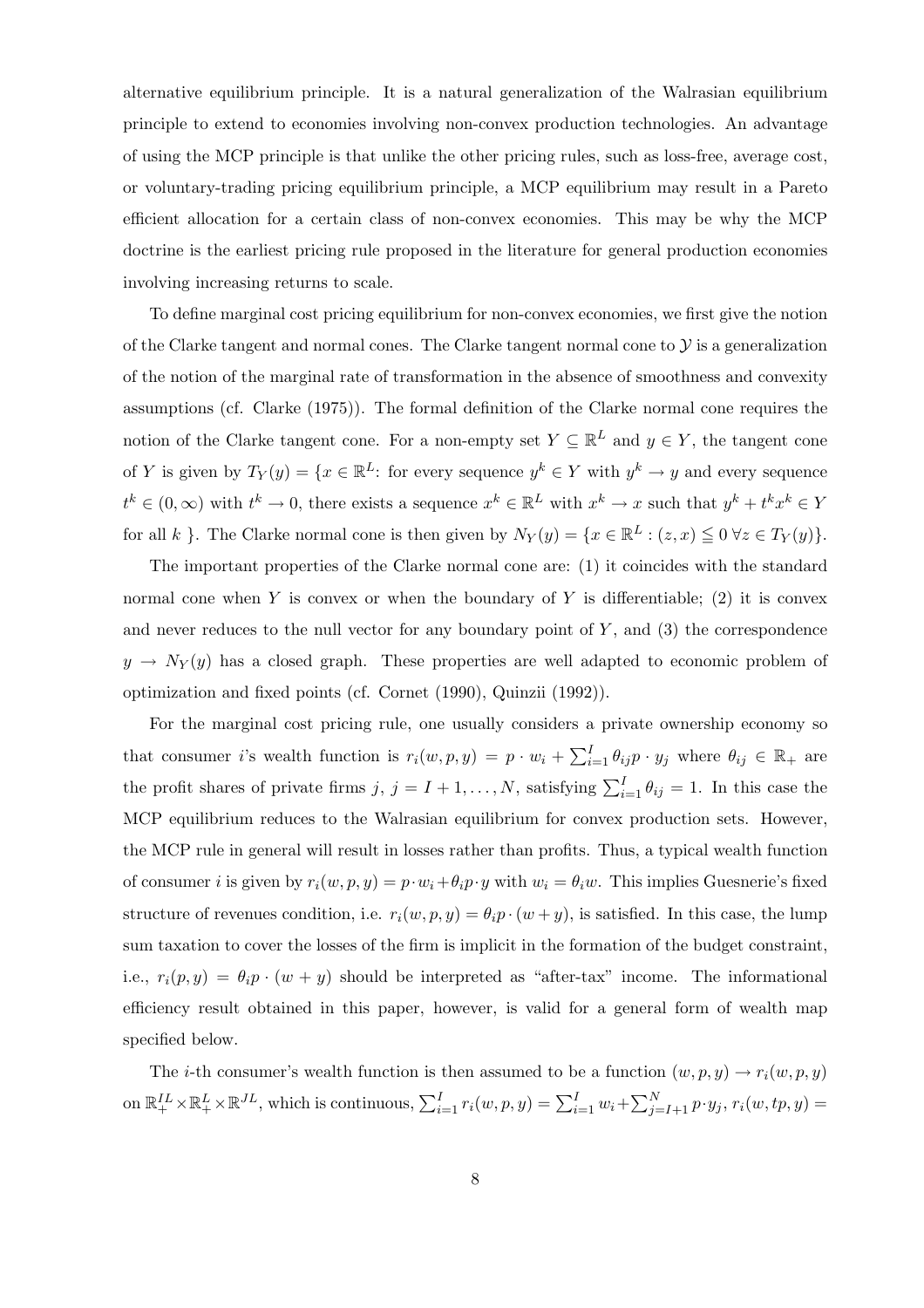$tr_i(w_i, p, y)$  for all  $t > 0$  and  $\sum_{i=1}^{I} w_i + \sum_{j=I+1}^{N} p \cdot y_j > 0$  implies that  $r_i(w, p, y) > 0$ . This abstract wealth structure clearly encompasses the case of private ownership structure of  $r_i(w,p,y)$  $p \cdot w_i + \sum_{i=1}^n \theta_{ij} p \cdot y_j$  as well as the case of Guesnerie's fixed structure of  $r_i(w, p, y) = \theta_i p \cdot (w + y)$ .

A marginal cost pricing equilibrium for a given wealth map  $(r_1(w, p, y), \ldots, r_I(w, p, y))$  and for an economy e is then a list of consumption plans  $(x_i^*)$ , a list of production plans  $(y_j^*)$ , and a price vector  $p^*$  such that (a) every consumer maximizes his/her preferences subject to his/her budget constraint, (b) firms's production plans satisfy the first-order necessary conditions for profit maximization, i.e., at the given production plans the market prices lie in the Clarke normal cone, and (c) the excess demand over supply is zero. The main difference with the Walrasian model is condition (b), in which firms may not maximize profits but instead behave according to the marginal cost pricing rule. Thus, the concept of a MCP equilibrium is a natural extension of the concept of a competitive equilibrium for economies in which some firms have non-convex production sets. Formally, we have the following definition.

**Definition 1** An allocation  $(x^*, y^*) = (x_1^*, x_2^*, \ldots, x_I^*, y_1^*, y_2^*, \ldots, y_J^*) \in \mathbb{R}_+^{nL} \times \mathcal{Y}$  is a marginal cost pricing equilibrium allocation for an economy  $e$  if it is feasible and there is a price vector  $p^* \in \mathbb{R}^L_+$  such that

- (1)  $p^* \cdot x_i^* \leq p^* \cdot r_i(w_i, p^*, y^*)$  for all  $i = 1, ..., I;$
- (2) for all  $i = 1, ..., I$ ,  $x_i \succ_i x_i^*$  implies  $p^* \cdot x_i > r_i(w_i, p^*, y^*)$ ; and
- (3)  $y_j^* \in \partial \mathcal{Y}_j$  and  $p^* \in MC_j(y_j) \equiv N_{\mathcal{Y}_j}(y^*)$  for  $j = I + 1, \ldots, N$ .

Denote by  $MCP(e)$  the set of all such marginal cost pricing equilibrium allocations and  $MCP(e)$ the set of all such marginal cost pricing equilibria  $(x^*, y^*, p)$ .

The detailed discussions on the settings of the model in economies with increasing returns and the existence of a pricing equilibrium in general and the marginal cost pricing equilibrium in particular can be found in Beato (1982), Brown and Heal (1982), Cornet (1988, 1989, 1990), Bonnisseau (1988), Bonnisseau and Cornet (1988), Kamiya (1988), Vohra (1988), Brown (1991), Quinzii (1991, 1992), and Brown, Heller, and Starr (1992).

**Remark 1** The term of MCP equilibrium is, strictly speaking, inappropriate since it is not always true that the price of a good is set at its marginal cost.  $p \in N_{\mathcal{Y}_j}$  implies equality between the price of a good and its marginal cost only if the input requirement sets are convex. It has been adopted because it is suggestive. With this qualification in mind we retain it.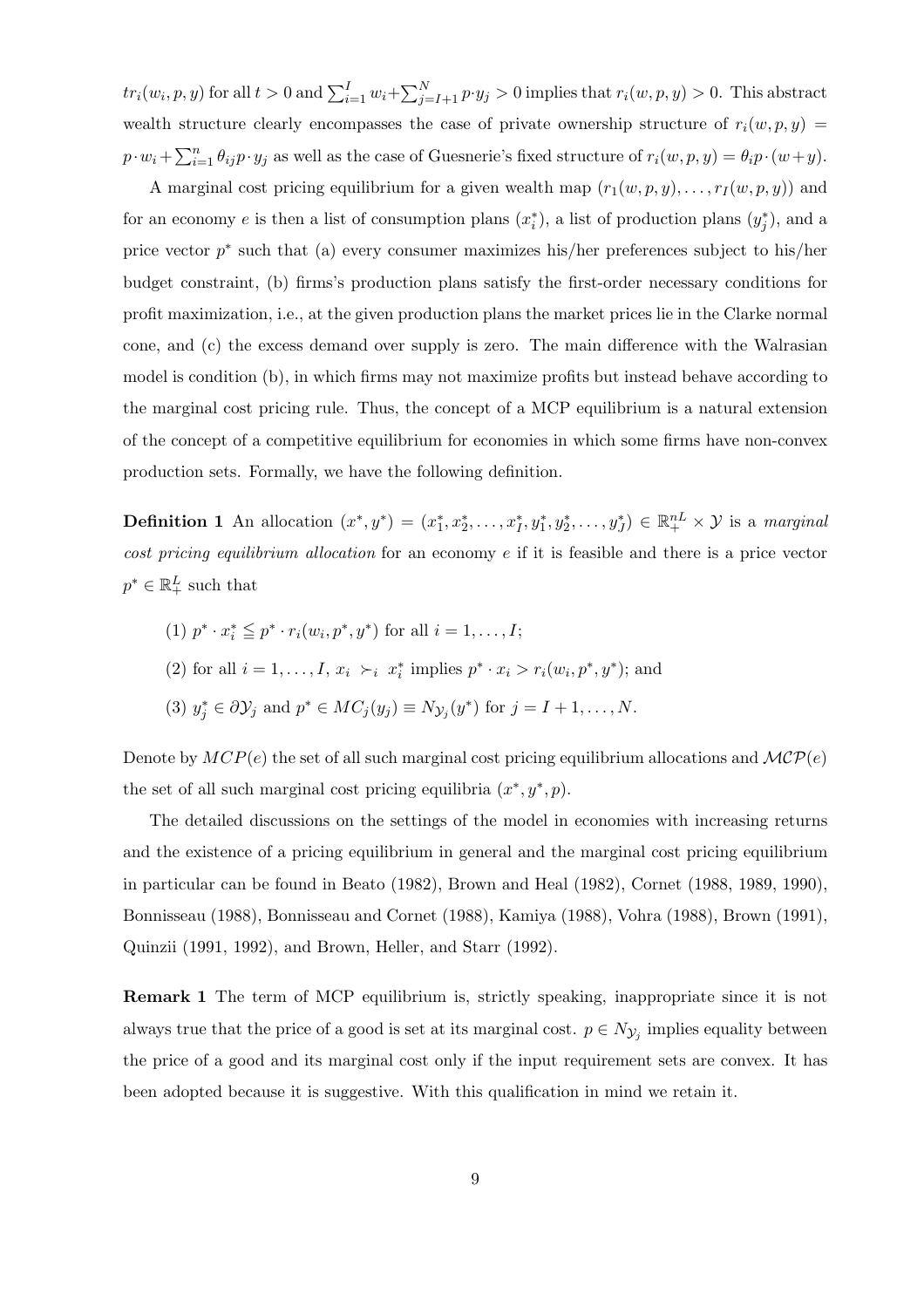**Remark 2** From the above homogeneity assumptions of  $r_i$  and the strict monotonicity of preferences, we may assume the equilibrium price vector  $p^*$  belongs to the  $L-1$  dimensional unit simplex  $\Delta^{L-1} = \{ p \in \mathbb{R}^L_{++} : \sum_{i=1}^L p^l = 1 \}.$ 

**Remark 3** When all firm's transformation functions  $T_j(y)$  are smooth, the MCP rule becomes simpler and given by

$$
p = \gamma_j \nabla T_j(y_j)
$$
 for some  $\gamma_j > 0$ 

where  $\nabla T_j(y_j)$  denotes the gradient of  $T_j$  at  $y_j$ 

**Remark 4** Also, if the production set  $\mathcal{Y}_j$  is convex, then condition (2) implies that  $y_j^*$  maximizes firm  $j$ 's profit at price  $p$ , i.e.,

(2)' for 
$$
j = I + 1, ..., N
$$
,  $p^* \cdot y_j^* \geq p^* \cdot y_j$  for all  $y_j \in \partial \mathcal{Y}_j$ .

# 2.3 Marginal Cost Pricing Quasi-Equilibrium with Transfers and the Second Welfare Theorem

The notion of the marginal cost pricing quasi-equilibrium with transfers (MCPQT in short) can be used to characterize Pareto efficient allocations for production economies with increasing returns. To see this, let us first give a geometric interpretation to the two conditions for Pareto efficiency.

Let  $\hat{w} = \sum_{i=1}^{I} w_i$  and  $\hat{y} = \sum_{j=I+1}^{N} y_j$  be respectively the aggregate initial endowment and the aggregate production set. Let

$$
U_i(x_i) = \{x'_i \in X_i : x'_i \succcurlyeq_i x_i\} \tag{1}
$$

be the weak upper contour set of consumer  $i$  and let

$$
U(x) = \sum_{i=1}^{I} U_i(x_i)
$$
 (2)

the aggregate weak upper contour set. The boundary of  $U(x)$  is known as a social indifference curve or a Scitovski contour through the point  $\hat{x} = \sum_{i=1}^{I} x_i$ .

Condition (i) for Pareto efficiency implies that  $\sum_{i=1}^{I} x_i \in \{\hat{w}\} + \hat{y}$  and hence the set  $U \cap$  $[\{\hat{w}\} + \hat{\mathcal{Y}}]$  contains at least  $\sum_{i=1}^{I} x_i$ . Condition (ii) implies that  $\{\hat{w}\} + \hat{\mathcal{Y}}$  does not intersect the interior of U. Hence, the sets U and  $\{\hat{w}\} + \hat{\mathcal{Y}}$  must be "tangent" at the point  $\sum_{i=1}^{I} x_i$ .

When the aggregate weak upper contour set U and the aggregate production set  $\hat{y}$  are both convex (this is true if preferences  $\succcurlyeq_i$  and production sets  $\mathcal{Y}_j$  are convex), this tangency condition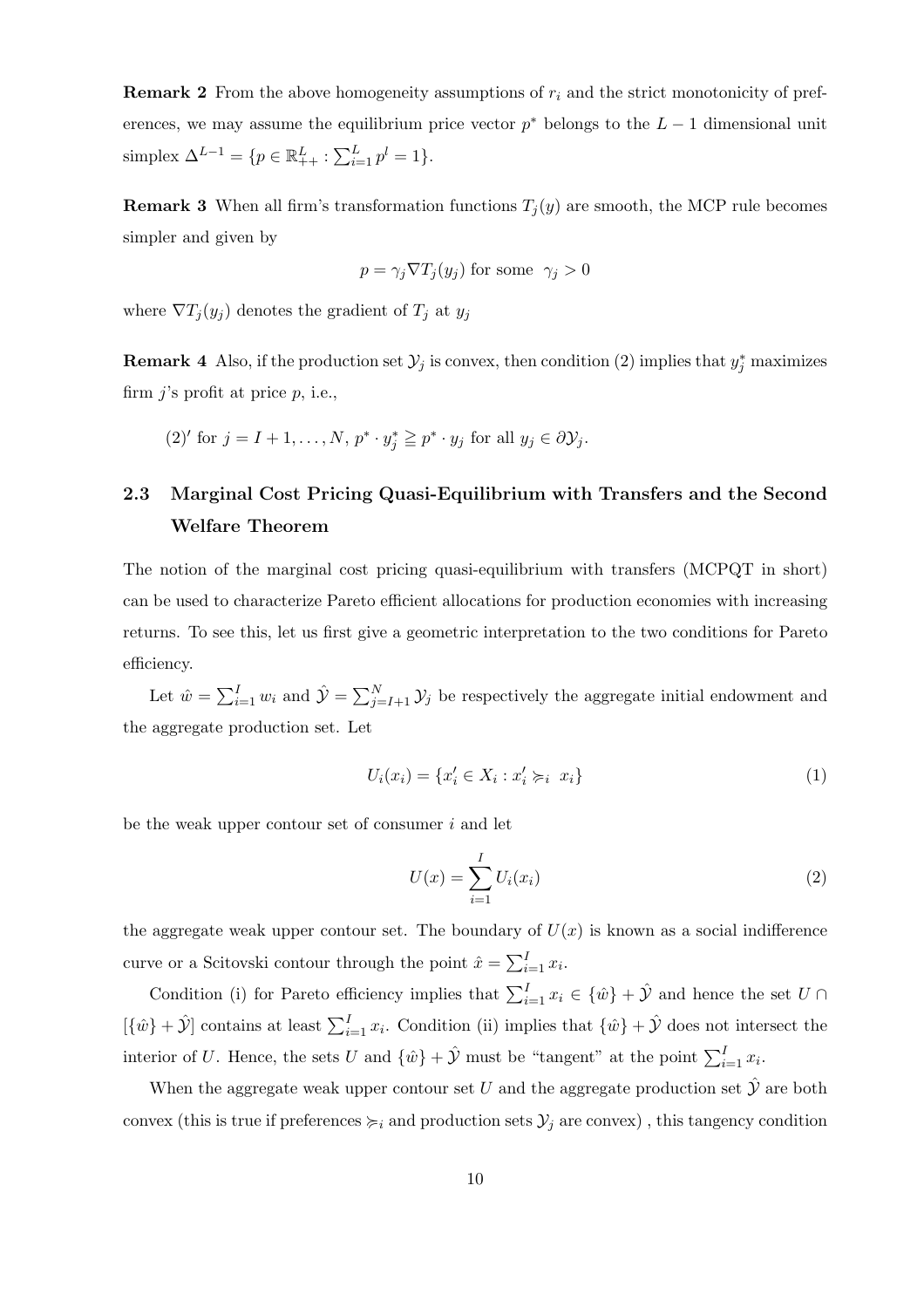implies the existence of a hyperplane which separates the two sets U and  $\{\hat{w}\} + \hat{\mathcal{Y}}$ . The vector normal to this hyperplane is the vector of prices which supports the Pareto efficient allocation. When  $\hat{y}$  is non-convex, this separation property will not in general hold. However, there still exists a hyperplane tangent to U and  $\{\hat{w}\} + \hat{y}$  and a vector p orthogonal to the two sets if the boundaries of the two sets are smooth. Thus, in both cases, such a vector  $p$  is the supporting prices for the Pareto efficient allocation and is called the efficient price vector in the literature.

Notice that the smoothness of U and  $\partial \hat{Y}$  is not needed to obtain the existence of a price vector which supports an efficient allocation. When production sets are convex, the existence of a supporting price vector follows from the separation theorem applied to the convex sets  $U$ and  $\partial Y$ . The same theorem also implies the existence of a cone of normals at each point of the boundary of these sets so that one can obtain the Second Welfare Theorem that characterizes Pareto efficient allocations by decentralized competitive markets. When production sets are non-convex, it is also possible to generalize the Second Welfare Theorem using the MCPQT.

**Definition 2** An allocation  $(x^*, y^*) = (x_1^*, x_2^*, \ldots, x_I^*, y_1^*, y_2^*, \ldots, y_J^*) \in \mathbb{R}_+^{NL} \times \mathcal{Y}$  is a marginal cost pricing quasi-equilibrium allocation with transfers for an economy e if it is feasible and there is a price vector  $p^* \in \mathbb{R}^L_+$  such that

- (1) for every  $i = 1, ..., I, p^* \cdot x_i \geq p^* \cdot x_i^*$  implies  $x_i \geq i, x_i^*$ , i.e.,  $x_i^*$  minimizes  $p \cdot x_i$ over the weak upper contour set  $U_i(x_i^*) = \{x_i \in \mathbb{R}_+^L : x_i^* \succ_i x_i^*\},\$
- (2) for  $j = 1, ..., J, p^* \in N_{\mathcal{Y}_j}(y^*)$ .

Denote by  $MCPQT(e)$  the set of all such marginal cost pricing quasi-equilibrium allocations with transfers.

**Remark 5** It is well known that if  $p \cdot x_i^* > 0$ , then condition (1) reduces to

(1)' for every  $i \in N$ ,  $x_i > i$   $x_i^*$  implies  $p^* \cdot x_i > p^* \cdot x_i^*$ , i.e.,  $x_i^*$  is a greatest element for  $\succcurlyeq_i$  in the budget set  $\{x_i \in \mathbb{R}^L_+ : p^* \cdot x_i \leqq p^* \cdot x_i^*\}.$ 

The resulting equilibrium that satisfies the feasibility, conditions  $(1)'$  and  $(2)$  is then called the marginal cost pricing equilibrium with transfers. Denote by  $M CPT(e)$  the set of all such marginal cost pricing equilibrium allocations with transfers.

An important characterization of Pareto optimal allocations is associated with the following version of the Second Theorem of Welfare Economics for non-convex production economies.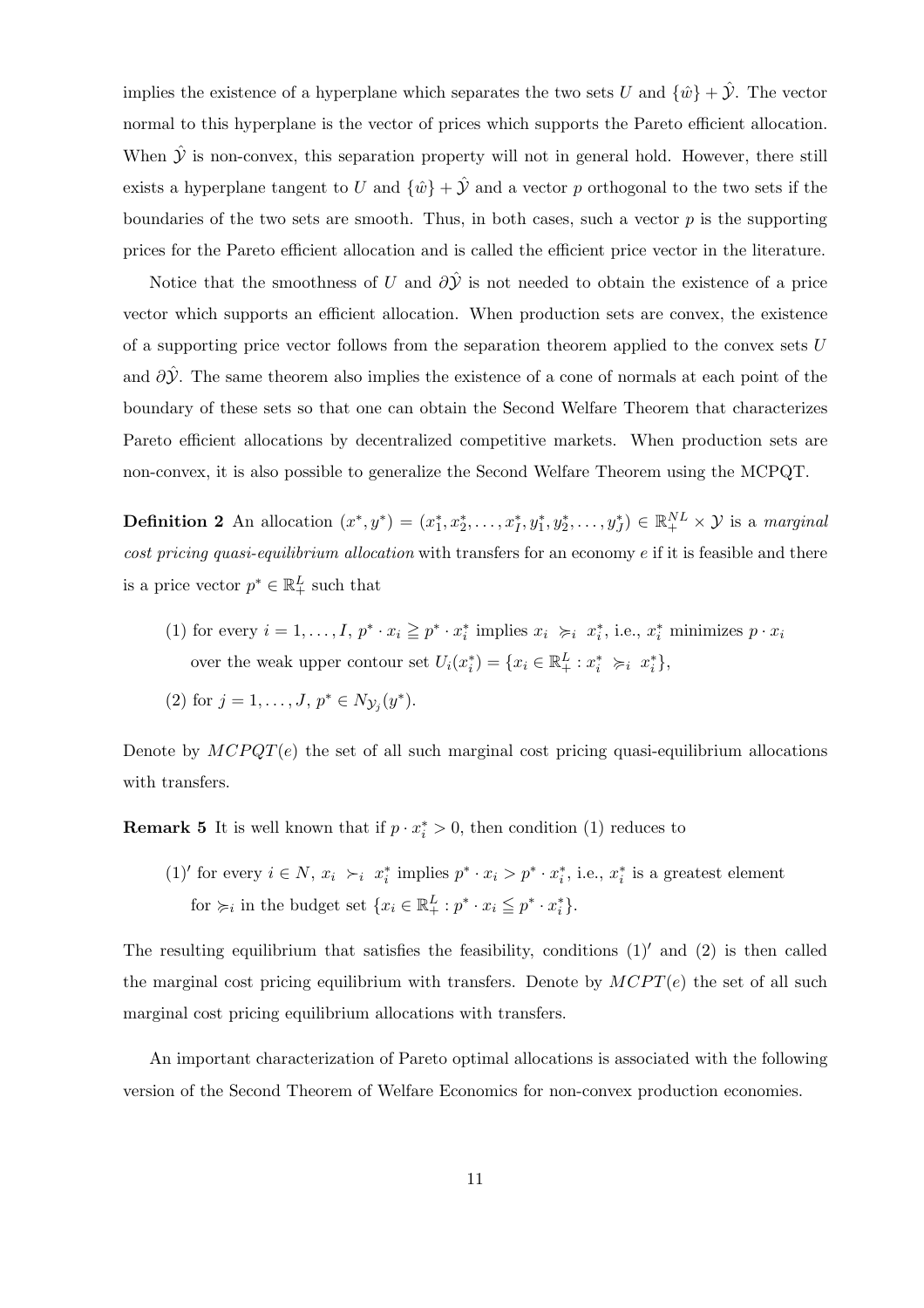**Lemma 1** Suppose e is an economy such that (1) preferences  $\succcurlyeq_i$  are continuous, convex and monotonic, (2) production sets  $\mathcal{Y}_j$  are closed and satisfy free disposal property. Let  $(x^*, y^*) =$  $(x_1^*, x_2^*, \ldots, x_I^*, y_1^*, y_2^*, \ldots, y_J^*) \in \mathbb{R}_+^{(I+J)L} \times \mathcal{Y}$  be Pareto optimal. Then there exists a price vector  $p \in \mathbb{R}^L_+$  with  $p \geq 0$  such that  $(x^*, y^*, p)$  is a MCPQT, and thus  $P(e) \subseteq MCPQT(e)$  for all  $e \in E$ .

The proof of this lemma can be found in Cornet (1990) and Quinzii (1992).

**Remark 6** Let  $(x, y)$  be a Pareto efficient allocation for a production economy e. If p is a supporting price vector for this allocation and  $p \cdot x_i > 0$  for consumers  $i = 1, \ldots, I$ , then  $(p, x, y)$ is a MCP equilibrium for any wealth map  $(r_1(w, p, y), \ldots, r_I(p, y))$  satisfying  $r_i(w, p, y) = p \cdot x_i$ by Lemma 1 and Remark 5.

In general, a MCP equilibrium does not result in Pareto efficient allocations in the presence of increasing returns. To have a marginal cost pricing equilibrium allocation be Pareto efficient, one needs to restrict economic environments so that the economy has efficient allocations for all income maps  $(r_1(w,p,y),\ldots,r_I(w,p,y))$ . Brown and Heal (1975), Guesnerie (1980), Dierker (1986), Cornet (1990), and Quinzii (1991, 1992) provide various conditions that guarantee the existence of a MCP equilibrium allocation that is Pareto optimal in the presence of non-convex production economies.

Let  $E^*$  be the maximal class of economies over which all MCP equilibrium allocations are Pareto efficient for a general wealth map  $(r_1(w, p, y), \ldots, r_l(w, p, y))$ . The main purpose of the paper is to prove the informational efficiency of the MCP mechanism among the class of allocation mechanisms that result in Pareto efficient allocations on  $E^*$ . Notice that since every MCP equilibrium allocation is Pareto efficient for a convex production economy, the set of convex production economies is a subset of  $E^*$ .

To ensure a MCP equilibrium to be Pareto efficient, non-convex economies should be "wellbehaved". This is true if there is a one to one map between the utility possibility frontier and the feasible allocations which lead to these utilities. Guesnerie (1980) and Quinzii (1992) showed that in a non-convex economy, if there is a unique allocation corresponding to every point on the utility frontier, then for every income map, there exists a MCP equilibrium which is Pareto efficient. In other words, if the choice of a production plan is unique once the social objectives have been fixed then the choice of an income map does not affect the efficiency of the resulting allocation. The formal result can be stated precisely as follows.

**Lemma 2** Let e be a production economy satisfying the following conditions: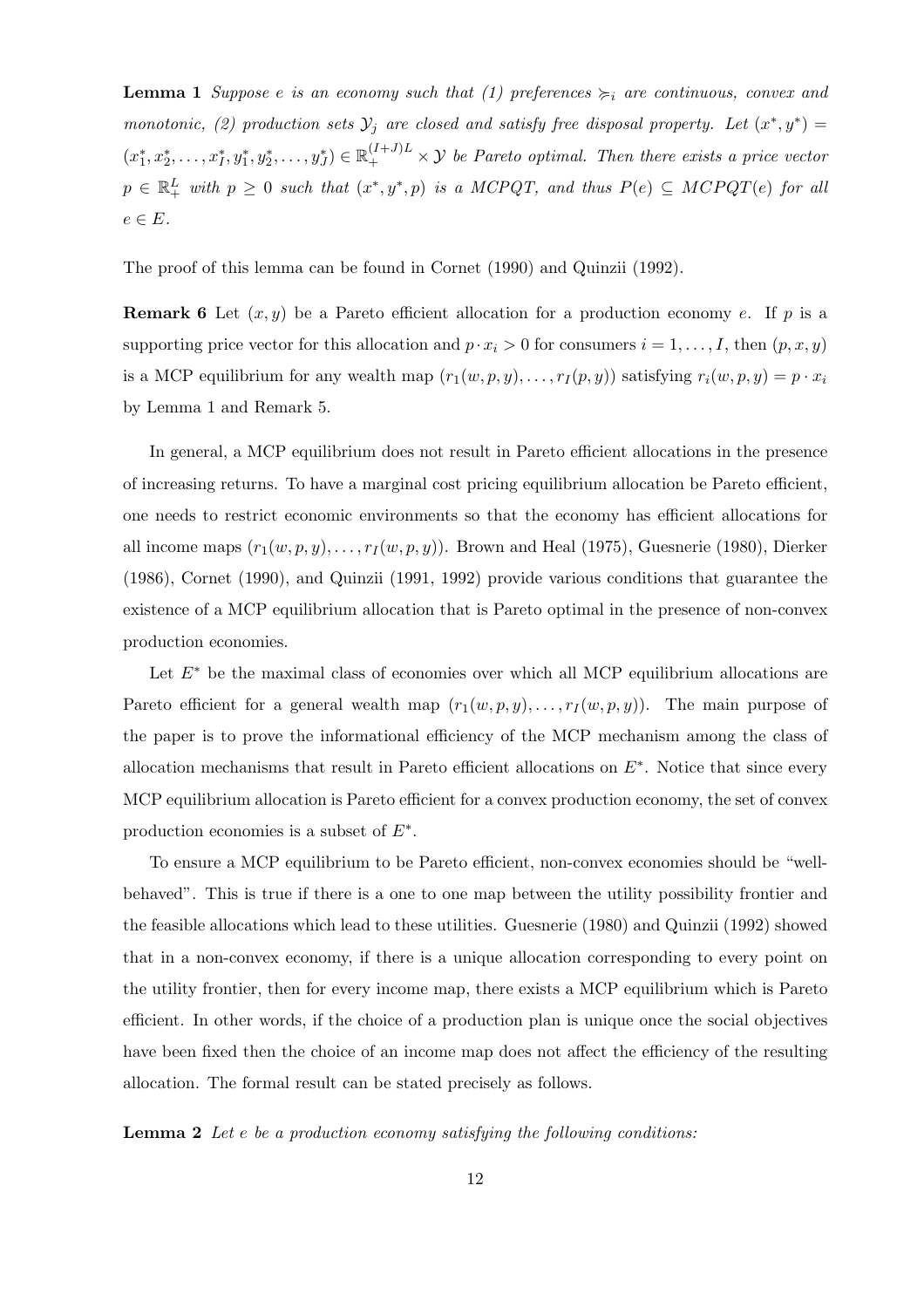- (i) The utility functions  $u_i : \mathbb{R}^L_+ \to \mathbb{R}$  are continuous, quasi-concave, and strictly monotonic.
- (ii) The production possibility sets  $\mathcal{Y}_j$  are nonempty, closed, contain 0, and  $\mathcal{Y}_j \mathbb{R}^L_+ \subseteq$  $\mathcal{Y}_i$ .
- (iii)  $[\hat{w} + \hat{y}] \cap \mathbb{R}^L_+$  is compact with a non-empty interior, where  $\hat{w} = \sum_{i=1}^I w_i$  and  $\hat{\mathcal{Y}} = \sum_{j=I+1}^N \mathcal{Y}_j.$

and let  $P(e)$  be the set of Pareto efficient allocations. Suppose there is a one-to-one utility map $ping T : P(e) \rightarrow \mathbb{R}^I$ , i.e.,  $(x, y) \rightarrow (u_1(x_1), \ldots, u_I(x_I))$ . Then for every wealth map  $(r_1, \ldots, r_I)$ , there exists a MCP equilibrium which is Pareto efficient.

The proof of this lemma can be found in Quinzii (1992).

In Lemma 2, the assumption that the map  $T$  is one to one is not placed directly on the characteristics of individuals and it cannot guarantee all MCP equilibria are Pareto efficient. What restrictions must be placed on the characteristics to ensure that there is only one allocation associated with a Pareto optimal utility level? We know from Lemma 1 that an allocation  $(x, y)$  is Pareto efficient if the social indifference curve associated with the levels of utility  $(u_1(x_1),..., u_I(x_I))$  is tangent to the aggregate feasible consumptions  $\hat{w} + \hat{y}$ . Thus, there is a unique feasible allocation which gives the Pareto optimal utility level  $(u_1(x_1),...,u_I(x_I))$  if and only if the social indifference curve corresponding to  $(u_1(x_1),...,u_I(x_I))$  is tangent to  $\hat{w}+\hat{y}$  at only one point. This requires restrictions on the curvature of the frontiers of the sets  $\hat{w} + \hat{y}$  and  $P(x)$ . Quinzii (1988, 1992) provided such conditions based on the characteristics of individuals in terms of the elasticities of demand and of marginal cost, which ensure that the uniqueness property of Lemma 2 is satisfied so that every MCP equilibrium allocation is Pareto efficient (cf. Theorems 4.3 and 4.4, 4.6 and 4.7 in Quinzii (1992),).

#### 2.4 Allocation Mechanism

Let F be a social choice rule (correspondence) from E to A. Following Mount and Reiter (1974), a message process is a pair  $\langle M,\mu\rangle$ , where M is a set of abstract messages called the message space, and  $\mu: E \longrightarrow M$  is a message correspondence that assigns to every economy e the set of stationary (equilibrium) messages. An *allocation mechanism (process)* is a triple  $\langle M, \mu, h \rangle$ defined on E, where  $h : M \to \mathcal{A}$  is the outcome function that assigns to every equilibrium message  $m \in \mu(e)$  the corresponding trade  $(z, y) \in \mathcal{A}$ .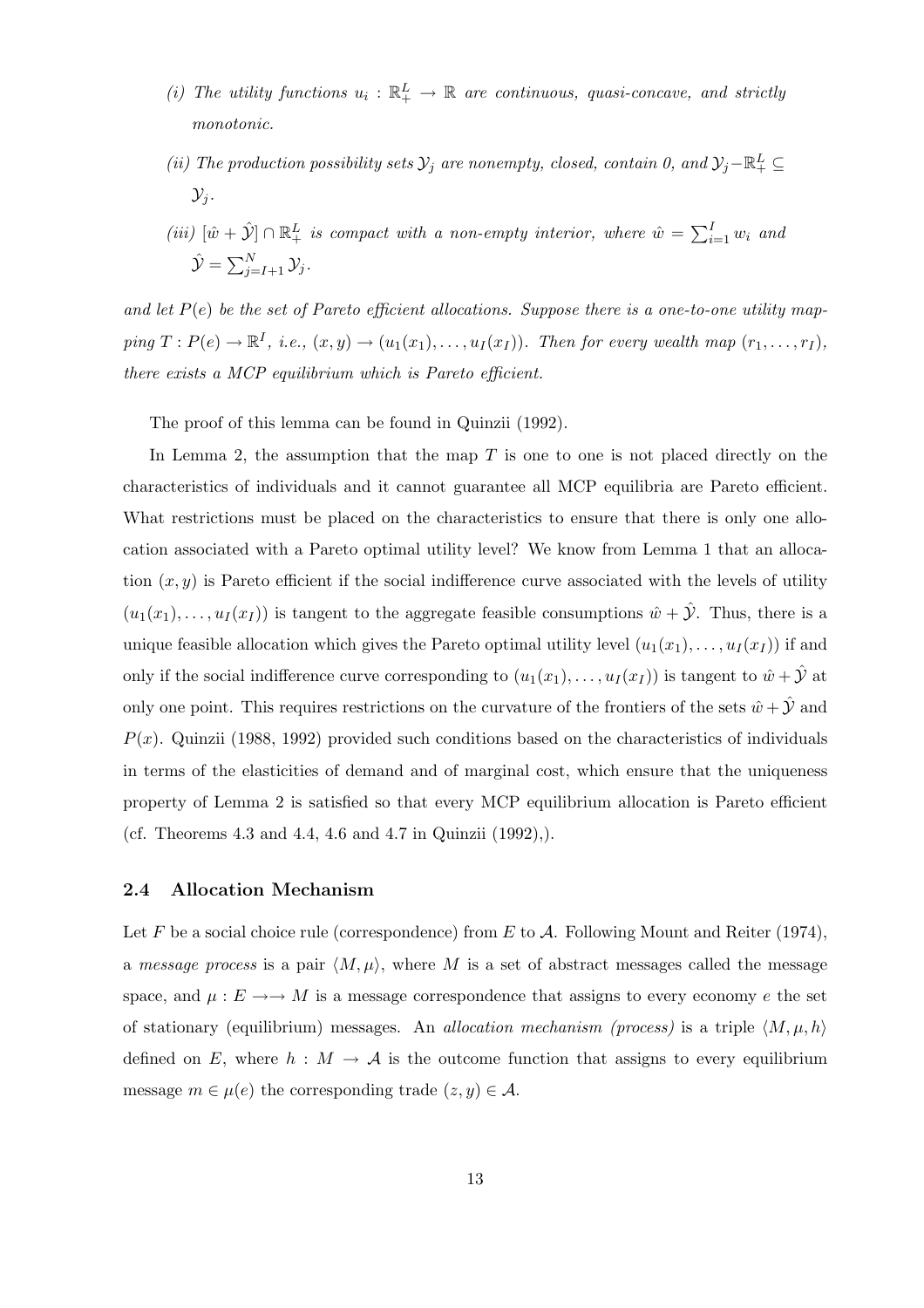**Definition 3** An allocation mechanism  $\langle M, \mu, h \rangle$ , defined on E, realizes the social choice rule F, if for all  $e \in E$ ,  $\mu(e) \neq \emptyset$  and  $h(m) \in F(e)$  for all  $m \in \mu(e)$ .

Assume the social choice rule is restricted to the one that yields Pareto efficient outcomes. Let  $\mathcal{P}(e)$  be a subset of Pareto efficient allocations for  $e \in E$ . An allocation mechanism  $\langle M, \mu, h \rangle$ is said to be non-wasteful on E with respect to P if for all  $e \in E$ ,  $\mu(e) \neq \emptyset$  and  $h(m) \in \mathcal{P}(e)$ for all  $m \in \mu(e)$ . If an allocation mechanism  $\langle M, \mu, h \rangle$  is non-wasteful on E with respect to P, the set of all Pareto efficient outcomes, then it is said to be non-wasteful on  $E$ . The concept of non-wastefulness was first introduced by Hurwicz (1960).

**Definition 4** An allocation mechanism  $\langle M, \mu, h \rangle$  is said to be *privacy-preserving or informa*tionally decentralized on E if there exist individual message correspondences  $\mu_i : E_i \longrightarrow M$ , one for each *i*, such that  $\mu(e) = \bigcap_{i=1}^{N} \mu_i(e_i)$  for all  $e \in E$ .

Thus, when a mechanism is privacy-preserving, each individual's response to a message is only based on that person's private information on his/her own characteristic, but not based on characteristics of the other individuals. The privacy-preserving property is an important property for a mechanism. Under any type of institution or ownership structure, only the manager or the owner of a firm has better information about her own production set, and only a consumer knows her own preferences and initial endowments.

Remark 7 This important feature of the communication process implies that the so called "crossing condition" has to be satisfied. Mount and Reiter (Lemma 5, 1974) showed that an allocation mechanism  $\langle M, \mu, h \rangle$  is privacy-preserving on E if and only if for every i and every e and  $e'$  in  $E, \mu(e) \cap \mu(e') = \mu(e'_i, e_{-i}) \cap \mu(e_i, e'_{-i}),$  where  $(e'_i, e_{-i}) = (e_1, \ldots, e_{i-1}, e'_i, e_{i+1}, \ldots, e_N),$ i.e., the *i*th element of e is replaced by  $e'_i$ . Thus, if two economies have the same equilibrium message, then any "crossed economy" in which an agent from one of the two initial economies is "switched" with the agent from the other must have the same equilibrium message. Hence, for a given mechanism, if two economies have the same equilibrium message  $m$ , the mechanism leads to the same outcome for both, and further, this outcome must also be the outcome of the mechanism for any of the crossed economies because of the crossing condition.

**Definition 5** Let  $\langle M, \mu, h \rangle$  be an allocation mechanism on E. The stationary message correspondence  $\mu$  is said to be locally threaded at  $e \in E$  if it has a locally continuous, singlevalued selection at e. That is, there is a neighborhood  $N(e) \subset E$  and a continuous function  $f: N(e) \to M$  such that  $f(e') \in \mu(e')$  for all  $e' \in N(e)$ . The stationary message correspondence  $\mu$  is said to be locally threaded on E if it is locally threaded at every  $e \in E$ .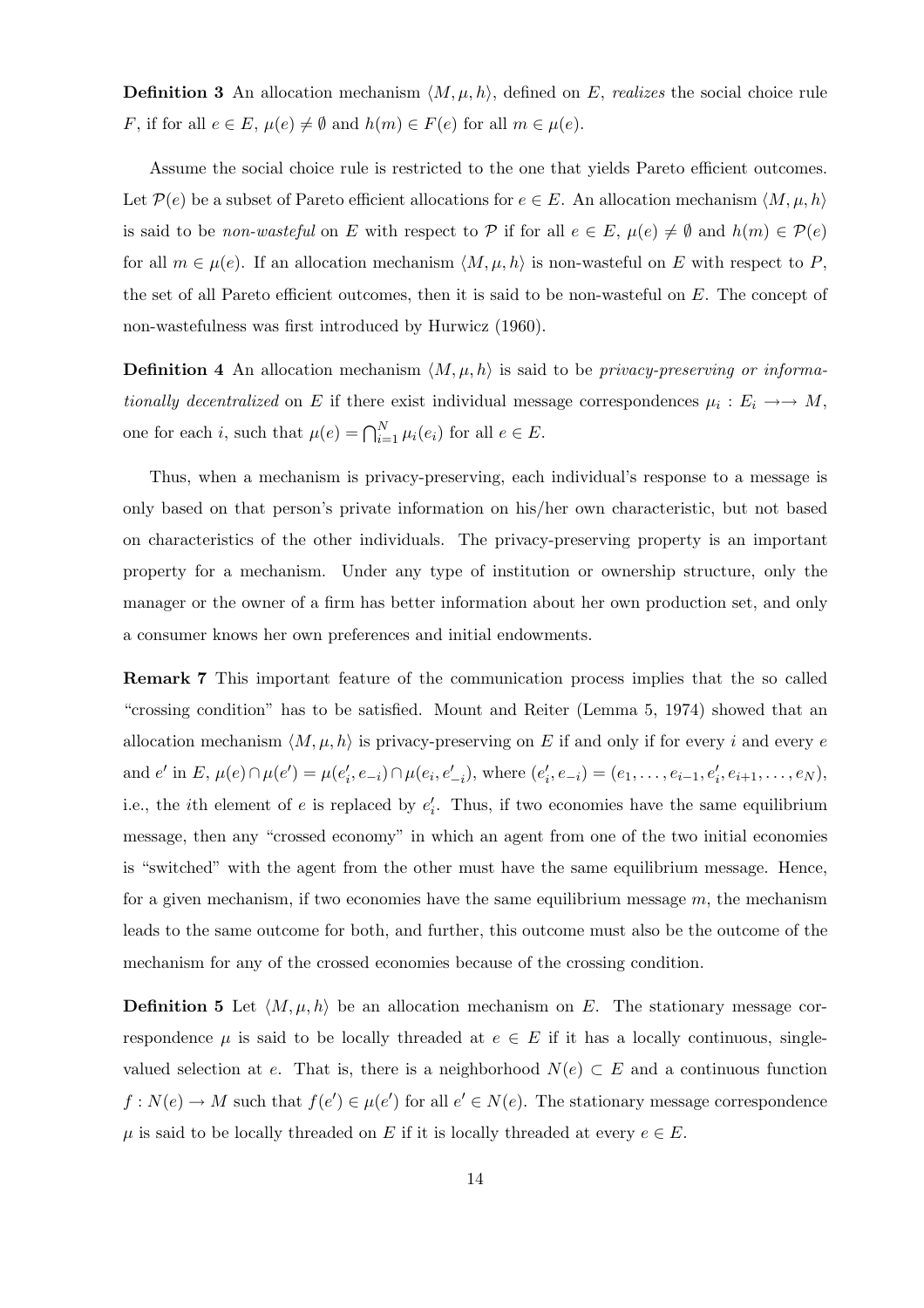The notion of local threadedness was first introduced into the realization literature by Mount and Reiter (1974). This regularity condition is used mainly to exclude the possibility of intuitive smuggling information. Many continuous selection results have been given in the mathematics literature since Micheal (1956).

It will be seen that the requirement that  $\mu$  is locally threaded at every  $e \in E$  is not only too strong but it also results in too pessimistic results such as those in Calsamiglia (1977) and Hurwicz (1999) who showed the non-existence of a smooth finite-dimensional message space mechanism that realize Pareto efficient allocations in a certain class of economies with increasing returns and economies with production externalities that result in non-convex production sets.

#### 2.5 The Marginal Cost Pricing Process

We now define the MCP allocation process that is a privacy-preserving process and realizes the marginal cost pricing correspondence MCP, and in which messages consist of prices and trades of all agents. In defining the MCP allocation process, it is assumed that the wealth map  $(r_1, \ldots, r_I)$  is common knowledge for all the agents.

Define the excess demand correspondence of consumer  $i$   $(i = 1, ..., I)$   $D_i: \Delta^{L-1} \times \mathbb{R}^{IL}_+ \times$  $\mathbb{R}^{JL} \times E_i \longrightarrow \mathbb{R}^L$  by

$$
D_i(p, w, y, e_i) = \{z_i : z_i + w_i \in X_i, p \cdot (z_i + w_i) = r_i(w, p, y) (z'_i + w_i) \succ_i (z_i + w_i) \text{ implies } p \cdot (z'_i + w_i) > r_i(w, p, y) \}. \tag{3}
$$

Define the supply correspondence of firm  $j$   $(j = I + 1, ..., N)$   $S_j : \Delta^{L-1} \times E_j \longrightarrow \mathbb{R}^L$  by

$$
S_{i,j}(p, e_j) = \{ y_j \in \partial \mathcal{Y}_j : p \in MC_j(y_j) \}. \tag{4}
$$

Note that  $(p, z, y)$  is a MCP equilibrium for economy e with respect to a wealth distribution map  $(r_1,...,r_I)$  if  $p \in \Delta^{L-1}$ ,  $z_i \in D_i(p,w,y,e_i)$  for  $i = 1,...,I$ ,  $y_j \in S_j(p,e_j)$  for  $j = I =$  $1, \ldots, N$ , and the allocation  $(z, y)$  is balanced.

The MCP process  $\langle M_{mc}, \mu_{mc}, h_{mc} \rangle$  is then defined as follows. Define  $M_{mc} = \Delta^{L-1} \times A$ .

Define  $\mu_{mc}: E \longrightarrow M_{mc}$  by

$$
\mu_{mc}(e) = \bigcap_{i=1}^{N} \mu_{mci}(e_i),\tag{5}
$$

where  $\mu_{mci}: E_i \longrightarrow M_{mc}$  is defined as follows:

(1) For 
$$
i = 1, ..., I
$$
,  $\mu_{mci}(e_i) = \{(p, z, y, v) : p \in \Delta^{L-1}, z_i \in D_i(p, v, y, e_i), v_i = w_i$   
and  $\sum_{i=1}^{I} z_i = \sum_{j=I+1}^{N} y_j\}.$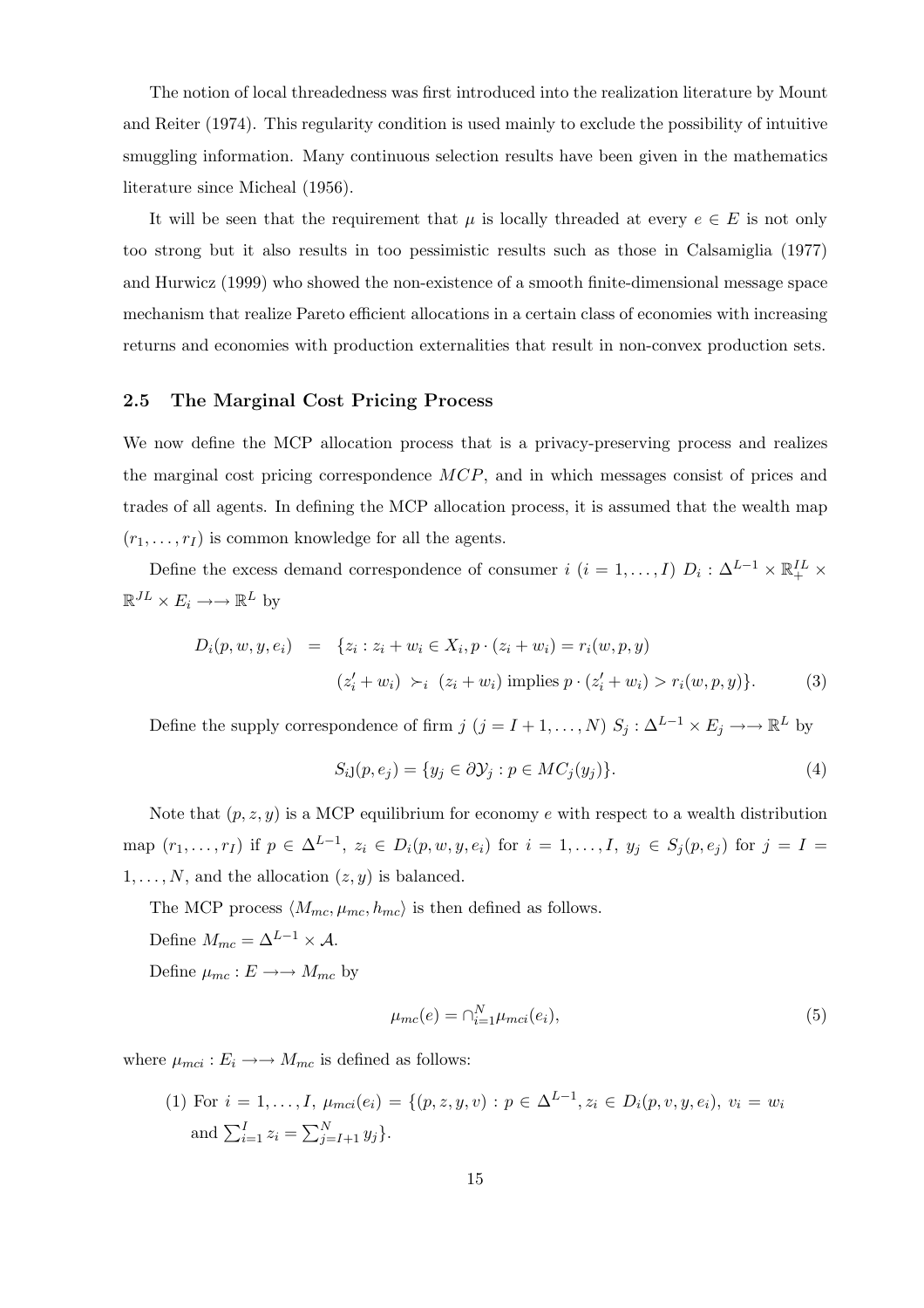(2) For 
$$
i = I + 1, ..., N
$$
,  $\mu_{mci}(e_i) = \{(p, z, y, v) : p \in \Delta^{L-1}, y_i \in S_i(p, e_i) \text{ and } \sum_{i=1}^{I} z_i = \sum_{j=I+1}^{N} y_j\}.$ 

Thus, we have  $\mu_{mc}(e) = \mathcal{MCP}(e)$  for all  $e \in E^{MC}$ .

Finally, the MCP outcome function  $h_{mc}: M_{mc} \to A$  is defined by

$$
h_{mc}(p, z, y) = (z, y),\tag{6}
$$

which is an element in  $MCP(e)$ .

Thus, the MCP correspondence associates with every economy  $e \in E^{MC}$  the corresponding set of MCP equilibrium allocations, while the MCP message correspondence associates with every economy the corresponding set of MCP equilibria.

The MCP process can be viewed as a formalization of a resource allocation, which is nonwasteful on the class of production economies  $E^*$ . The marginal cost pricing message process is privacy-preserving by the construction of the marginal cost pricing process.

**Remark 8** For a given wealth distribution map  $(r_1, \ldots, r_I)$ , since an element,  $m = (p, z_1, \ldots, z_I)$  $y_{I+1},\ldots,y_N,v_1,\ldots,v_I) \in \mathbb{R}_{++}^L \times \mathbb{R}^{IL} \times \mathbb{R}^{JL} \times \mathbb{R}^{IL}$ , of the MCP message space  $M_{mc}$  satisfies the conditions  $\sum_{l=1}^{L} p^{l} = 1$ ,  $\sum_{i=1}^{I} z_i = \sum_{j=I+1}^{N} y_j$ ,  $p \cdot (z_i + w_i) = r_i(w_i, p, p \cdot y_{I+1}, \dots, p \cdot y_N)$  $(i = 1, \ldots, I), v_i = w_i$  for  $i = 1, \ldots, I$ , and one of these equations is not independent by Walras Law, any MCP message is contained within a Euclidean space of dimension  $(L+IL+JL+IL)$ −  $(1 + L + I) - IL + 1 = (L - 1)I + LJ$  and thus, an upper bound on the Euclidean dimension of  $M_{mc}$  is  $(L-1)I + LJ$ , which has the same upper bound as the Walrasian process. Notice that this upper bound holds for any marginal cost pricing equilibria under all income maps regardless if it results in Pareto efficient allocations.

#### 2.6 Informational Size of Message Spaces

Informational size can be considered as a concept that characterizes the relative sizes of topological spaces used to convey information in the resource allocation process. It would be natural to consider that a space, say  $S$ , has more information than another space T whenever  $S$  is topologically "larger" than T. This suggests the following definition, which was introduced by Walker (1977).

**Definition 6** Let S and T be two topological spaces. The space S is said to have as much information as the space T by the Fréchet ordering, denoted by  $S \geq_F T$ , if T can be embedded homeomorphically in  $S$ , i.e., if there is a subspace of  $S'$  of  $S$  that is homeomorphic to  $T$ .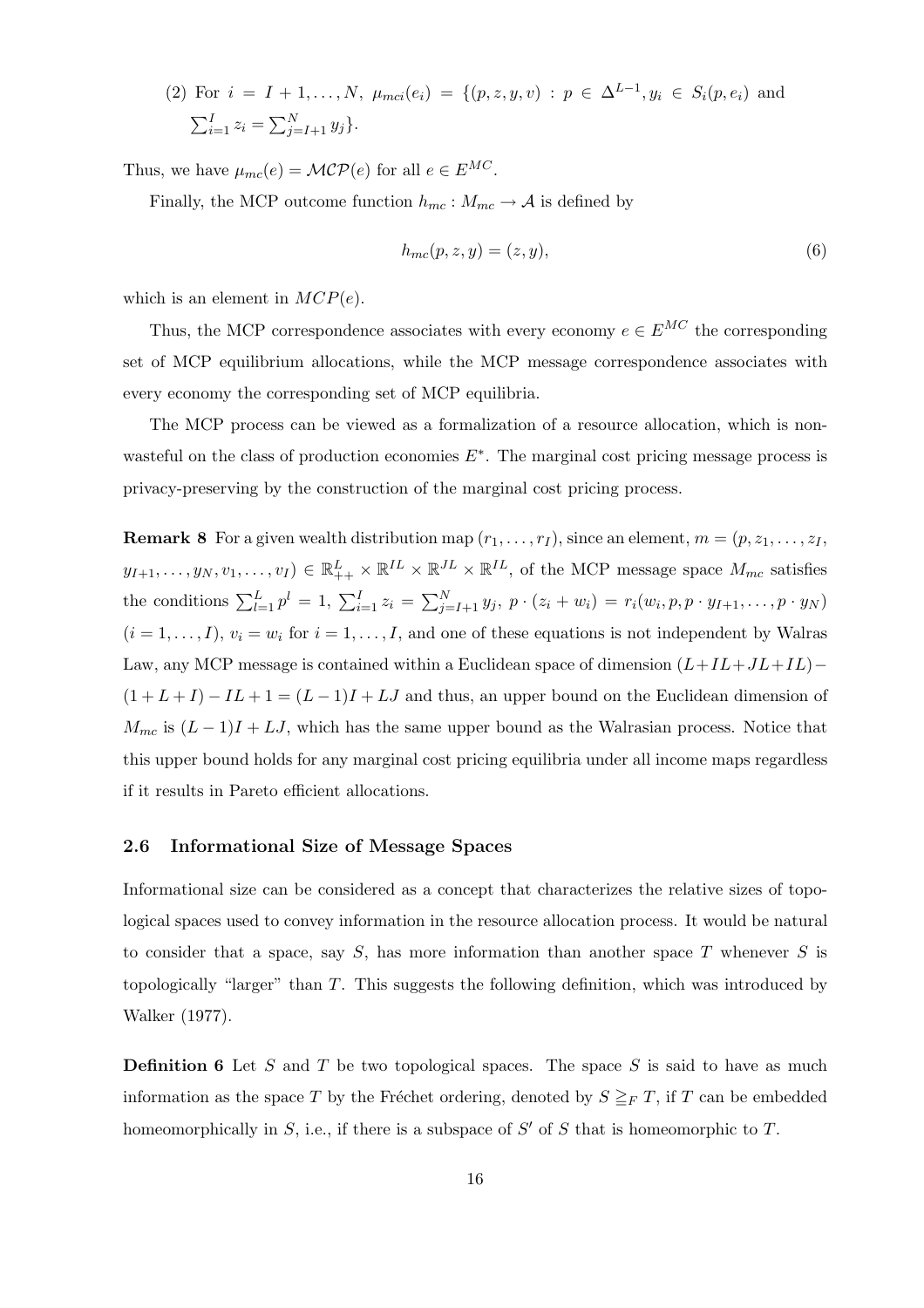**Definition 7** Let S and T be two topological spaces and let  $\psi : T \to S$  be a correspondence. The correspondence  $\psi$  is said to be injective if  $\psi(t) \cap \psi(t') \neq \emptyset$  implies  $t = t'$  for any  $t, t' \in T$ . That is, the inverse,  $(\psi)^{-1}$ , of  $\psi$  is a single-valued function.

A topological space M is an *n*-dimensional manifold if it is locally homeomorphic to  $\mathbb{R}^n$ .

**Definition 8** An informationally decentralized non-wasteful mechanism  $\langle M, \mu, h \rangle$  is said to be *informationally efficient* on E if the size of its message space M is the smallest one among all other informationally decentralized non-wasteful mechanisms defined on E.

#### 2.7 Cobb-Douglas-Quadratic Economies

To establish the informational efficiency of the MCP mechanism, we will adopt a standard approach that is widely used in the realization literature. For a set of admissible economies and a smooth informationally decentralized mechanism realizing a social choice correspondence, if one can find a (parametrized) subset (test family) with dimension  $n$ , and the stationary message correspondence is injective, then the size of the message space required for an informationally decentralized mechanism to realize the social choice correspondence cannot be lower than  $n$  on the subset. Thus, it cannot be lower than  $n$  for any superset of the subset, and in particular, for the entire class of economies. It is this result that was used by Hurwicz (1977), Mount and Reiter (1974), Walker (1977), Rsana (1978), Sato (1981), Calsamiglia and Kirman (1993), Tian (2003, 2004, 2006) among others to show the minimal informational size and thus informational efficiency of the competitive mechanism, Lindahl mechanism, the equal-income Walrasian mechanism, and the distributive Lindahl mechanism over the various classes of economic environments. It is also this result that was used by Calsamiglia (1977) and Hurwicz (1999) to show the non-existence of a smooth finite-dimensional message space mechanism that realizes Pareto efficient allocations in a certain class of economies with increasing returns and economies with production externalities that result in non-convex production sets. It is the same result that will be used in the present paper to establish a lower bound of the size of the message space required for an informationally decentralized and non-wasteful smooth mechanism on the test family that we will specify below, and consequently over the entire class of economies with general non-convex production sets.

The test family, denoted by  $E^{cq} = \prod_{i=1}^{N} E_i^{cq}$  $\mathbf{e}_i^{eq}$ , is a special class of economies, where preference orderings are characterized by Cobb-Douglas utility functions, and efficient production technology are characterized by quadratic functions. It will be showed that  $E^{cq}$  is a subset of  $E^*$  in Lemma 2.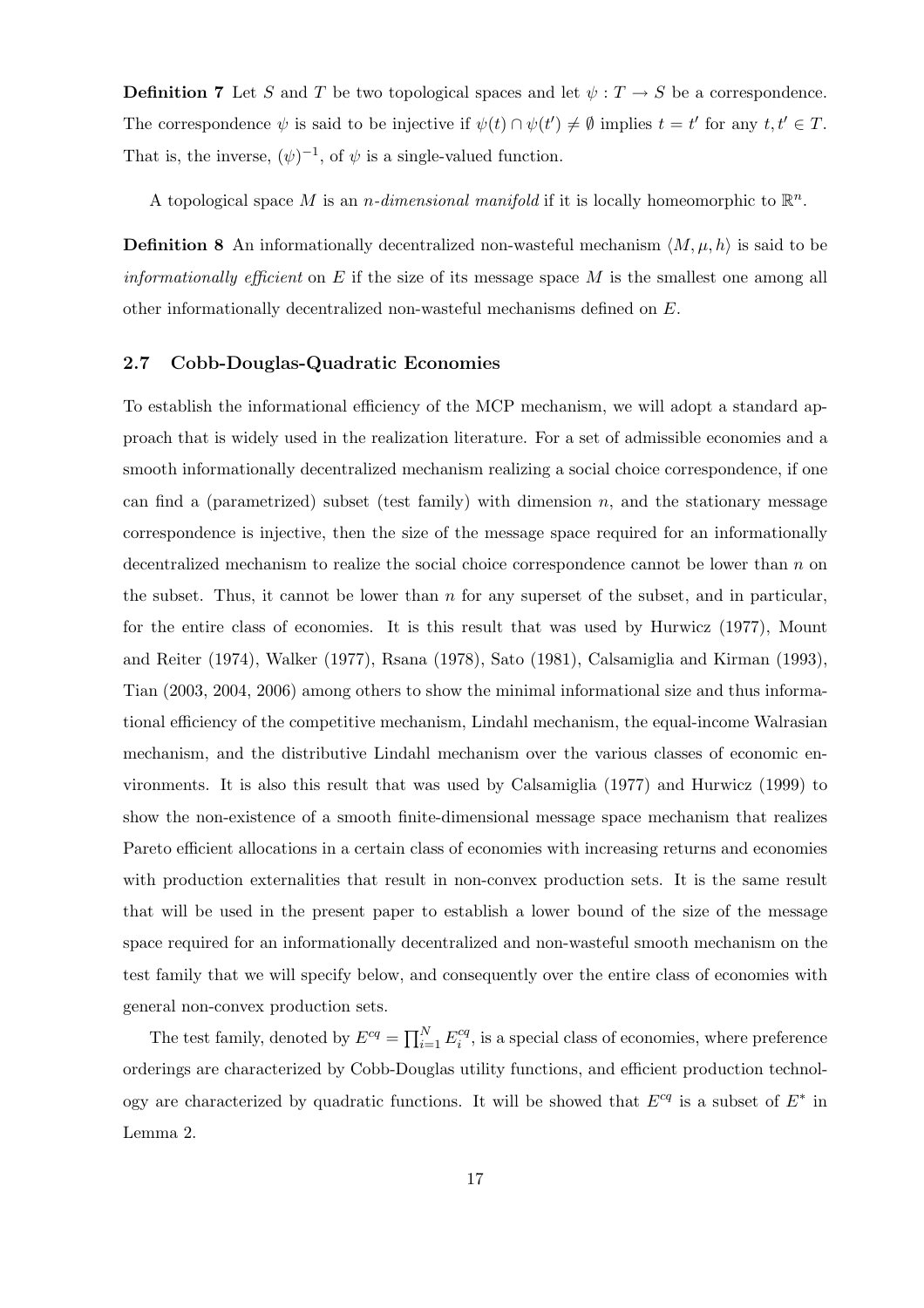For  $i = 1, \ldots, I$ , consumer *i*'s admissible economic characteristics in  $E_i^{cq}$  $i^{cq}$  are given by the set of all  $e_i = (X_i, w_i, \succ_i)$  such that  $X_i = \mathbb{R}^L_+$ ,  $w_i > 0$ , and  $\succ_i$  is represented by a Cobb-Douglas utility function  $u(\cdot, a_i)$  with  $a_i \in \Delta^{L-1}$  such that  $u(z_i + w_i, a_i) = \prod_{l=1}^{L} (z_i^l + w_i^l)^{a_i^l}$ .

For  $i = I + 1, \ldots, N$ , producer i's admissible economic characteristics are given by the set of all  $e_i = \mathcal{Y}_i = \mathcal{Y}(b_i)$  such that

$$
\mathcal{Y}(b_i) = \{ y_i \in \mathbb{R}^L : b_i^1 y_i^1 + \sum_{l=2}^L (y^l + \frac{b_i^l}{2} (y^l)^2) \leq 0
$$
  

$$
-\frac{1}{b_i^l} \leq y_i^l \leq 0 \text{ for all } l \neq 1 \},\tag{7}
$$

where  $b_i = (b_i^1, \ldots, b_i^L)$  with  $b_i^l > \frac{J}{w_i^l}$ . It is clear that any economy in  $E^{cq}$  is fully specified by the parameters  $a = (a_1, \ldots, a_I)$  and  $b = (b_{I+1}, \ldots, b_N)$ . Furthermore, production sets are nonempty, closed, and convex by noting that  $0 \in \mathcal{Y}(b_i)$  and their efficient points are represented by quadratic production functions in which  $(y_i^2, \ldots, y_i^L)$  are inputs and  $y_i^1$  is possibly an output.

**Remark 9** When we defined  $\mathcal{Y}_i$  as given in (7), we have assumed that  $y_i^2, \ldots, y_i^L$  are inputs. Then,  $y_i^1$  may be an output (when  $y_i^1 \ge 0$ ). If we, instead, assume that  $0 \le y_i^1 \le \frac{1}{b^l}$  $\frac{1}{b_i^l}$  for  $2, \ldots, L$ , and  $y_i^1$  is an input, all of the results given in the paper remains true. For instance, we can similarly prove Lemma 4 on the uniqueness of the marginal coast pricing equilibrium on  $E^{cq}$ .

Given an initial endowment  $\bar{w} \in \mathbb{R}^{LI}_{++}$ , define a subset  $\bar{E}^{cq}$  of  $E^{cq}$  by  $\bar{E}^{cq} = \{e \in E^{cd} : w_i = 0\}$  $\bar{w}_i \ \forall i = 1, \ldots, I\}.$  That is, endowments are constant over  $\bar{E}^{cq}$ .

A topology is introduced to the class  $\bar{E}^{cq}$  as follows. Let  $\|\cdot\|$  be the usual Euclidean norm on  $\mathbb{R}^L$ . For each consumer  $i, (i = 1, ..., I)$ , define a metric d on  $\bar{E}_i^{cq}$  by  $d[u(\cdot, a_i), u(\cdot, \bar{a}_i)] = ||a_i - \bar{a}_i||$ . Note that, since endowments are fixed over  $\bar{E}_i^{cq}$ , this defines a topology on  $\bar{E}_i^{cq}$ . Similarly, for each producer *i*,  $(i = I + 1, ..., N)$ , define a metric *d* on  $\overline{E}_i^{cq}$  by  $d[\mathcal{Y}(b_i), \mathcal{Y}(\overline{b}_i)] = ||b_i - \overline{b}_i||$ . We may endow  $\bar{E}^{cq}$  with the product topology of the  $\bar{E}_i^{cq}(i = 1, \ldots, N)$  and we call this the parameter topology, which will be denoted by  $\mathcal{T}_p$ . Then it is clear that the topological space  $(\bar{E}^{cq}, \mathcal{T}_p)$  is homeomorphic to the  $(L-1)I + LJ$  dimensional Euclidean space  $\mathbb{R}^{(L-1)I + LJ}$ .

It may be remarked that we had used the class of economies  $E^{cq}$  in Tian (2006) in the context of convex economies with production over which we have studied the informational efficiency of the competitive process.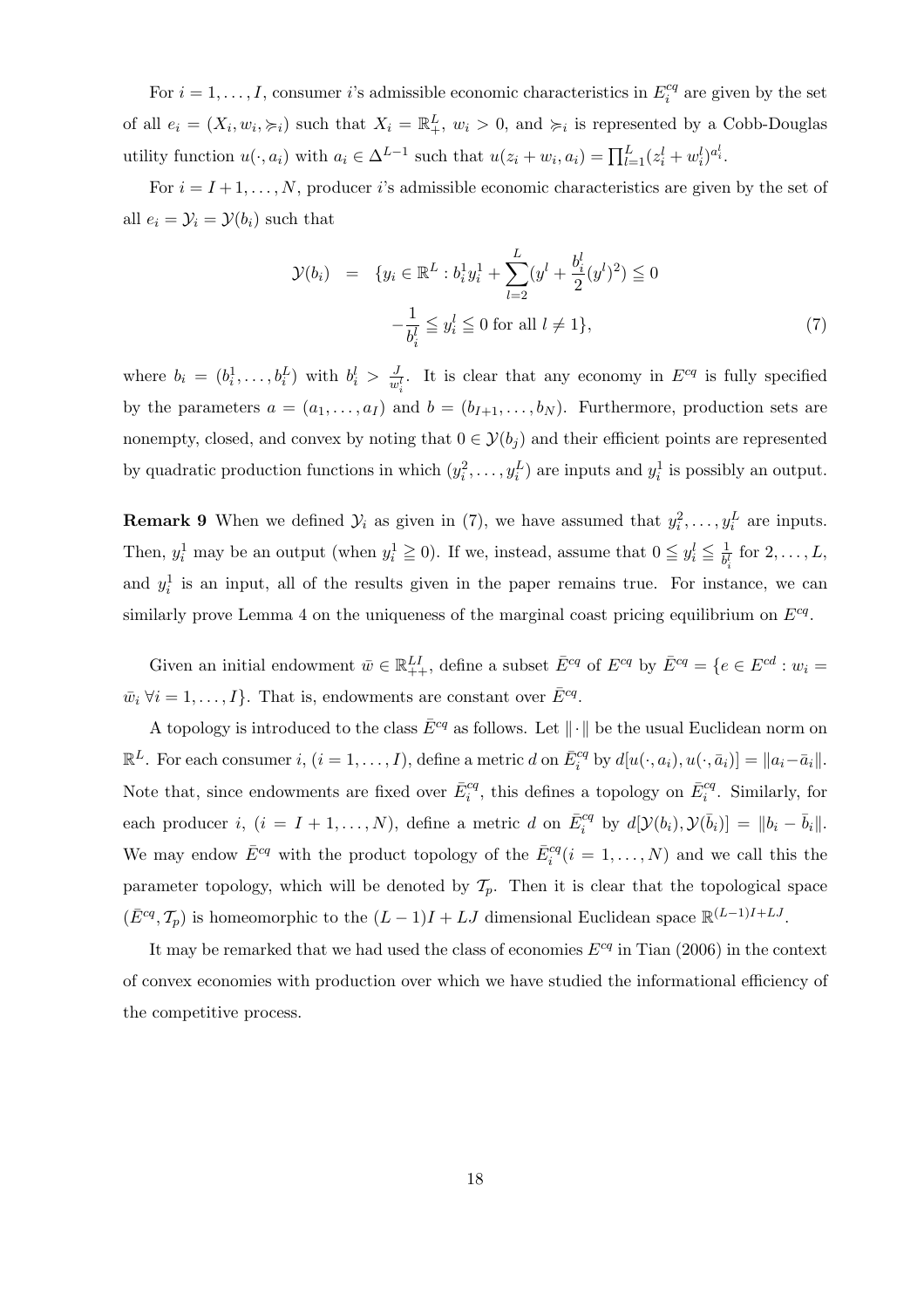# 3 The Lower Bound of Informational Requirements of Mechanisms

In this section we establish a lower bound (the minimal amount) of information, as measured by the size of the message space, that is required to guarantee that an informationally decentralized mechanism realizes Pareto efficient allocations on  $E$ ; the class of production economies.

To make the problem nontrivial, as usual, the assumption of interiority has to be made.<sup>5</sup> Indeed, a mechanism that gives everything to a single individual yields Pareto efficient outcomes and no information about prices is needed. Thus, given a class of economies  $E$  that includes  $E^{cq}$ , we define an optimality correspondence  $\mathcal{P}: E \to \to \mathcal{A}$  such that the restriction  $\mathcal{P}|E^{cq}$ associates with  $e \in E^{cq}$  the set  $\mathcal{P}(e)$  of all the Pareto efficient allocations that assign strictly positive consumption to every consumer.

Lemma 3, which is based on the special class of Cobb-Douglas–Quadratic economies  $\bar{E}^{cq}$  is central to finding the lower bound of informational requirements of resource allocation processes.

**Lemma 3** Suppose  $\langle M, \mu, h \rangle$  is an allocation mechanism on the special class of economies  $\bar{E}^{cq}$ such that:

- $(i)$  it is informationally decentralized;
- (ii) it is non-wasteful with respect to  $P$ .

Then, the stationary message correspondence u is injective on  $\bar{E}^{cq}$ . That is, its inverse is a single-valued mapping on  $\mu(\bar{E}^{cq})$ .

Theorem 1 establishes a lower bound informational size of messages spaces of any smooth allocation mechanism that is informationally decentralized and non-wasteful over any class of economies that includes  $E^{cq}$ .

**Theorem 1** (Informational Boundedness Theorem) Suppose that  $\langle M, \mu, h \rangle$  is an allocation mechanism on any class of production economies E that includes  $E^{cq}$  such that:

- $(i)$  it is informationally decentralized;
- (ii) it is non-wasteful with respect to  $P$ ;
- (iii) M is a Hausdorff topological space;
- (iv)  $\mu$  is locally threaded at some point  $e \in \overline{E}^{cq}$ .

<sup>5</sup>A stronger condition that can guarantee interior outcomes is that a mechanism is individually rational.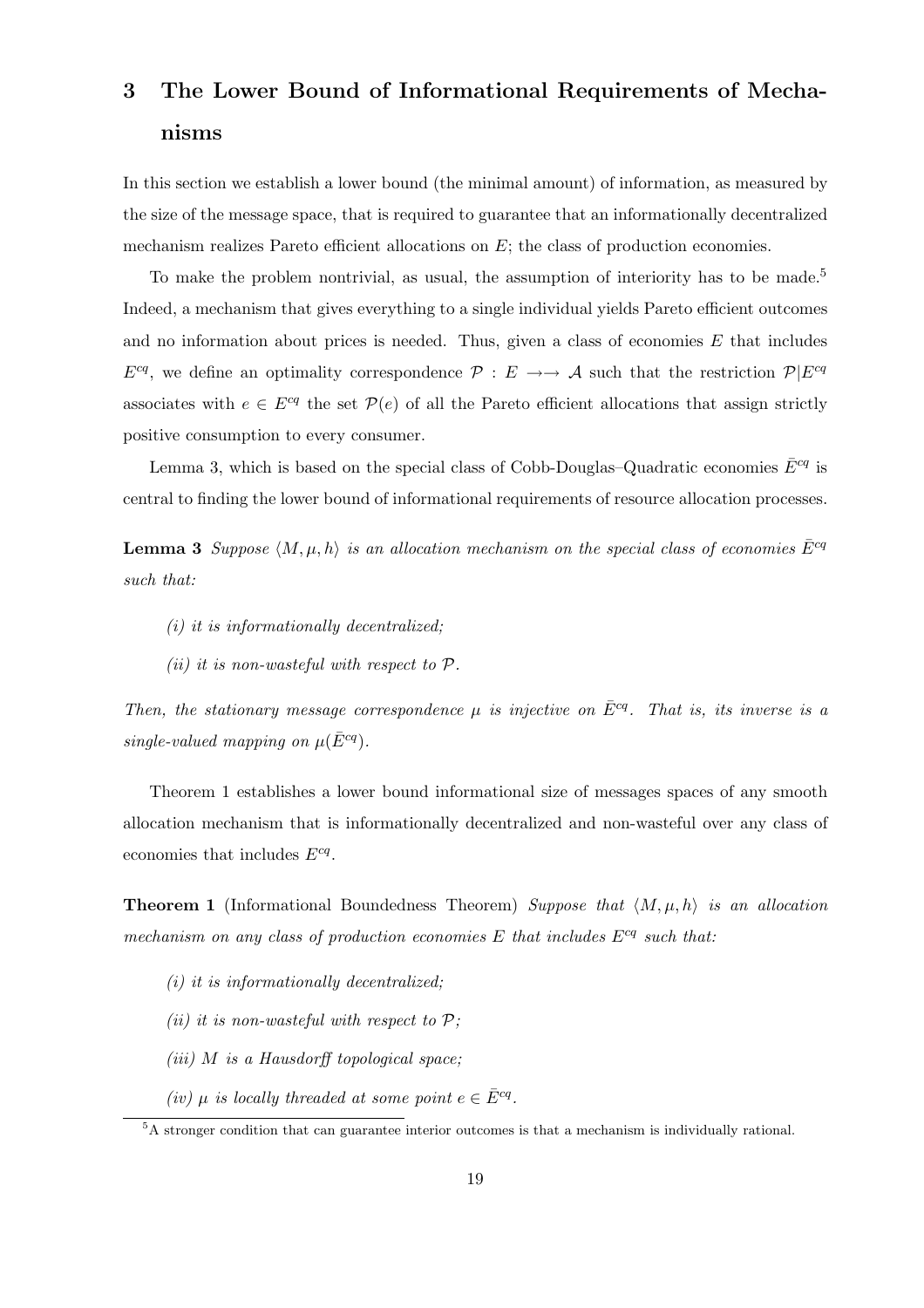Then, the size of the message space M is at least as large as  $\mathbb{R}^{(L-1)I+LJ}$ , that is,  $M \geq_F M_c =_F$  $\mathbb{R}^{(L-1)I+LJ}$ .

Proof. As was noted above,  $\bar{E}^{cq}$  is homeomorphic to  $\mathbb{R}^{(L-1)I+LJ}$ . Hence, it suffices to show  $M \geq_F \bar{E}^{cq}$ .

By injectiveness shown in Lemma 3, we know that the restriction  $\mu|_{\bar{E}^{cq}}$  of the stationary message correspondence  $\mu$  to  $\bar{E}^{cq}$  is an injective correspondence. Since  $\mu$  is locally threaded at  $e \in \overline{E}^{cq}$ , there exists a neighborhood  $N(e)$  of e and a continuous function  $f : N(e) \to M$  such that  $f(e') \in \mu(e')$  for all  $e' \in N(e)$ . Then f is a continuous injection from  $N(e)$  into M. Since  $\mu$ is an injective correspondence from  $\bar{E}^{cq}$  into M, f is a continuous one-to-one function on  $N(e)$ .

Since  $\bar{E}^{cq}$  is homeomorphic to  $\mathbb{R}^{(L-1)I+LJ}$ , there exists a compact set  $\bar{N}(e) \subset N(e)$  with nonempty interior point. Also, since f is a continuous one-to-one function on  $N(e)$ , f is a continuous one-to-one function from the compact space  $\bar{N}(e)$  onto a Hausdorff topological space  $f(\bar{N}(e))$ . Hence, it follows that the restriction  $f|_{\bar{N}(e)}$  is a homeomorphic imbedding on  $\bar{N}(e)$ by Theorem 5.8 in Kelley (1955, p. 141). Choose an open ball  $\mathring{N}(e) \subset \overline{N}(e)$ . Then  $\mathring{N}(e)$  and  $f(\mathring{N}(e))$  are homeomorphic by a homeomorphism  $f(\mathring{N}(e) : \mathring{N}(e) \to f(\mathring{N}(e))$ . This, together with the fact that  $\bar{E}^{cq}$  is homeomorphic to its open ball  $\mathring{N}(e)$ , implies that  $\bar{E}^{cq}$  is homeomorphic to  $f(\mathring{N}(e)) \subset M$ . Hence, it follows that  $M \geq_F \bar{E}^{cd} =_F \mathbb{R}^{(L-1)I+LJ}$ . Q.E.D.

# 4 Informational Efficiency of the MCP Process

In the previous section, we found that the lower bound informational size of message spaces for smooth allocation mechanisms that are privacy-preserving and non-wasteful over the class E of production economies that includes  $\bar{E}^{cq}$  is the  $(L-1)I + LJ$ -dimensional Euclidean space  $\mathbb{R}^{(L-1)I+LJ}$ . In this section we assert that the lower bound is exactly the size of the message space of the MCP mechanism, and thus the MCP mechanism is informationally efficient among all smooth resource allocation mechanisms that are informationally decentralized and non-wasteful over the set  $E^*$ .

By Theorem 1, to show this result, we need to show that  $M_{mc}$  is homeomorphic to the  $(L-1)I + LJ$ -dimensional Euclidean space  $\mathbb{R}^{(L-1)I+LJ}$ . To do so, note that, from Remark 2, we know that the upper bound dimension of the message space of the MCP mechanism is  $(L-1)I+LJ$ . As a result, if we can show that this upper bound can be reached on the restriction of the message space of the MCP mechanism for a given wealth distribution map  $(r_1, \ldots, r_I)$  to the test family  $\bar{E}^{cq}$  of Cobb-Douglas–Quadratic economies, i.e., if we can show that, for a given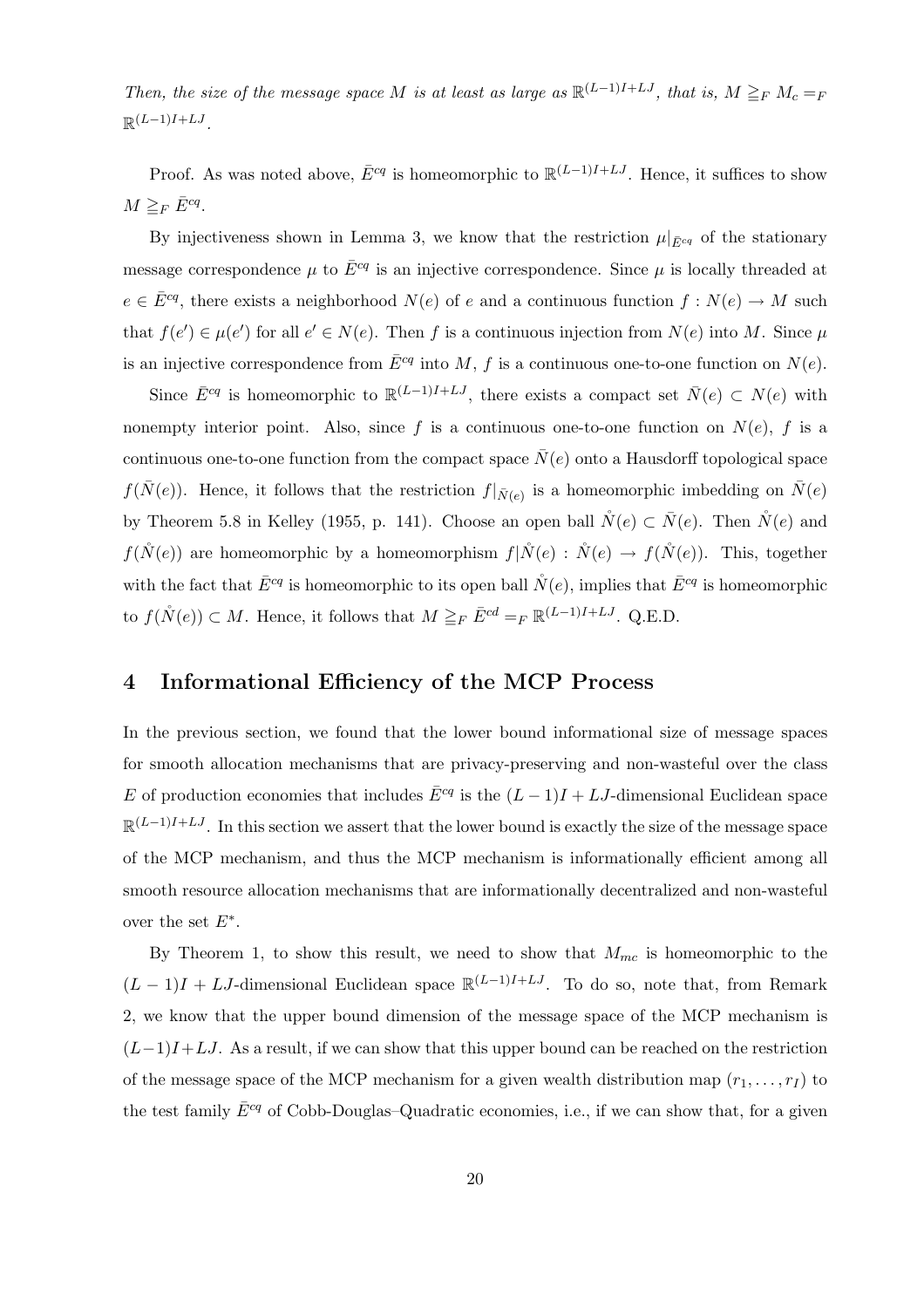wealth map  $(r_1,\ldots,r_I)$ ,  $\mu_{mc}|_{\bar{E}^{cq}}$  is homeomorphic to the  $(L-1)I + LJ$ -dimensional Euclidean space  $\mathbb{R}^{(L-1)I+LJ}$ , then we know that the size of the message space of the MCP mechanism is  $(L-1)I + LJ$  and thus the MCP mechanism is informationally efficient among all resource allocation mechanisms that are informationally decentralized and non-wasteful over the class of economies  $E^*$  in which MCP equilibria result in Pareto efficient allocations. Hence, to show the informational efficiency of the MCP mechanism, it suffices for us to show that this upper bound can be actually reached on the test family of economies for the MCP mechanism with a given wealth distribution map  $(r_1, \ldots, r_I)$ .

We will first state the following lemmas that shows that the MCP mechanism is singlevalued and continuous so that it is locally threaded on the test family set  $\bar{E}^{cq}$  of Cobb-Douglas– Quadratic economies.

**Lemma 4** For the wealth distribution map  $(r_1, \ldots, r_I)$  with  $r_i(w, p, y) = p \cdot w_i + \sum_{i=1}^n \theta_{ij} p \cdot y_j$ for  $l = 1, ..., L$ , every economy in  $\bar{E}^{cq}$  has a unique MCP equilibrium, i.e., MCP(e) is a single-valued mapping from  $\bar{E}^{cq}$  to A.

**Lemma 5** Let  $\mu_{cq}$  be the MCP message correspondence on  $\bar{E}^{cq}$ . The  $\mu_{cq}$  is a continuous function.

**Lemma 6**  $\mu_{mc}$  defined as the MCP message correspondence on  $E^*$  is is homeomorphic to  $\bar{E}^{cq}$ .

From the above lemmas and Theorem 1, we have the following theorem that establishes the informational efficiency of the MCP mechanism within the class of all smooth resource allocation mechanisms which are informationally decentralized and non-wasteful over the class of production economies  $E^*$ .

**Theorem 2** (Informational Efficiency Theorem) The MCP allocation mechanism  $\langle M_{mc}, \mu_{mc}, h_{mc} \rangle$ is informationally efficient among all allocation mechanisms  $\langle M, \mu, h \rangle$  defined on  $E^*$  that

- (i) are informationally decentralized;
- (ii) are non-wasteful with respect to  $P$ ;
- (iii) have Hausdorff topological message spaces;
- (iv) satisfy the local threadedness property at some point  $e \in \overline{E}^{cq}$ .

That is,  $M_{mc} =_F \mathbb{R}^{(L-1)I+LJ} \leq_F M$ .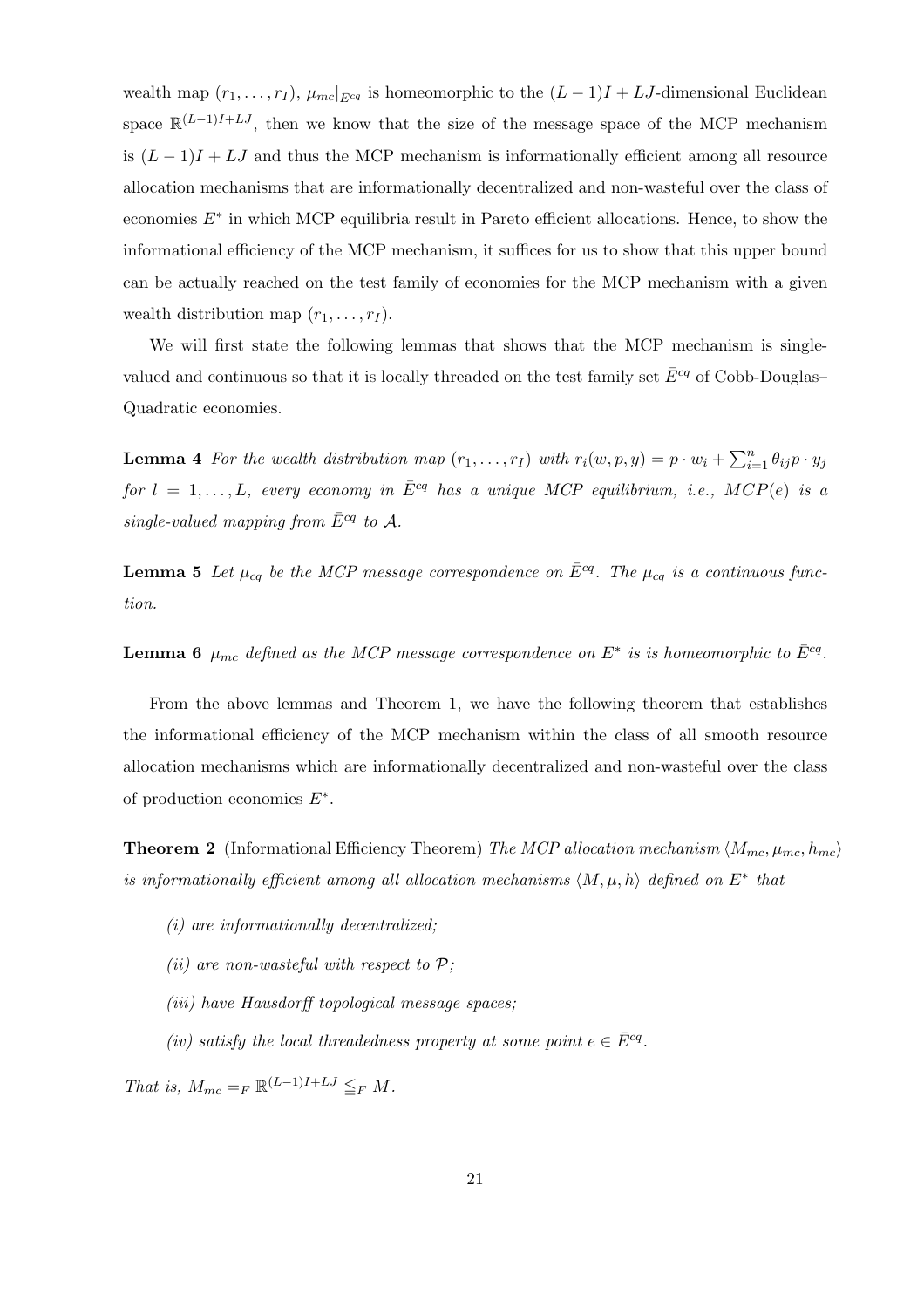Proof. First note that, since  $MCP(e) \neq \emptyset$  for all  $e \in E^*$ , the MCP mechanism is well defined on  $E^*$ .  $\langle M_{mc}, \mu_{mc}, h_{mc} \rangle$  is also privacy-preserving as shown in Section 2. Since  $u_i$  is strictly monotone on  $E$  by assumption, we know  $z$  is Pareto efficient by the First Theorem of Welfare Economics. Thus, the MCP process  $\langle M_{mc}, \mu_{mc}, h_{mc} \rangle$  is privacy-preserving and non-wasteful over  $E^*$ . Furthermore, by Lemmas 2 and 3, we know that  $\mu_{mc}$  is a single-valued and continuous function on  $\bar{E}^{cq}$ . Therefore, the MCP allocation mechanism  $\langle M_{mc}, \mu_{mc}, h_{mc} \rangle$  satisfies Conditions  $(i) - (iv).$ 

Also, since  $\mu_{mc}(E^*)$  is homeomorphic to  $\bar{E}^{cq}$  by Lemma 6 and  $\bar{E}^{cq}$  is homeomorphic to  $\mathbb{R}^{(L-1)I+LJ}$  as noted above, then  $M_{mc}$  is homeomorphic to  $\mathbb{R}^{(L-1)I+LJ}$ . Thus, by Theorem 1, we have  $M \geq_F M_{mc} = F \mathbb{R}^{(L-1)I+LJ}$ . Hence, the MCP allocation mechanism  $\langle M_{mc}, \mu_{mc}, h_{mc} \rangle$ is informationally efficient among all allocation mechanisms that satisfy Conditions  $(i)$  -(iv). Q.E.D.

## 5 Dimension Requirement of the MCPT Process

Since a MCP equilibrium in general does not result in Pareto efficient allocations in the presence of increasing returns, the set  $E^*$ , which is the maximal class of economies over which every MCP equilibrium is Pareto efficient for any given wealth distribution map  $(r_1(w,p,y), \ldots, r_I(w,p,y)),$ is relatively restrictive. A question is then whether or not the Pareto efficient performance can be realized by an informationally decentralized mechanism that has a finite-dimensional message space.

There are two types of inefficiencies that may arise in a MCP equilibrium be inefficient. The first type of inefficiency is productive inefficiency that is linked to the failure of price to coordinate firms' productions. One way to avoid productive inefficiency is to aggregate individual production sets and then prove the existence of a MCP equilibrium for the aggregate production set. The second type of inefficiency is product mix inefficiency that arises from a lack of coordination between the consumption and the production sector and the way income is distributed among the agents at equilibrium. Guesnerie (1975) and Brown and Heal (1979) have constructed examples that show that all MCP equilibria are inefficient for a given income map. Since there are income maps for which at least one MCP equilibrium is efficient, their examples also show that in non-convex economies, efficiency of MCP equilibria and choice of income distribution are not separate questions as they are in convex economies. In a convex Arrow-Debreu economy, every distribution of income give rise to at least one equilibrium and every equilibrium allocation is efficient for any given distribution of income. The only relevant criterion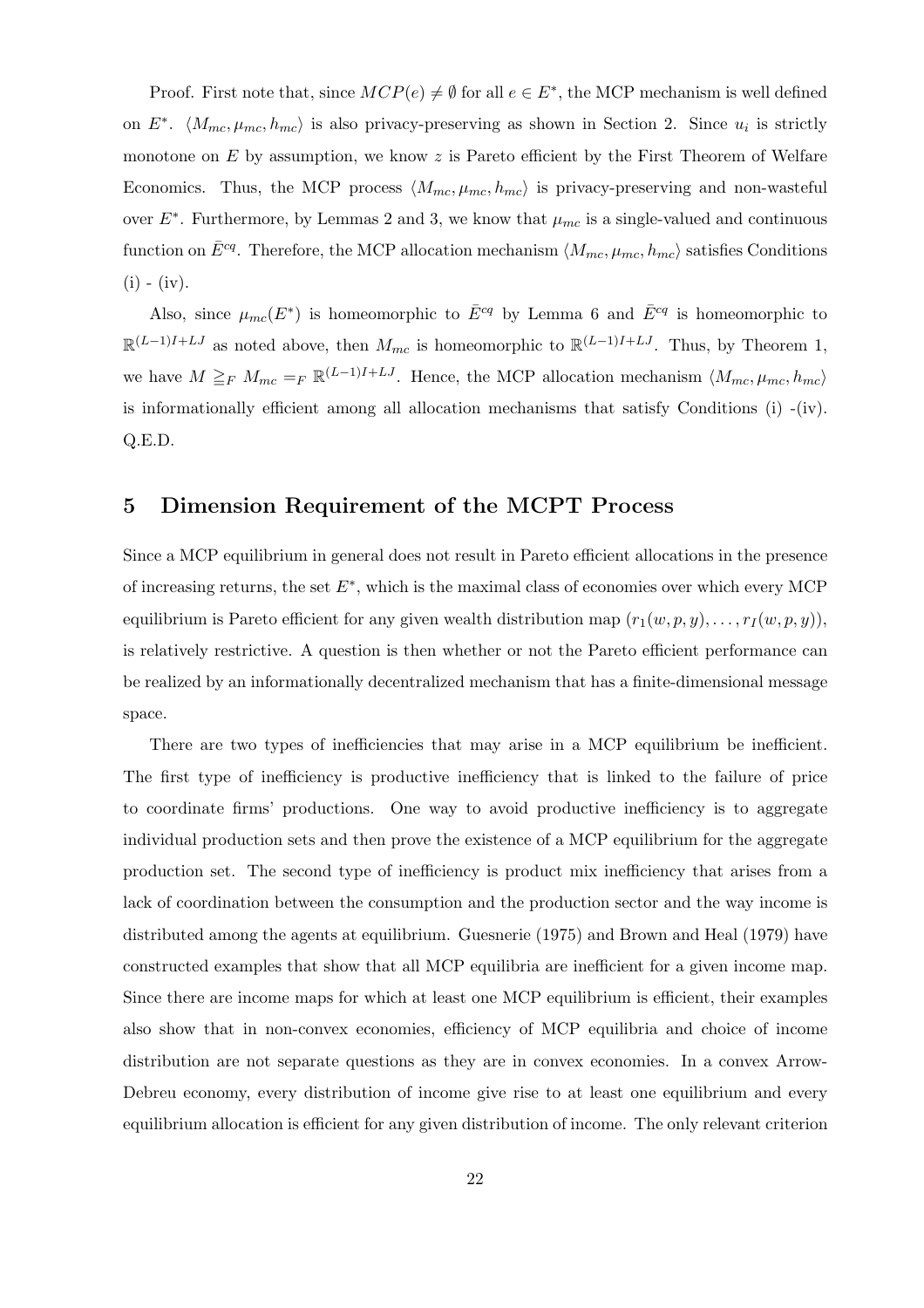for comparing two income maps is equity since both maps give rise to efficient allocations. Thus, in the case of convex economies, the search for efficiency through decentralized competitive markets and the search for equity through redistributing endowments are two separate issues.

However, as shown by Brown and Heal (1979), when a production exhibits increasing returns to scale, the situation is quite different. Although production may be efficient and prices correctly reflect marginal costs, an equilibrium associated with a particular distribution of income may not be Pareto optimal. In other words, the efficiency of an allocation in general depends on the equity of an allocation. Thus, to ensure a MCP equilibrium is Pareto efficient, one should choose a suitable wealth distribution map.

Indeed, by Lemma 1, for any economy e specified in the paper, we know that every Pareto efficient allocation  $(x, y)$  can be supported by a MCPQT allocation. Further, by Remark 5, if p is a supporting price vector for this allocation and  $p \cdot x_i > 0$  (this is true as long as  $x \neq 0$  under strict monotonicity of preferences since  $p > 0$  at equilibrium) for consumers  $i = 1, \ldots, I$ , then  $(p, x, y)$ is a MCPT or it is a MCP equilibrium for any wealth map  $(r_1(w, p, y), \ldots, r_I(p, y))$  satisfying  $r_i(w, p, y) = p \cdot x_i$ . Thus the investigation of the dimension requirement for realizing Pareto efficient allocations over a general class of production economies with non-convex production sets is reduced to the investigation of the dimension requirement for realizing the MCPT process defined below.

To define the MCPT process, define consumer i's excess demand correspondence with transfers  $DT_i: \Delta^{L-1} \times E_i \longrightarrow \mathbb{R}^L$  by

$$
DT_i(p, e_i) = \{z_i : z_i + w_i \in X_i, (z'_i + w_i) \succ_i (z_i + w_i) \text{ implies } p \cdot (z'_i + w_i) > p \cdot (z_i + w_i) \}
$$
(8)

for  $i = 1, \ldots, I$ .

Define firm j's supply correspondence  $S_j : \Delta^{L-1} \times E_j \longrightarrow \mathbb{R}^L$  by

$$
S_j(p, e_j) = \{ y_j \in \partial \mathcal{Y}_j : p \in MC_j(y_j) \}
$$
\n
$$
(9)
$$

 $j = I + 1, \ldots, N.$ 

Then  $(p, z, y)$  is a marginal cost pricing equilibrium with transfers for economy e if  $p \in \Delta^{L-1}$ ,  $z_i \in DT_i(p, e_i)$  for  $i = 1, \ldots, I, y_j \in S_j(p, e_j)$  for  $j = I = 1, \ldots, N$ , and the allocation  $(z, y)$  is balanced.

The MCPT process  $\langle M_{mct}, \mu_{mct}, h_{mct} \rangle$  is then defined as follows. Define  $M_{met} = \Delta^{L-1} \times A$ .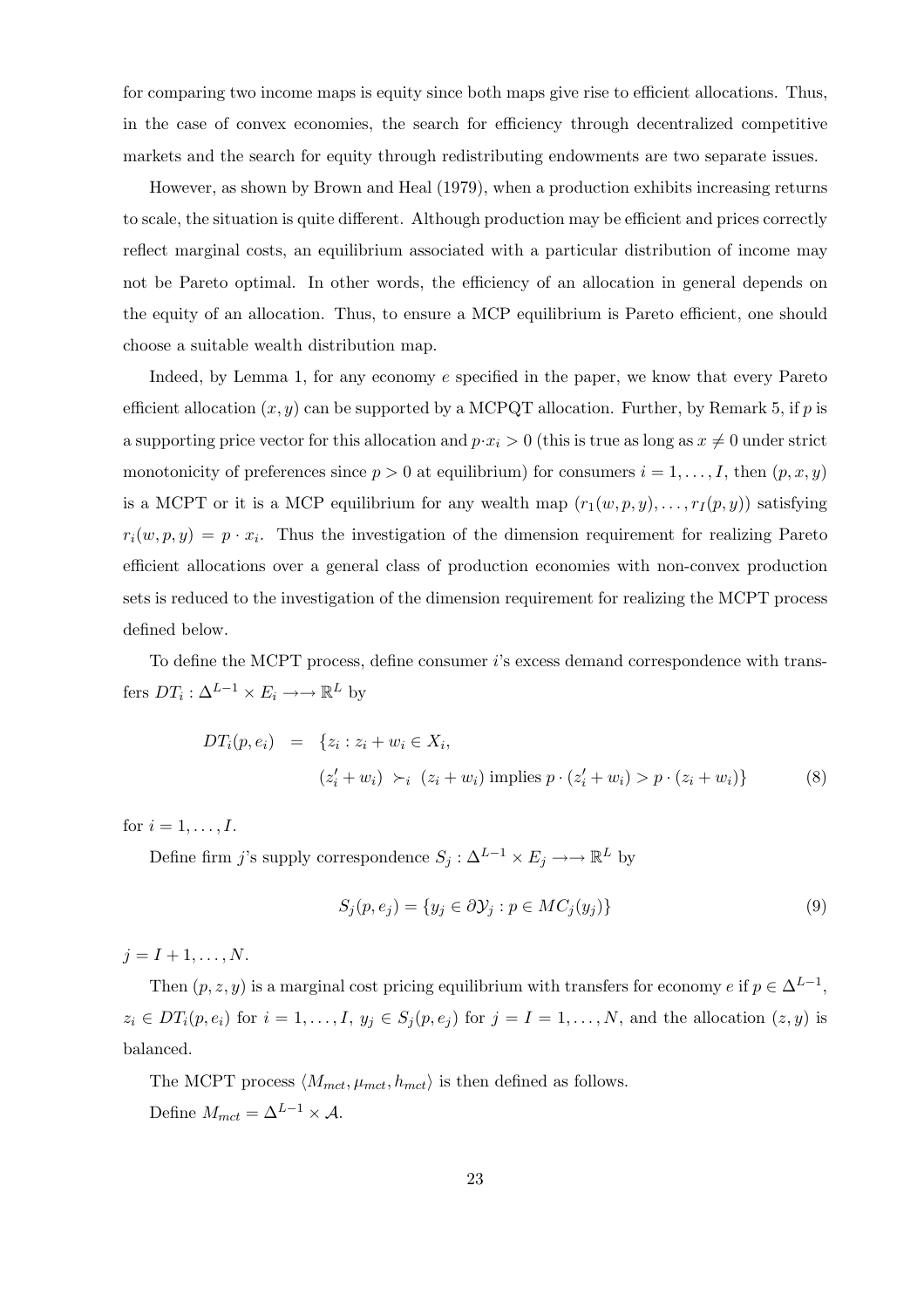Define  $\mu_{met}: E \longrightarrow M_{met}$  by

$$
\mu_{mct}(e) = \bigcap_{i=1}^{N} \mu_{mcti}(e_i),\tag{10}
$$

where  $\mu_{mcti} : E_i \longrightarrow M_{mct}$  is defined as follows:

(1) For 
$$
i = 1, ..., I
$$
,  $\mu_{mcti}(e_i) = \{(p, z, y) : p \in \Delta^{L-1}, z_i \in DT_i(p, e_i), \text{ and } \sum_{i=1}^{I} z_i = \sum_{j=I+1}^{N} y_j\}.$   
\n(2) For  $i = I+1, ..., N$ ,  $\mu_{mcti}(e_i) = \{(p, z, y) : p \in \Delta^{L-1}, y_i \in S_i(p, e_i) \text{ and } \sum_{i=1}^{I} z_i = \sum_{j=I+1}^{N} y_j\}.$ 

Thus, we have  $\mu_{mct}(e) = \mathcal{MCPT}(e)$  for all  $e \in E$ . Notice that,  $DT_i(z, y, e_i)$  is not single-valued because the budget is free to change, and thus  $\mu_{mct}(e) = \mathcal{MCPT}(e) = P(e) \setminus \{0\}$  by Lemma 1 and Remark 5, which cannot be singled.

Finally, the MCPT outcome function with transfers  $h_{mct}$ :  $M_{mct} \rightarrow A$  is defined by

$$
h_{mct}(p, z, y) = (z, y),\tag{11}
$$

which is an element in  $MCPT(e)$ .

Thus, the MCPT correspondence associates with every economy  $e \in E$  the corresponding set of marginal cost pricing equilibrium allocations with transfers, while the MCPT message correspondence associates with every economy the corresponding set of marginal cost equilibria with transfers.

The MCPT process then can be viewed as a formalization of resource allocation, which covers the non-wasteful performance as a subprocess on the entailed class of production economies  $E$ under consideration. The MCPT process is clearly privacy-preserving by construction.

Since an element,  $m = (p, z_1, \ldots, z_I, y_{I+1}, \ldots, y_N) \in \mathbb{R}^L_{++} \times \mathbb{R}^{IL} \times \mathbb{R}^{JL}$ , of the message space for the MCPT process  $M_{met}$  satisfies the conditions  $\sum_{l=1}^{L} p^{l} = 1$ ,  $\sum_{i=1}^{I} z_i = \sum_{j=I+1}^{N} y_j$ , and one of these equations is not independent by Walras Law, any MCPT message is contained within a Euclidean space of dimension  $(L + IL + JL) - (1 + L) + 1 = (I + J)L$  and thus, an upper bound on the Euclidean dimension of  $M_{mct}$  is  $(I + J)L$ , which higher than the upper bound as the marginal cost pricing (or Walrasian) process and is increased by  $I$ . The reason that the upper bound for the MCPT process is I-dimension higher is that each consumer minimizes his expenditure for each given level of utility and thus is not restricted by his/her initial endowment. Hence each consumer has one more degree of freedom in choosing his/her consumption bundle. Thus, for any Pareto efficient allocation  $(x, y)$  (with  $x \neq 0$ ) to be realized by an informationally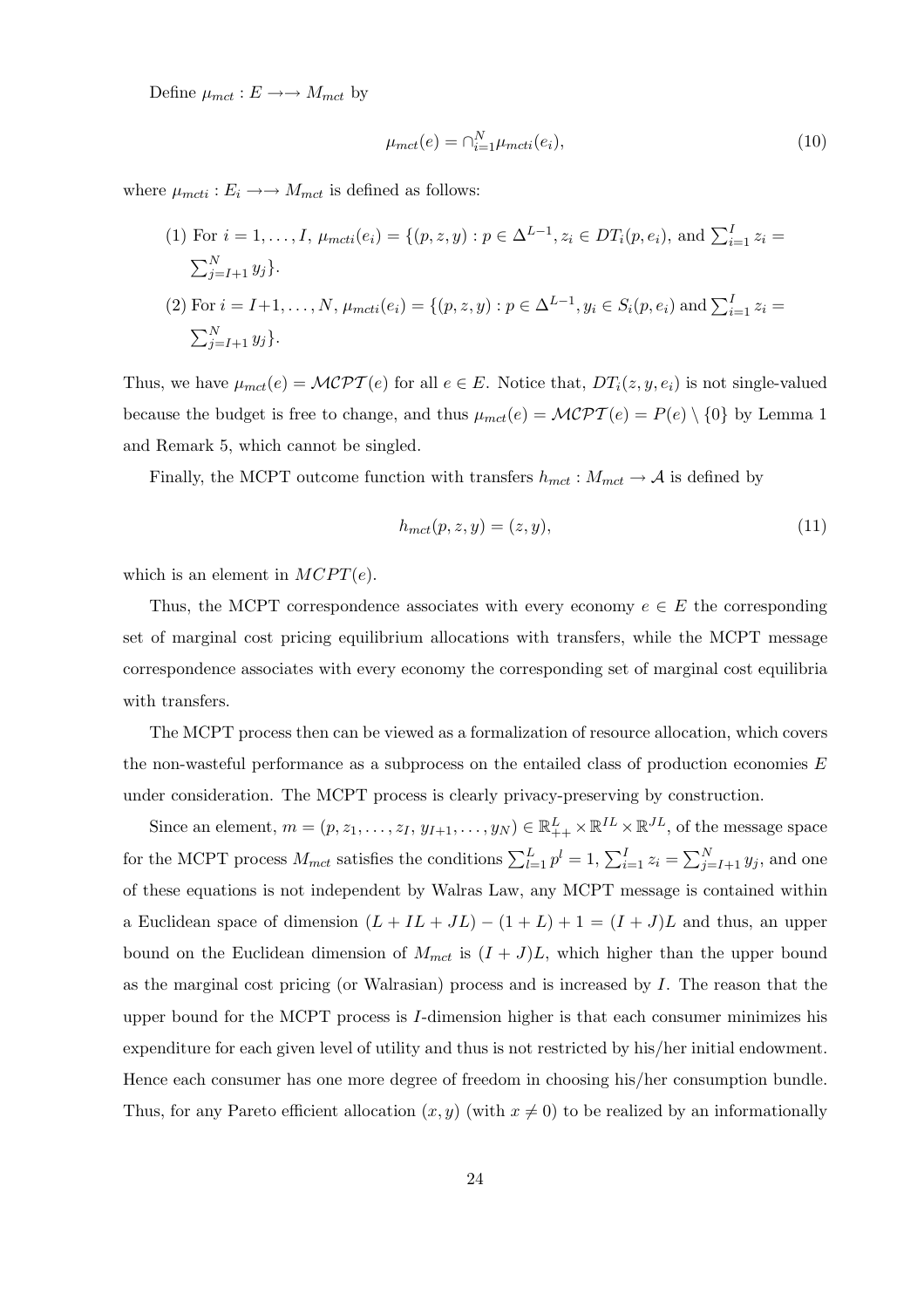decentralized mechanism, we can realize the allocation  $(x, y)$  by the MCPT mechanism. Thus, the dimension requirement of realizing a Pareto efficient allocation is finite.

Notice that our result, which shows that it is possible to have a non-wasteful informationally decentralized mechanism that has a finite-dimensional message space, is sharply contrast to the result of Calsamiglia (1977), which establishes a proposition that in classes of production economies within which at least one firm operates under unbounded increasing returns to scale, it is impossible to have a non-wasteful informationally decentralized mechanism that has a finitedimensional message space. Calsamiglia first established for a class of production economies with a single produced good, a single primary good and two firms, one of which can operate under arbitrary increasing returns to scale. The same conclusion is then derived for a class of economies with two desired goods, one consumer and one producer, where the producer uses one of the goods as an input in the production of the other good under arbitrary increasing returns to scale, while the consumer has the usual quasi-concave and strictly increasing utility function. This impossibility theorem then obviously holds over any class of economies containing either of the two classes of above mentioned economies.

What causes such a sharp difference? As we mentioned in Section 2, the local threadedness on the entailed set  $E$  is probably an unduly strong requirement to impose on processes defined over classes of economies displaying production non-convexities. Calsamiglia's impossibility theorem is based on the condition that the message correspondence  $\mu$  is locally threaded for every economy  $e \in E$ . If this requirement is dropped, then an inspection of Calsamiglis's proofs indicates that the argument used will no longer work. Analytical reason underlying this observation is, quite simply, that the class of economies that Calsamigla use to obtain the impossibility theorem satisfies the conditions of the Second Welfare Theorem given in Lemma 1. In our opinion, to exclude the possibility of smuggling information arbitrarily, it is enough only to assume the message correspondence is locally threaded at some point is  $E$ , but not assume that it is locally threaded everywhere in  $E$  since the MCP process is not locally threaded for every point in  $E$ . Thus, our possibility result is not only positive, but also more reasonable and realistic.

Indeed, Tian (2005) actually considered the incentive issue of the marginal cost pricing equilibrium allocations with transfers by presenting a mechanism that implements marginal cost pricing equilibrium allocations with transfers and has a finite-dimensional message space.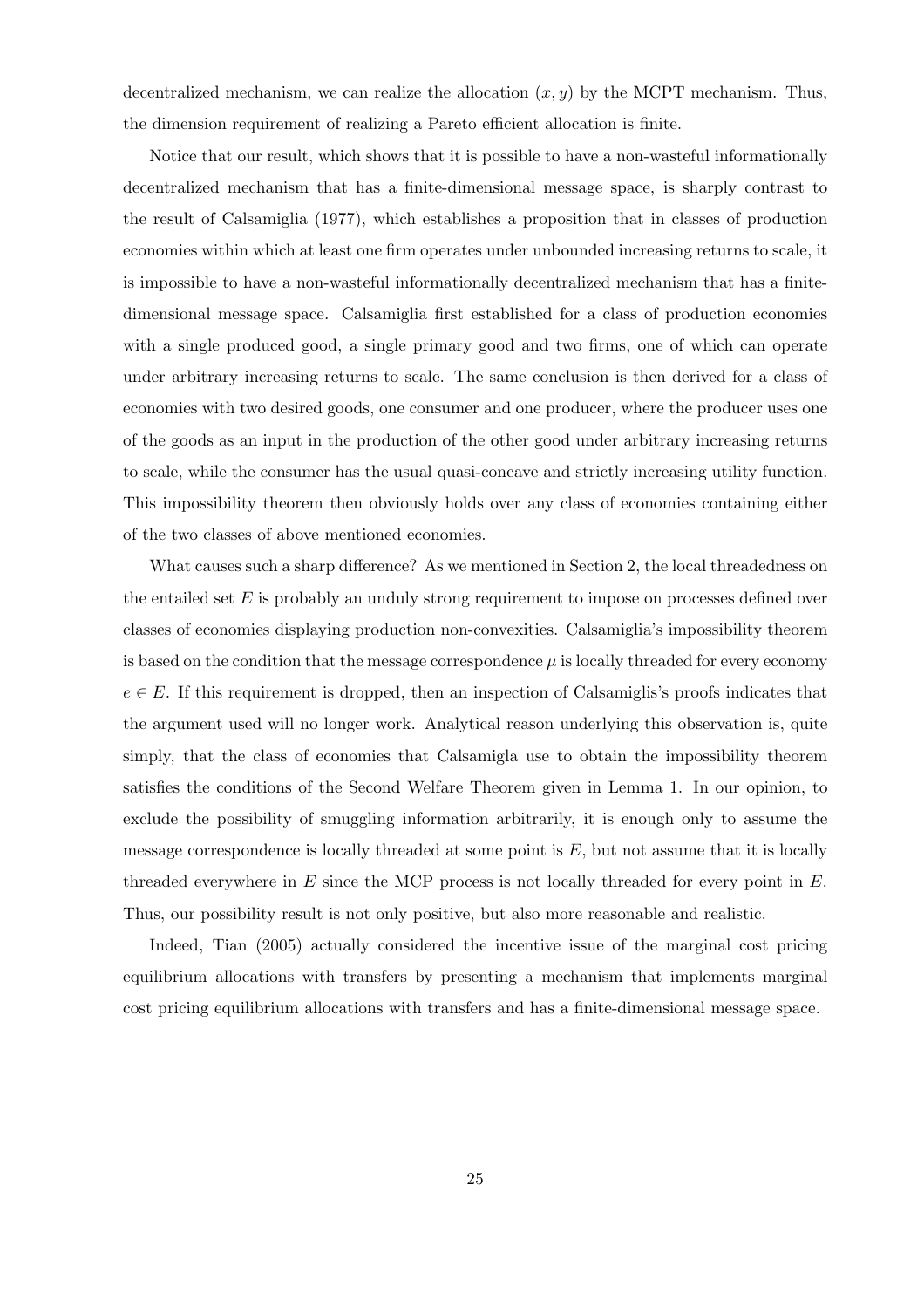## 6 Conclusion

In this paper, it has been shown that the marginal cost pricing mechanism is informationally the most efficient decentralized mechanism among the class of mechanisms that realize Pareto efficient allocations over a certain class of economies with non-convex production technologies. Since it covers convex production economies as a subset, our result includes the informational efficiency of the Walrasian process as a special case. By examining the upper bound of the message space of the MCPT allocation mechanism, we also investigated the informational requirements for achieving Pareto efficient allocations for the general class of non-convex production economies and showed that Pareto efficient allocations can be realized by the MCPT mechanism that is informationally decentralized and has a finite-dimensional message space. This result is in sharp contrast to the impossibility result of Calsamiglia (1977), which showed that it is impossible to have a non-wasteful informationally decentralized mechanism that has a finite-dimensional message space for the classes of production economies within which at least one firm operates under unbounded increasing returns to scale.

Also, like most of the realization literature, we have assumed that agents follow the rules of the mechanism without regard to self-interest. When the incentive aspect of the Walrasian mechanism is also taken into account, Reichelstein and Reiter (1988) have shown that a Nash implementation typically increases the size of the message space of the mechanism. Williams (1986) and Saijo (1988) have provided general lower bounds of the size of the message space required to Nash implement a social choice correspondence.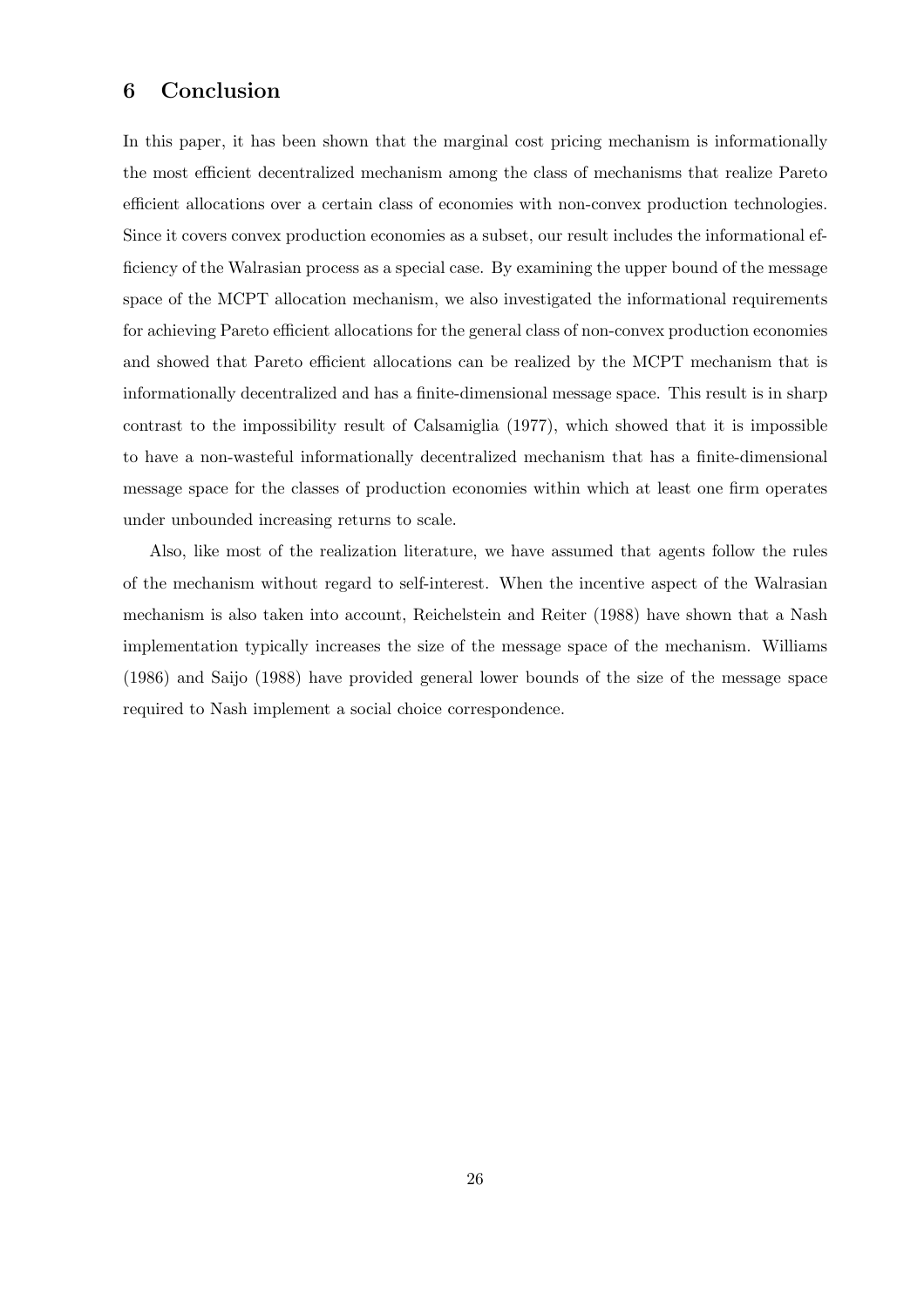#### Appendix

**Proof of Lemma 3.** Suppose that there is a message  $m \in \mu(e) \cap \mu(\bar{e})$  for  $e, \bar{e} \in \bar{E}^{cq}$ . It will be proved that  $e = \overline{e}$ . Since  $\mu$  is a privacy-preserving correspondence,

$$
\mu(e) \cap \mu(\bar{e}) = \mu(\bar{e}_i, e_{-i}) \cap \mu(e_i, \bar{e}_{-i})
$$
\n(12)

for all  $i = 1, \ldots, N$  by Remark 7, and hence, in particular,

$$
m \in \mu(e) \cap \mu(\bar{e}_i, e_{-i}) \tag{13}
$$

for all  $i = 1, ..., N$ . Let  $(z, y) = h(m)$ . Since the process  $\langle M, \mu, h \rangle$  is non-wasteful with respect to P,  $(z, y) = h(m)$  and  $(13)$  imply that  $(z, y) \in \mathcal{P}(e) \cap \mathcal{P}(\bar{e}_i, e_{-i})$ . Since  $(z, y)$  is an interior point,  $(z, y) \in \mathcal{P}(e)$  implies

$$
\frac{a_i^l(z_i^1 + \bar{w}_i^1)}{a_i^1(z_i^l + \bar{w}_i^l)} = \frac{1 + b_j^l y_j^l}{b_j^1} \quad l = 2, \dots, L, i = 1, \dots, I, j = I + 1, \dots, N,
$$
\n(14)

and

$$
b_j^1 y_j^1 = -\sum_{l=2}^L \left( y_j^l + \frac{b_l^j}{2} (y_j^l)^2 \right) \quad j = I + 1, \dots, N. \tag{15}
$$

Similarly,  $(z, y) \in \mathcal{P}(\bar{e}_i, e_{-i})$  implies

$$
\frac{\bar{a}_i^l(z_i^1 + \bar{w}_i^1)}{\bar{a}_i^1(z_i^l + \bar{w}_i^l)} = \frac{1 + b_j^l y_j^l}{b_j^1} \quad l = 2, \dots, L, i = 1, \dots, I, j = I + 1, \dots, N. \tag{16}
$$

From equations (14) and (16), we derive

$$
\frac{\bar{a}_i^l}{\bar{a}_i^1} = \frac{a_i^l}{a_i^1} \quad l = 2, \dots, L, i = 1, \dots, I.
$$
\n(17)

As  $\sum_{l=1}^{L} a_i^l = 1$  and  $\sum_{l=1}^{L} \bar{a}_i^l = 1$ , equation (17) implies

$$
a_i^l = \bar{a}_i^l \quad l = 1, \dots, L, i = 1, \dots, I,
$$
\n(18)

and thus  $a = \bar{a}$ .

As for producers,  $(z, y) \in \mathcal{P}(\bar{e}_j, e_{-j})$  implies

$$
\frac{a_i^l(z_i^1 + \bar{w}_i^1)}{a_i^1(z_i^l + \bar{w}_i^l)} = \frac{1 + \bar{b}_j^l y_j^l}{\bar{b}_j^1} \quad l = 2, \dots, L, i = 1, \dots, I, j = I + 1, \dots, N,
$$
\n(19)

and

$$
\bar{b}_j^1 y_j^1 = -\sum_{l=2}^L \left( y_j^l + \frac{\bar{b}_j^l}{2} (y_j^l)^2 \right). \tag{20}
$$

From equations (14) and (19), we derive

$$
\frac{b_j^1}{\bar{b}_j^1} = \frac{1 + b_j^l y_j^l}{1 + \bar{b}_j^l y_j^l} \quad l = 2, \dots, L, \ j = I + 1, \dots, N. \tag{21}
$$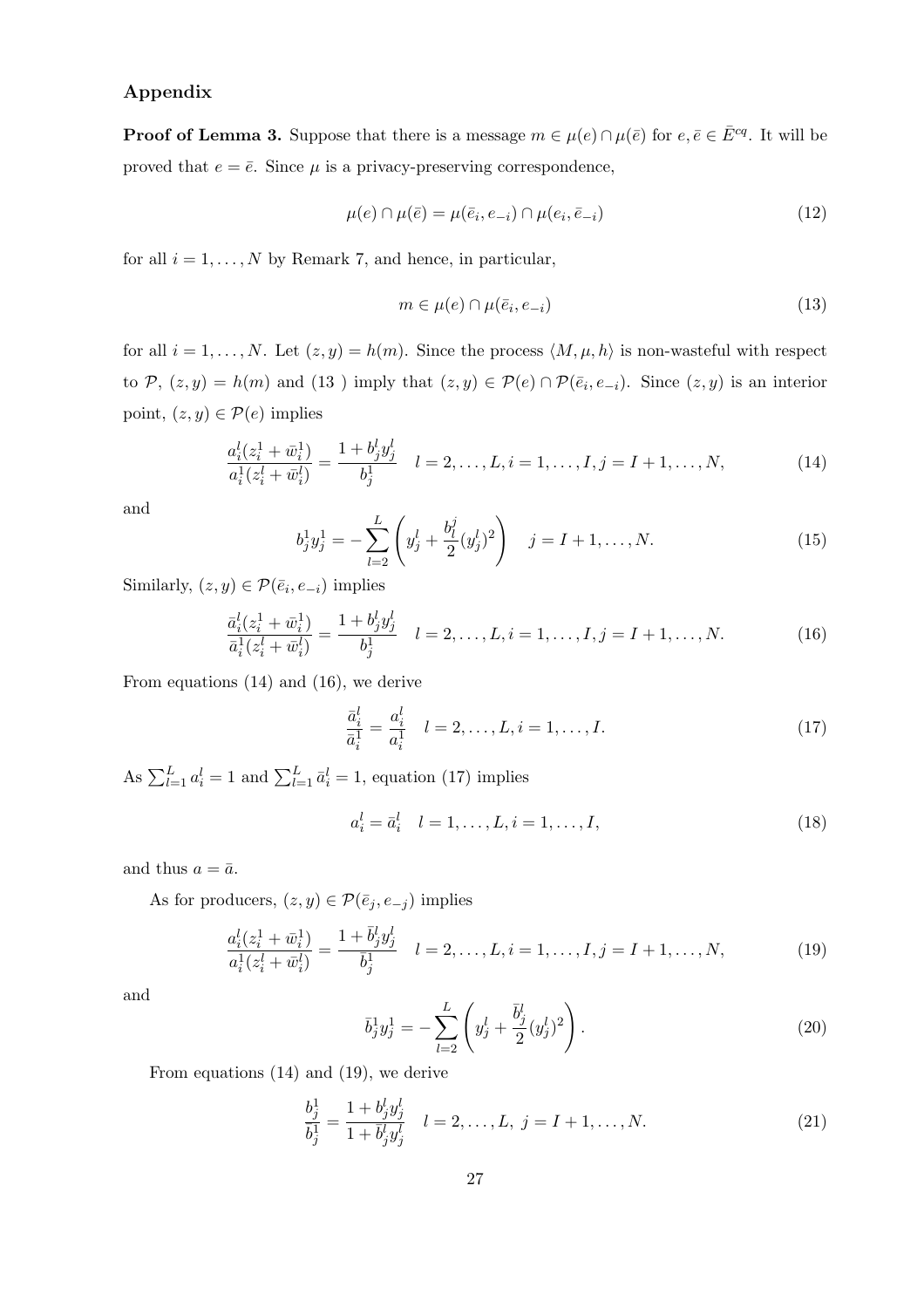From equations (15) and (20), we derive

$$
\frac{b_j^1}{\bar{b}_j^1} = \frac{\sum_{l=2}^L (1 + \frac{b_j^l}{2} y_j^l) y_j^l}{\sum_{l=2}^L (1 + \frac{\bar{b}_j^l}{2} y_j^l) y_j^l} \quad j = I + 1, \dots, N.
$$
\n(22)

From equations  $(21)$  and  $(22)$ , we have

$$
\frac{1+b_j^l y_j^l}{\sum_{l=2}^L (1+\frac{b_j^l}{2}y_j^l)y_j^l} = \frac{1+\bar{b}_j^l y_j^l}{\sum_{l=2}^L (1+\frac{\bar{b}_j^l}{2}y_j^l)y_j^l} \quad l=2,\ldots,L, \ j=I+1,\ldots,N. \tag{23}
$$

Multiplying  $y_j^l$  on both sides of equation (23) and summing, we have

$$
\frac{\sum_{l=2}^{L} (1 + b_j^l y_j^l) y_j^l}{\sum_{l=2}^{L} (1 + \frac{b_j^l}{2} y_j^l) y_j^l} = \frac{\sum_{l=2}^{L} (1 + \bar{b}_j^l y_j^l) y_j^l}{\sum_{l=2}^{L} (1 + \frac{b_j^l}{2} y_j^l) y_j^l} \quad j = I + 1, ..., N.
$$
\n(24)

Simplifying equation (24), we have

$$
\sum_{l=2}^{L} b_j^l (y_j^l)^2 = \sum_{l=2}^{L} \bar{b}_j^l (y_j^l)^2 \quad j = I + 1, ..., N.
$$
 (25)

Multiplying 1/2 and adding  $\sum_{l=2}^{L} y_j^l$  to both sides of equation (25), and then applying equations  $(15)$  and  $(20)$ , we have

$$
b_j^1 y_j^1 = \bar{b}_j^1 y_j^1 \quad j = I + 1, \dots, N,
$$
\n(26)

which implies

$$
b_j^1 = \bar{b}_j^1 \quad j = I + 1, \dots, N. \tag{27}
$$

Finally, from equations (21) and (27), we have

$$
b_j^l = \bar{b}_j^l \quad l = 2, \dots, L, j = I + 1, \dots, N. \tag{28}
$$

Thus, we have proved

$$
b_j = \bar{b}_j \quad j = I + 1, \dots, N,\tag{29}
$$

which means  $b = \bar{b}$ . Thus, equations (18) and (29) mean that  $e = \bar{e}$ . Consequently, the inverse of the stationary message correspondence,  $(\mu)^{-1}$ , is a single-valued mapping from  $\mu(\bar{E}^{cq})$  to  $\bar{E}^{cq}$ . Q.E.D.

Proof of Lemma 4. Since a MCP equilibrium is a Walrasian equilibrium for convex production economies, the existence of a MCP equilibrium can be obtained by applying the existence theorem of competitive equilibrium by noting that  $\mathcal{Y}_i$  is closed and convex,  $0 \in \mathcal{Y}_i$ ,  $(-\mathbb{R}^L_+) \in \mathcal{Y}_i$  and  $\mathcal{Y}_i \cap (-\mathcal{Y}_i) \subset \{0\}$ . To show the MCP equilibrium is unique, we first need to derive the supply and demand functions of agents.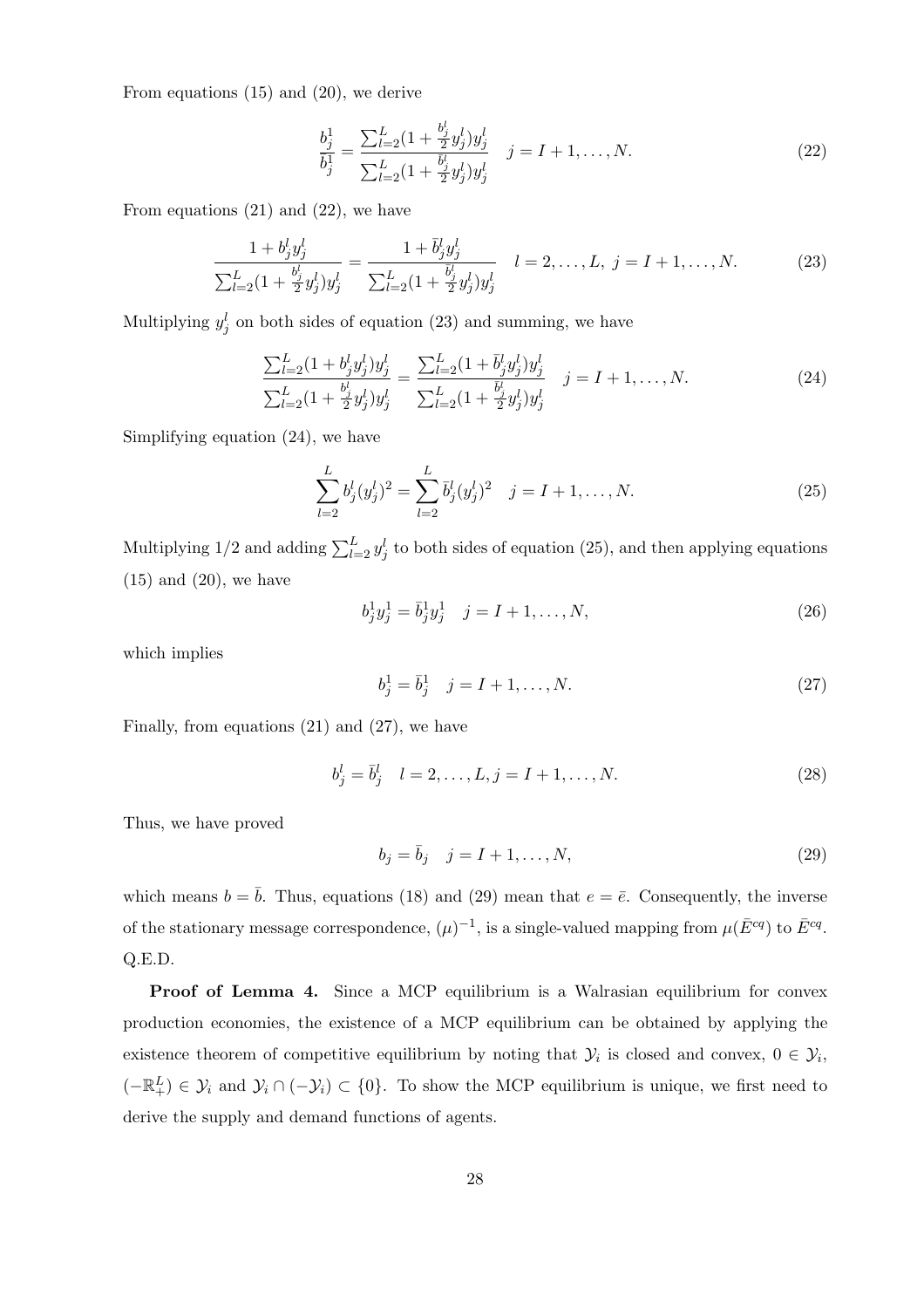Produce (for  $i = I + 1, \ldots, N$ ) chooses his/her production plan so as to maximize profit within  $\mathcal{Y}(b_i)$ . Thus, he/she solves the following profit maximizing problem:

$$
\max_{y_i} p \cdot y_i
$$

subject to

$$
b_i^1 y_i^1 + \sum_{l=2}^{L} (y_i^l + \frac{b_i^l}{2} (y_i^l)^2) = 0
$$
\n(30)

and

$$
-\frac{1}{b_i^l}\leqq y_i^l\leqq 0\text{ for all }l\neq 1.
$$

An interior solution  $y$  must satisfy the following first-order conditions:

$$
p^1 = \lambda_i b_i^1 \tag{31}
$$

$$
p^{l} = \lambda_{i}(1 + b_{i}^{l} y_{i}^{l}), \quad l = 2, ..., L,
$$
\n(32)

where  $\lambda_i$  is a Lagrange multiplier. From (31) and (32) and the assumption  $y_i^l \leq 0$ , we can obtain the supply functions

$$
y_i^l(p) = \begin{cases} \frac{b_i^1 p^l}{b_i^l p^1} - \frac{1}{b_i^l} & \text{if } \frac{p^l}{p^1} < \frac{1}{b_i^1} \\ 0 & \text{otherwise} \end{cases}
$$
 (33)

for  $l = 2, \ldots, L$ , and thus, by (30),

$$
y_i^1(p) = -\frac{1}{b_i^1} \sum_{l=2}^L [y_i^l(p) + \frac{b_i^l}{2} (y_i^l(p))^2].
$$
\n(34)

It may be remarked that  $y_i^1(p) \ge 0$  for all  $p \in \Delta^{L-1}$ . Indeed, for  $l = 2, \ldots, L$ , if  $\frac{p^l}{p^l}$  $\frac{p^t}{p^1}<\frac{1}{b^1_i}$  $\frac{1}{b_i^1},$ then  $y_i^l(p) = \frac{b_i^1 p^l}{b^l p^1}$  $\frac{b_i^1 p^{\iota}}{b_i^l p^1}-\frac{1}{b_i^l}$  $\frac{1}{b_i^l}$  and thus

$$
y_i^l(p) + \frac{b_i^l}{2} (y_i^l(p))^2 = \left[ 1 + \frac{b_i^l}{2} y_i^l(p) \right] y_i^l(p)
$$
  
\n
$$
= \left[ 1 + \frac{b_i^l}{2} \left( \frac{b_i^1 p^l}{b_i^l p^1} - \frac{1}{b_i^l} \right) \right] \left[ \frac{b_i^1 p^l}{b_i^l p^1} - \frac{1}{b_i^l} \right]
$$
  
\n
$$
= \frac{1}{2b_i^l} \left( 1 + \frac{b_i^1 p^l}{p^1} \right) \left( \frac{b_i^1 p^l}{p^1} - 1 \right)
$$
  
\n
$$
= \frac{1}{2b_i^l} \left[ \left( \frac{b_i^1 p^l}{p^1} \right)^2 - 1 \right] < 0.
$$
 (35)

If  $\frac{p^l}{n^1}$  $\frac{p^{\iota}}{p^1} \geqq \frac{1}{b^1_i}$  $\frac{1}{b_i^1}$ , then  $y_i^l(p) = 0$  by (33). Thus  $y_i^l(p) + \frac{b_i^l}{2}(y_i^l(p))^2 \leq 0$  for all  $p \in \Delta^{L-1}$ , and therefore by (34), we have  $y_i^1(p) \ge 0$  for all  $p \in \Delta^{L-1}$ .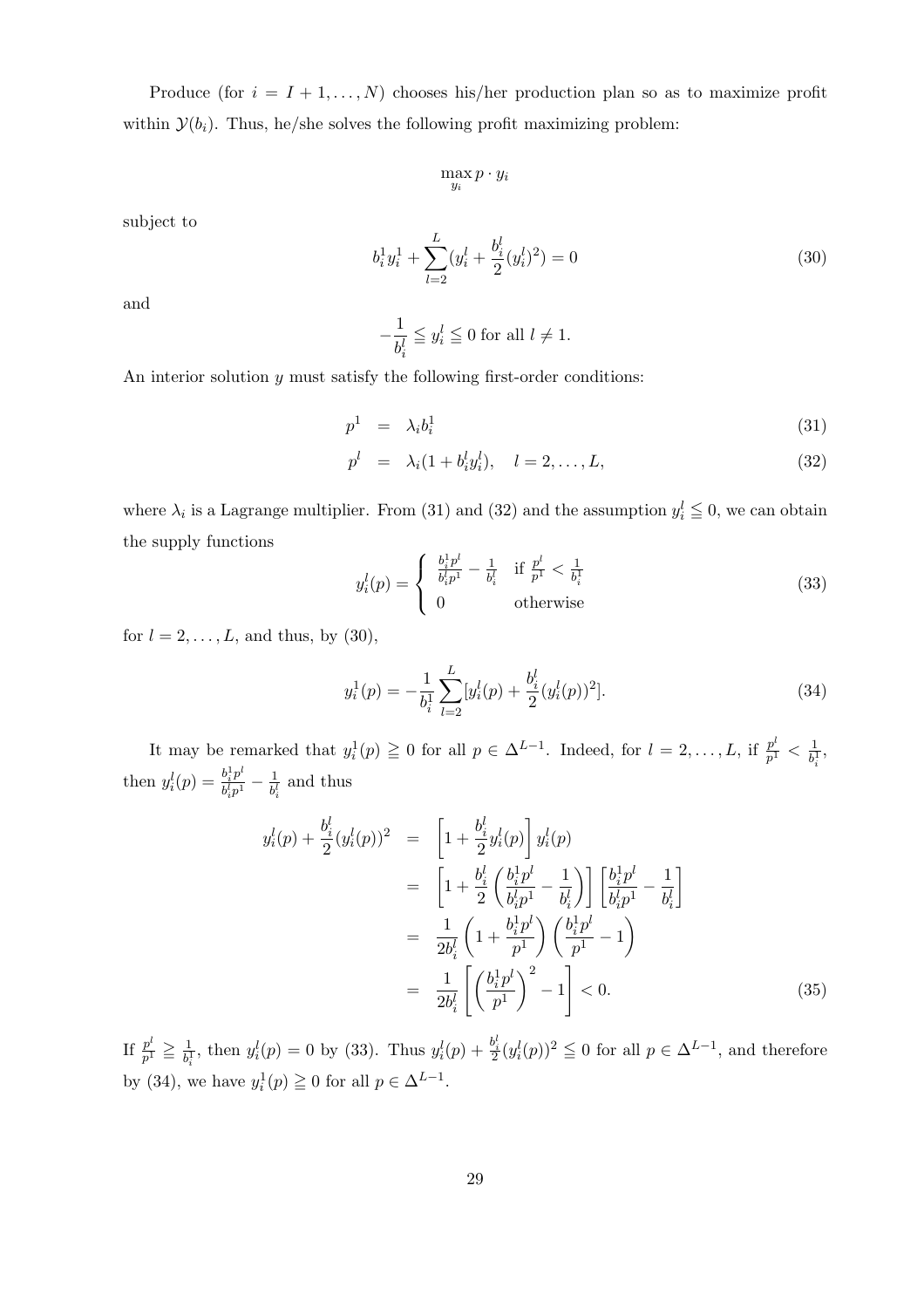Consumer (for  $i = 1, ..., I$ ) chooses his/her consumption so as to maximize his/her utility subject to his/her budget constraint. Since all utility functions are Cobb-Douglas, it is well known that the net demand functions are given by

$$
z_i^l(p) = \frac{a_i^l}{p_i^l} [p \cdot \bar{w}_i + \sum_{j=l+1}^N \theta_{ij} p \cdot y_j(p)] - \bar{w}_i^l.
$$
 (36)

Define the aggregate net excess demand function by

$$
\hat{z} = \sum_{i=1}^{I} z_i(p) - \sum_{i=I+1}^{N} y_i(p).
$$
 (37)

Notice that, since every consumer's budget constraint holds with equality, and the demand and supply functions are clearly continuous, the aggregate excess demand function  $\hat{z}(p)$  is continuous and satisfies Walras' Law, i.e.,  $p \cdot \hat{z}(p) = 0$  for all  $p \in \Delta^{L-1}$ . Thus, the existence of a MCP/comeptitive equilibrium can be guaranteed by applying an existence theorem in Varian (1992)), i.e., there exists some  $p \in \Delta^{L-1}$  such that  $\hat{z}(p) \leq 0$ , which means an equilibrium exists for every economy  $e \in \overline{E}^{cq}$ .

Now we show that every economy  $e \in \overline{E}^{cq}$  has a unique equilibrium, and for this, it suffices to show that all goods are gross substitutes at any price  $p \in \Delta^{L-1}$ , i.e., an increase in price, k, brings about an increase in the excess demand for good l. When  $\hat{z}$  is differentiable, the gross substitutes condition becomes  $\frac{\partial \hat{z}^l(p)}{\partial p^k} > 0$  for  $l \neq k$ .

For each  $i = I + 1, \ldots, N$ , from (33), if  $\frac{p^l}{n!}$  $\frac{p^t}{p^1}<\frac{1}{b_s^1}$  $\frac{1}{b_i^1}$  we have

$$
\frac{\partial y_i^l(p)}{\partial p^l} = \frac{b_i^1}{b_i^l p^1} > 0 \quad l = 2, \dots, L,\tag{38}
$$

$$
\frac{\partial y_i^l(p)}{\partial p^k} = 0 \quad k \neq l, k \neq 1, l \neq 1,
$$
\n(39)

$$
\frac{\partial y_i^l(p)}{\partial p^1} = -\frac{b_i^1 p^l}{b_i^l (p^1)^2} < 0 \quad l = 2, \dots, L,\tag{40}
$$

and from (34), we have

$$
\frac{\partial y_i^1(p)}{\partial p^1} = -\frac{1}{b_i^1} \sum_{l=2}^L [1 + b_i^l y_i^l] \frac{\partial y_i^l}{\partial p^1} > 0,\tag{41}
$$

and

$$
\frac{\partial y_i^1(p)}{\partial p^l} = -\frac{1}{b_i^1} [1 + b_i^l y_i^l] \frac{\partial y_i^l}{\partial p^l} < 0. \tag{42}
$$

When  $\frac{p^l}{n^l}$  $\frac{p^{\iota}}{p^1} \geqq \frac{1}{b^1}$  $\frac{1}{b_i^1}$ ,  $y_i^l(p)$  are constant functions for  $l = 2, ..., L$ . Thus,  $y_i^l(p)$  is a nonincreasing function in  $p^k$  for any  $l \neq k$  and any  $p \in \Delta^{L-1}$ .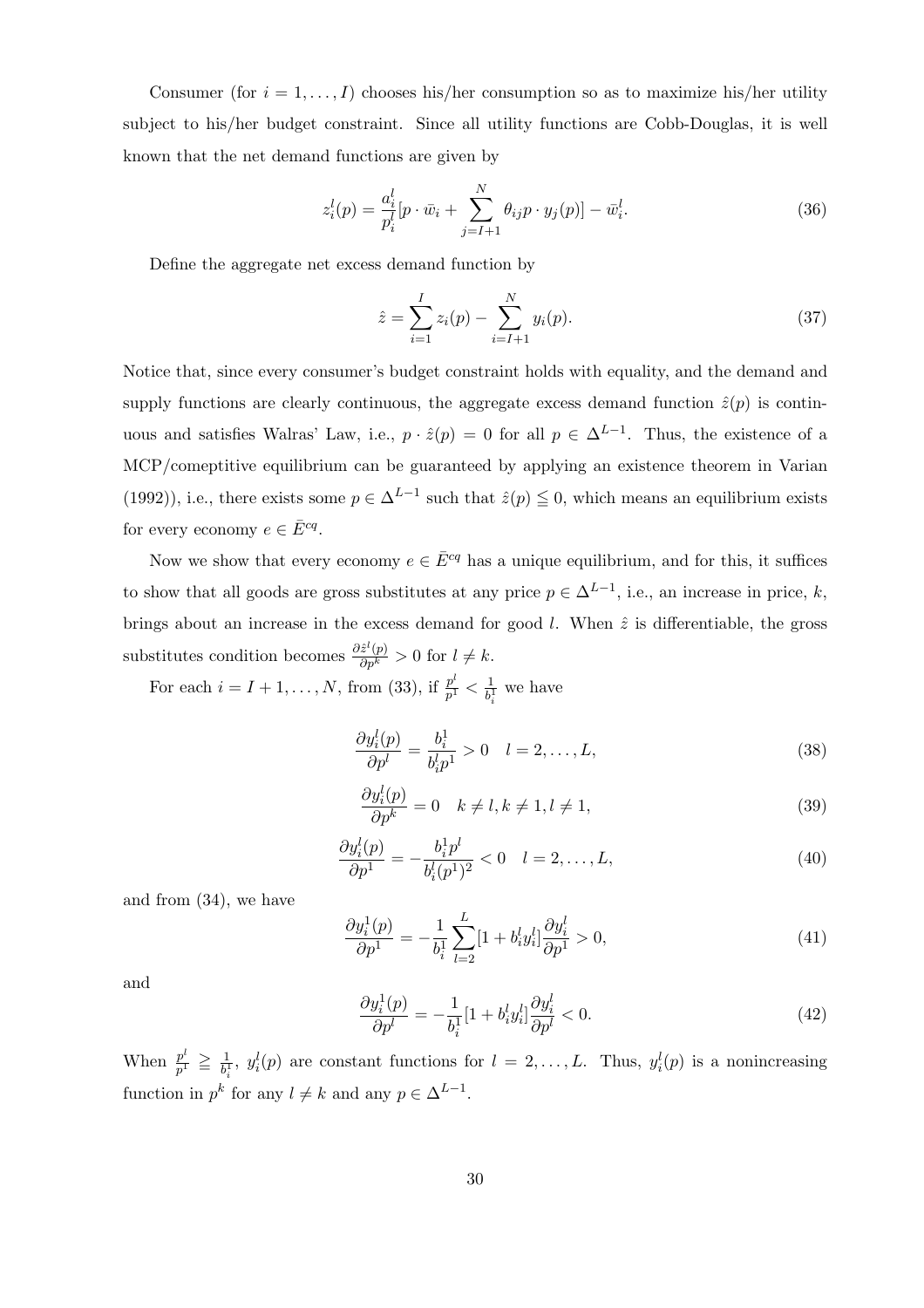Note that, by Hotelling's Lemma (cf. Varian (1992, p. 43),  $\frac{\partial p \cdot y_j(p)}{\partial p^k} = y_j^k(p)$ , and  $-\frac{1}{b_j^k}$  $\frac{1}{b_i^k} > -\frac{\bar{w}_i^k}{J}$ by the assumption that  $b_i^k > \frac{J}{\bar{w}}$  $\frac{J}{\bar{w}_i^k}$ . Then, for each  $i = 1, \ldots, I$ , from (36), we have

$$
\frac{\partial z_i^l(p)}{\partial p^k} = \frac{a_i^l}{p^l} \left[ \bar{w}_i^k + \sum_{j=I+1}^N \theta_{ij} y_j^k(p) \right]
$$
\n
$$
\geq \frac{a_i^l}{p^l} \left[ \bar{w}_i^k + \sum_{j=I+1}^N \theta_{ij} \left( -\frac{1}{b_i^k} \right) \right]
$$
\n
$$
> \frac{a_i^l}{p^l} \left[ \bar{w}_i^k + \sum_{j=I+1}^N \left( -\frac{\bar{w}_i^k}{J} \right) \right] = 0 \tag{43}
$$

for  $l \neq k, k \neq 1$ , and

$$
\frac{\partial z_i^l(p)}{\partial p^1} = \frac{a_i^l}{p^l} \left[ \bar{w}_i^1 + \sum_{j=l+1}^N \theta_{ij} y_j^1(p) \right] > 0 \tag{44}
$$

by noting that  $y_j^1(p) \ge 0$ . Thus, the net demand function  $z_i^l(p)$  is an increasing function and the supply function  $y_i^l(p)$  is a non-increasing function in price  $k \neq l$  for every  $p \in \Delta^{L-1}$ . Therefore, an increase in price,  $k$ , brings about an increase in the excess demand for good  $l$ , and thus all goods are gross substitutes. Hence, the equilibrium must be unique (cf. Varian (1992)). Q.E.D.

**Proof of Lemma 5.** By Lemma 4, we know  $\mu_{cq} = (p, z, y)$  is a (single-valued) function. Also, from (33), (34) and (36), we know that the demand function  $z(p;c)$  and supply function  $y(p; c)$  are continuous in p and  $c := (a, b)$ . So we only need to show the price vector p is a continuous function on  $\bar{E}^{cq}$ .

Let  $\{e(k)\}\$ be a sequence in  $\bar{E}^{cq}$  and  $e(k) \to e \in \bar{E}^{cq}$ . Since any economy in  $\bar{E}^{cq}$  is fully specified by the parameter vector  $c, e(k) \rightarrow e$  implies  $c(k) \rightarrow c$ .

Let  $\mu_{cq} = (p, z(p; c), y(p; c))$  and  $\mu_{cq}(k) = (p(k), z(p(k); c(k)), y(p(k); c(k))).$  Then we have,  $\hat{z}(p;c) = 0$  and  $\hat{z}(p(k);c(k)) = 0$ , i.e.,

$$
\sum_{i=1}^{I} z_i(p;c) = \sum_{j=I+1}^{N} y_j(p;c)
$$

and

$$
\sum_{i=1}^{I} z_i(p(k); c(k)) = \sum_{j=I+1}^{N} y_j(p(k); c(k)).
$$

Since the sequence  $\{p(k)\}\$ is contained in the compact set  $\bar{\Delta}^{L-1} = \{p \in \mathbb{R}^L_+ : \sum_{l=1}^L p^l = 1\},\$ there exists a subsequence  $\{p(k_t)\}\$  that converges, say,  $\bar{p} \in \bar{\Delta}^{L-1}$  and  $\hat{z}(p(k_t); c(k_t)) = 0$ . Since  $z_i(p(k); c(k))$  and  $z_i(p(k); c(k))$  are continuous in c,  $\hat{z}(p;c)$  is continuous in c and thus we have  $\hat{z}(p(k_t); c(k_t)) \to \hat{z}(\bar{p}, c)$  as  $k_t \to \infty$  and  $c(k_t) \to c$ . However, since every  $e \in \bar{E}^{cq}$  has the unique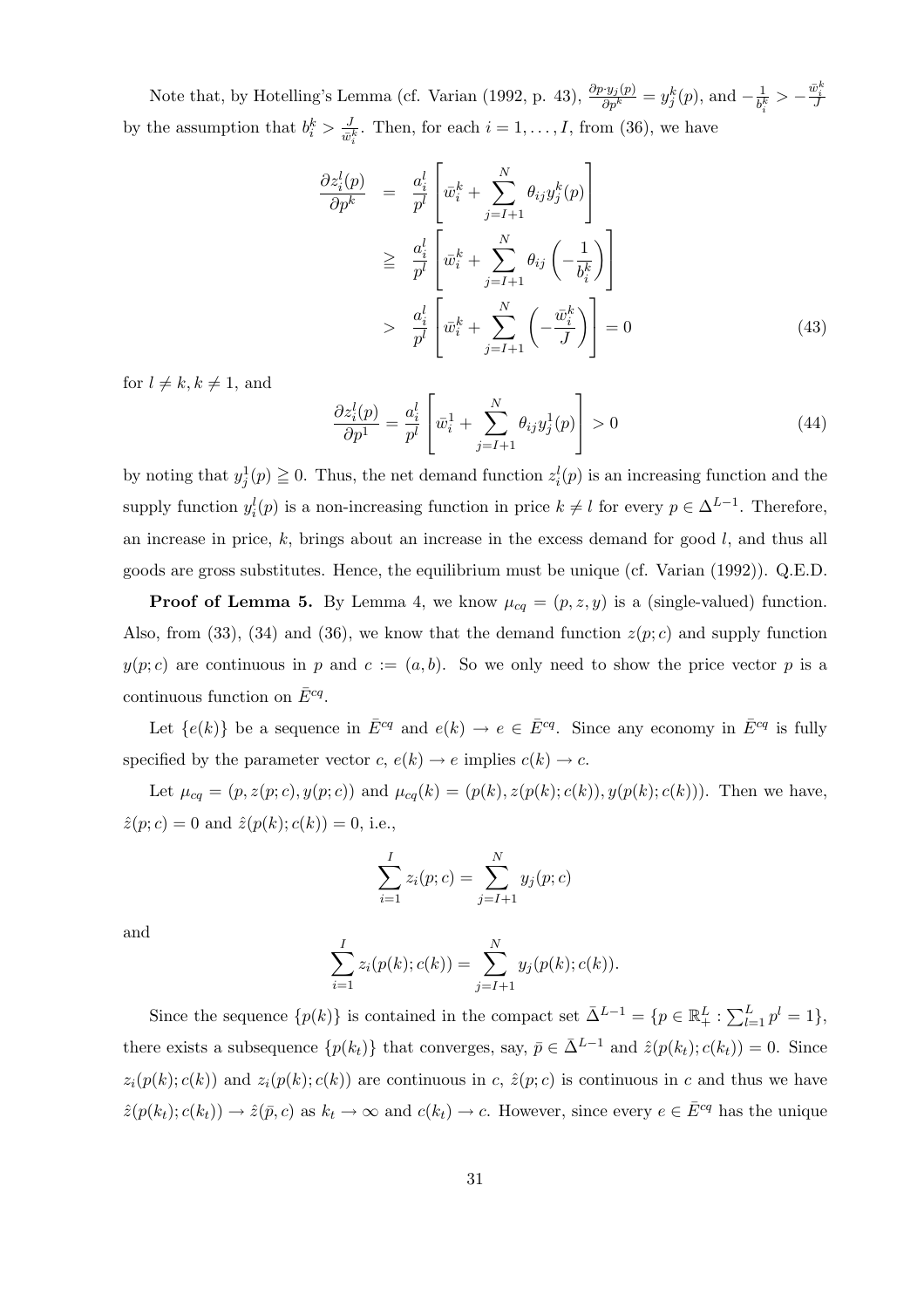MCP equilibrium price p that is completely determined by  $\hat{z}(p;c) = 0$ , we must have  $\bar{p} = p$ . Q.E.D.

**Proof of Lemma 6.** By Lemma 4, we know that  $\mu_{cq}$  is the restriction of  $\mu_{mc}$  to  $\bar{E}^{cq}$ . We first prove that the inverse of  $\mu_{cq}$ ,  $(\mu_{cq})^{-1}$  is a function.

Let  $m \in \mu_{cq}(\overline{E}^{cq})$  and let  $e, e' \in (\mu_{cq})^{-1}(m)$ . Then  $m \in \mu_{cq}(e) \cap \mu_{cq}(e') = \mu_{mc}(e) \cap \mu_{c}(e') =$  $\mu_{mc}(e'_i, e_{-i}) \cap \mu_{mc}(e_i, e'_{-i})$  for all  $i = 1, \ldots, N$  by Remark 7. Let  $(z, y) = h_{cd} \in W(\overline{E}^{cq})$  be the MCP outcome function. Since  $u_i$  is monotonically increasing, we know  $(z, y)$  is Pareto efficient by the First Theorem of Welfare Economics. Then, the allocation process  $\langle M_c, \mu_{ca}, h_{ca} \rangle$ is privacy-preserving and non-wasteful over  $\bar{E}^{cq}$  with respect to  $\mathcal{P}$ . By Lemma 3,  $e = e'$  and thus  $(\mu_{cq})^{-1}$  is a function. Also, by Lemma 5,  $\mu_{cq}$  is a continuous function. Therefore,  $\mu_{cq}$  is a continuous one-to-one function on  $\bar{E}^{cq}$ .

Since every e is fully characterized by  $(a, b) \in \mathbb{R}_{++}^{L+L}$  with  $\sum_{l=1}^{L} a_i^l = 1$  for  $i = 1, ..., L$ ,  $\bar{E}^{cq}$  is homeomorphic to the finite-dimensional Euclidean space  $\mathbb{R}^{(L-1)I+LJ}$ . Thus, it must be homeomorphic to any open ball centered on any of its points, and locally compact. It follows that for any  $e \in \bar{E}^{cq}$ , we can find a neighborhood  $N(e)$  of e and a compact set  $\bar{N}(e) \subset$  $N(e)$  with a nonempty interior point. Since  $\mu_{cd}$  is a continuous one-to-one function on  $N(e)$ ,  $\mu_{cd}$  is a continuous one-to-one function from the compact space  $\bar{N}(e)$  onto an Euclidean (and hence Hausdorff topological) space  $\mu_{cd}(\bar{N}(e))$ . It follows that the restriction of  $\mu_{cd}$  to  $N(e)$ is a homeomorphic imbedding on  $\bar{N}(e)$  by Theorem 5.8 in Kelley (1955, p. 141). Choose an open ball  $\mathring{N}(e) \subset \overline{N}(e)$ . Then  $\mathring{N}(e)$  and  $\mu_{cd}(\mathring{N}(e))$  are homeomorphic by a homeomorphism  $\mu_{cd}|\mathring{N}(e) : \mathring{N}(e) \to \mu_{cd}(\mathring{N}(e))$ . This, together with the fact that  $\bar{E}^{cq}$  is homeomorphic to its open ball  $\mathring{N}(e)$ , implies that  $\bar{E}^{cq}$  is homeomorphic to  $\mu_{cd}(\mathring{N}(e)) \subset M_{mc}$ , implying that  $\mu_{cd}(E^c)$ can be homeomorphically imbedded in  $\mu_{mc}(E^*)$ .

Finally, by Remark 2, the MCP message space  $M_{mc}$  is contained within an Euclidean space of dimension  $(L-1)I + LJ$ . This necessarily implies that  $M_{mc}$  and thus  $\mu_{mc}(\bar{E}^{cq})$  is homeomorphic to  $\mathbb{R}^{(L-1)I+LJ}$  because his restriction  $\mu_{cq}(\bar{E}^{cq})$  is homeomorphic to  $\mathbb{R}^{(L-1)I+LJ}$ , and consequently,  $\mu_c(E^c)$  is homeomorphic to  $\bar{E}^{cq}$ . Q.E.D.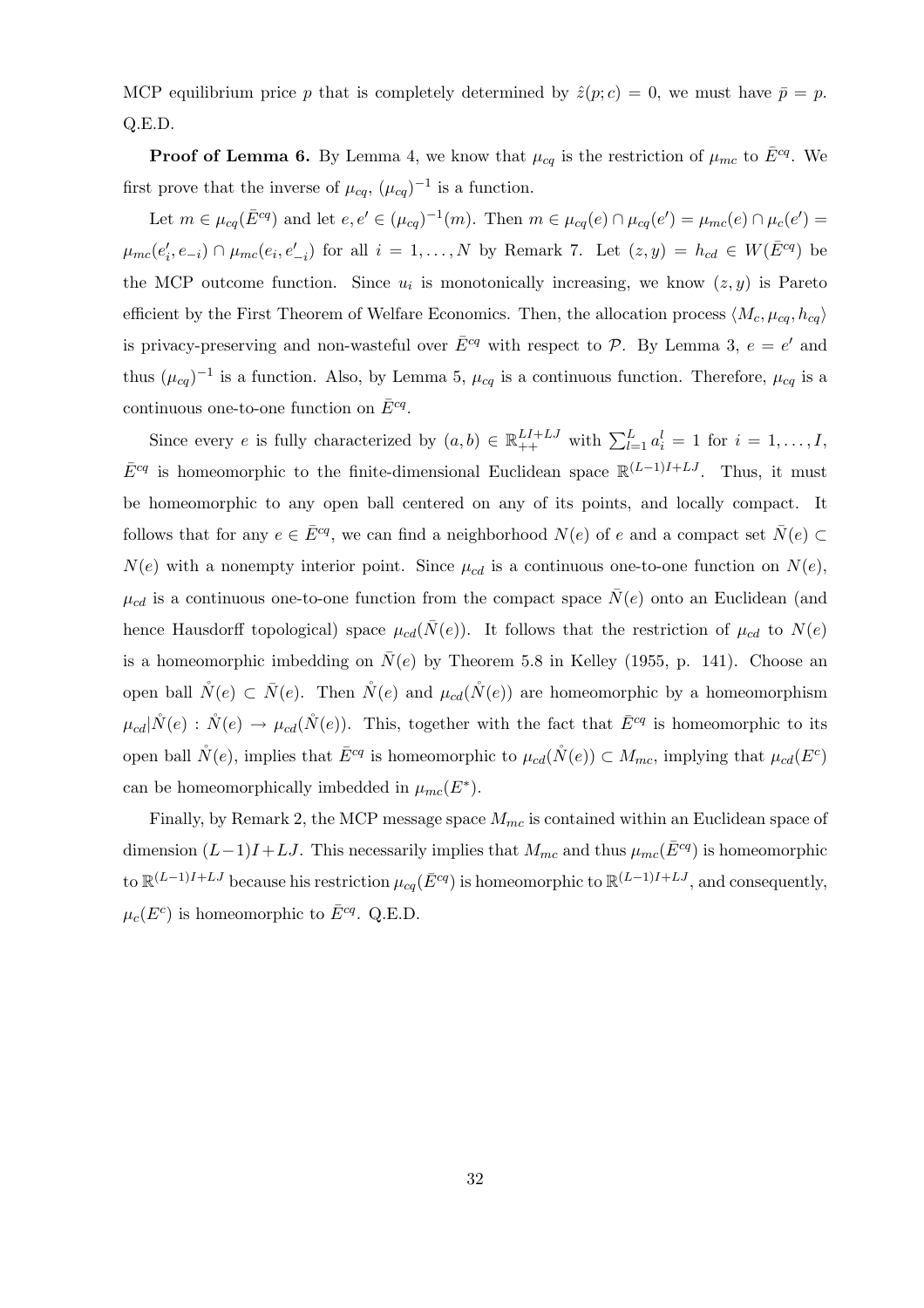# References

- 1. Bonnisseau, J. M. (1988). "On Two Existence Results in Economies with Increasing Returns," Jouranl of Mathematical Economics 17, 193-207.
- 2. Bonnisseau, J. M. B. Cornet (1988). "Existence of Equilibria when Firms Follow Bounded Losses Pricing Rules," Journal of Mathematical Economics 17, 119-147.
- 3. Brown, D. J. (1990), "Equilibrium Analysis with Nno-Convex Technologies, In: "Handbook of Mathematical Economics," Vol. IV (W. Hildenbrand and H. Sonnenschein, Eds), Elsevier Science Publisher, 1964-1995.
- 4. Brown D. J. and G. M. Heal (1983). "Marginal vs. Average Cost Pricing in the Presence of a Public Monopoly," American Economic Review 73, 189-193.
- 5. Brown D. J. and G. M. Heal (1985). "The Optimality of Regulated Pricing: A General Equilibrium Analysis." Lecture Notes in Economics and Mathematical Systems, Vol. 244, Advances in Equilibrium Theory, Springer-Verlag, June 1985.
- 6. Brown D. J., G. M. Heal, and R. Starr (1992). "Two-Part Marginal Cost Pricing Equilibria: Existence and Efficiency," Journal of Economic Theory 57, 52-72.
- 7. Calsamiglia X (1977) Decentralized resource allocation and increasing returns. Journal of Economic Theory 14: 263-283.
- 8. Calsamiglia X, Kirman A (1993) A unique informationally efficient and decentralized mechanism with fair outcomes. Econometrica 61: 1146-1172.
- 9. Cornet, B. (1988). "General Equilibrium Theory and Increasing Returns," Journal of Mathematical Economics 17, 103-118.
- 10. Cornet, B. (1989). "Existence of Equilibria in Economies with Increasing Returns," in Contributions to Operations Research: The Twentieth Anniversary of CORE (B. Cornet and H. Tulkens), The MIT Press.
- 11. Cornet, B. (1990). "Marginal Cost Pricing and Pareto Optimality," in Essays in Honor of Edmond Malinvaud, Vol. 1, MIT Press, Cambridge, MA, 13-52.
- 12. Greenberg M (1967) Lectures on algebraic topology, Benjamin, New York.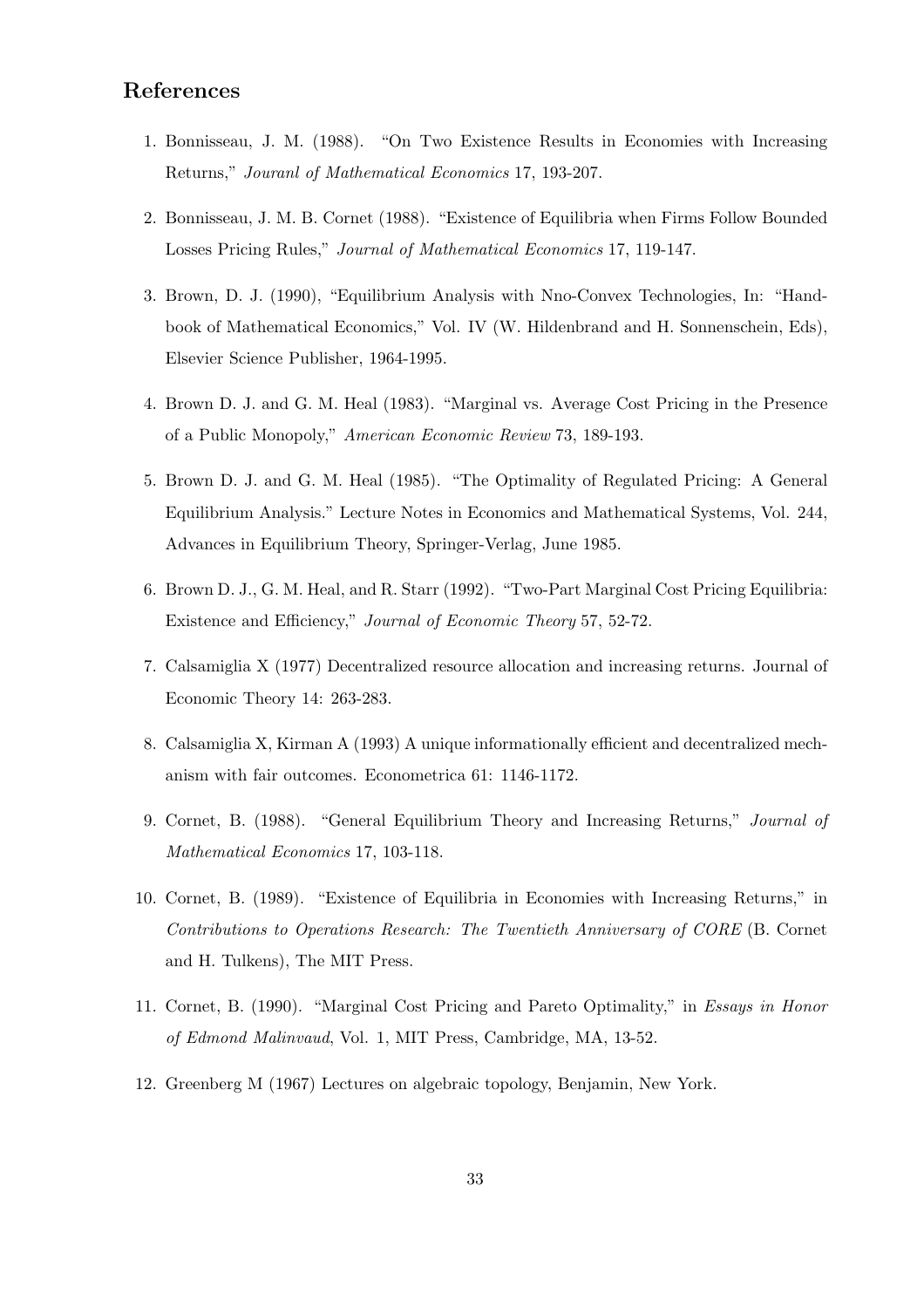- 13. Hayek F A. von (1935) The present state of the debate, in: Collectivist economic planning, ed. by F. A. von Hayek, London, 1935.
- 14. Hayek F. A. von (1945) The use of knowledge in society. American Economic Review 35: 519-530.
- 15. Hurwicz L (1960) Optimality and informational efficiency in resource allocation processes in: Mathematical Methods in the Social Sciences, ed. by K. J. Arrow, S. Karlin, and P. Suppes, Stanford University Press.

Hurwicz L (1972) On informationally decentralized systems, in: R. Radner and C. B. McGuire, eds., Decision and Organization in Honor of J. Marschak (North Holland) 297 336.

- 16. Hurwicz L (1973) The design of mechanisms for resource allocation. American Economic Review 63: 1-30.
- 17. Hurwicz L (1979) On the dimension requirements of informationally decentralized Paretosatisfactory processes in: Studies in Resource Allocation Processes, ed. by K. Arrow and L, Hurwicz. Cambridge University Press.
- 18. Hurwicz L (1979) On allocations attainable through Nash equilibria. Journal of Economic Theory 21: 149-165.
- 19. Hurwicz L (1986) On informational decentralization and efficiency in resource allocation mechanism in: Studies in Mathematical Economics, ed. by S. Reiter Mathematical Association of America.
- 20. Hurwicz L (1999) Revisiting externalities. Journal of Public Economic Theory 1: 225-246.
- 21. Ishikida T, Marschak T (1996) Mechanisms that efficiently verify the optimality of a proposed action. Economic Design 2: 33-68.
- 22. Jordan, J S (1982) The competitive allocation process is informationally efficient uniquely. Journal of Economic Theory 28: 1-18.
- 23. Jordan, J. S. (1987) The Informational requirements of local stability in decentralized allocation mechanisms. in T. Groves, R. Radner, and S. Reiter, eds., Information, Incentives and Economic Mechanisms (Minneapolis: University of Minnesota).
- 24. Kelley J L (1955) General Topology. Van Nostrand, Princeton, N.J.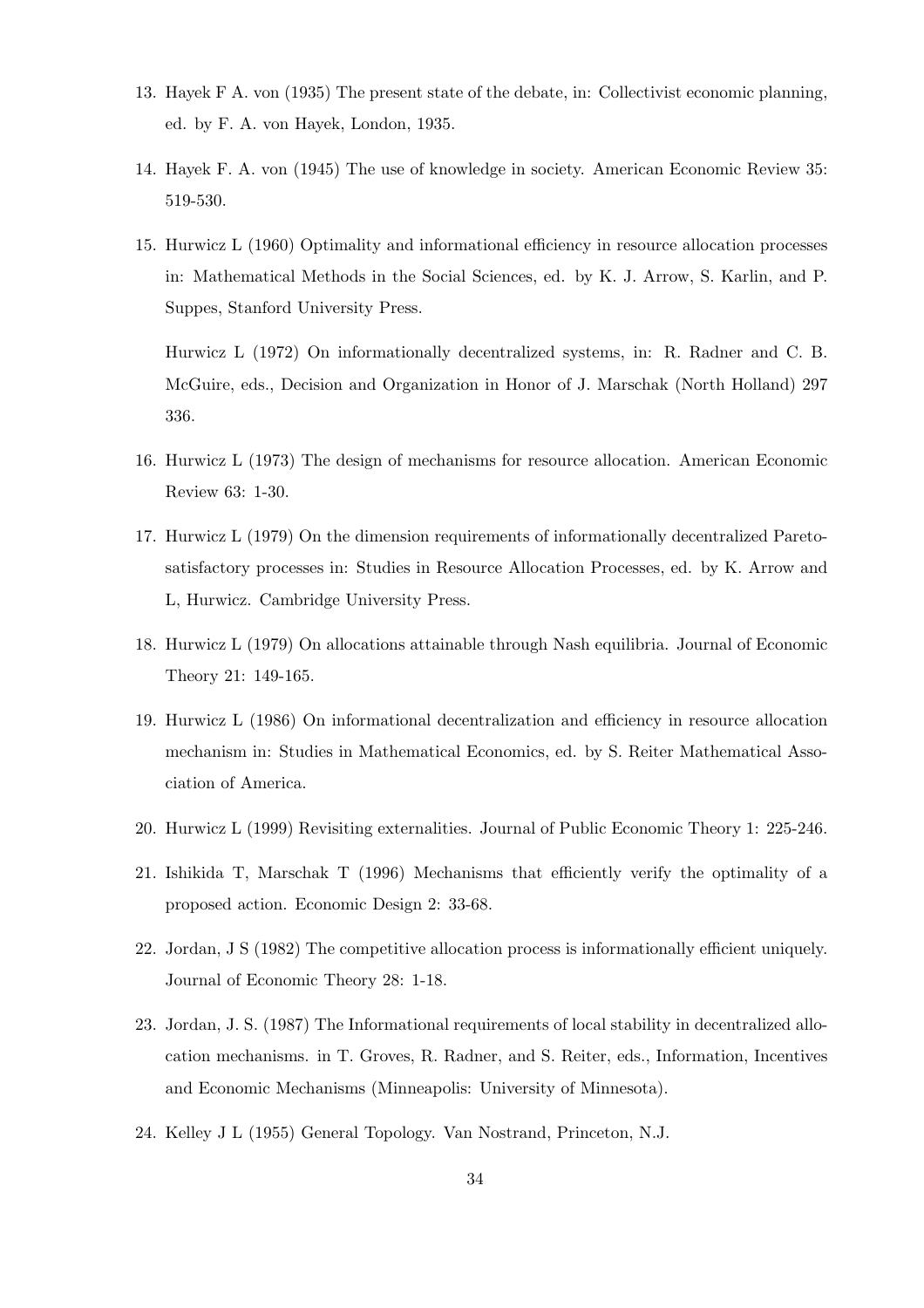- 25. Lange O (1936-1937) On the economic theory of socialism. Review of Economic Studies 4.
- 26. Lange O (19942) The foundations of welfare economics Econometrica 10: 215-228.
- 27. Lerner A P (1944) The Economics of Control, New York.
- 28. Marschak T, Reichelstein S (1995) Communication requirements for individual agents in networks and hierarchies, in: The Economics of Informational Decentralization: Complexity, Efficiency, and Stability, ed. by J. O. Ledyard, (Essays in Honor of Stanley Reiter) Kluwer Academic Publishers: 311-346.
- 29. Maskin, E (1999) Nash equilibrium and welfare optimality. Review of Economic Studies 66: 23-38.
- 30. Michael E (1956) Continuous selections I. Annals of Mathematics 63: 361-382.
- 31. Mount K. R. (1995) Mechanisms for the realization of equilibria, in: The Economics of Informational Decentralization: Complexity, Efficiency, and Stability, ed. by J. O. Ledyard, (Essays in Honor of Stanley Reiter) Kluwer Academic Publishers: 35-52.
- 32. Mount K R, Reiter S (1974) Informational size of message spaces. Journal of Economic Theory 8: 161-191.
- 33. Nayak J (1982) The informational efficiency of the Walras process in economies with production, Research Paper No. 21, Cambridge University.
- 34. Osana H (1978) On the informational size of message spaces for resource allocation process Journal of Economic Theory 17: 66-78.
- 35. Quinzii, M. Increasing Returns and Efficiency, Oxford University Press, New York, 1992.
- 36. Reichelstein S, Reiter S (1988) Game forms with minimal strategy spaces. Econometrica 49: 661-692.
- 37. Saijo T (1988) Strategy space reduction in Maskin's theorem: sufficient conditions for Nash implementation. Econometrica 56: 693-700.
- 38. Williams S R (1986) Realization and Nash implementation: two aspects of mechanism design. Econometrica 54: 139-151.